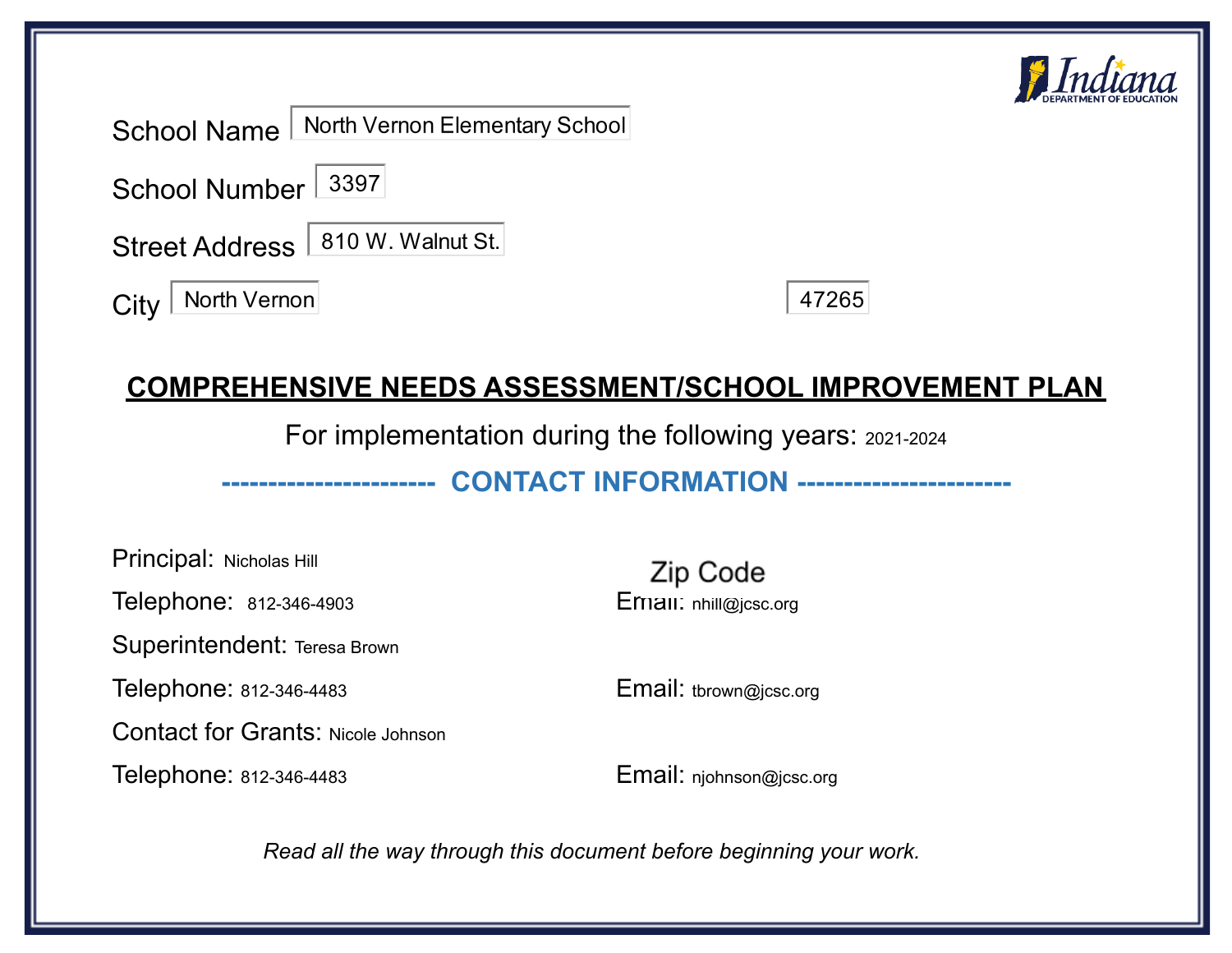## **--- BASIC REQUIREMENTS ---**

Principals are required to coordinate the development of an initial three (3) year strategic and continuous school improvement and achievement plan and to annually review these plans. Whether developing a new plan or updating an existing plan, schools must assess their progress and make necessary changes to ensure continuous improvement.

When completed, this document satisfies requirements in Indiana's Every Student Succeeds Act (ESSA) Plan, federal and state laws, and requirements for Title I Schoolwide Programs. This template contains components that may or may not apply to all schools at all times. **Indication as to who is required to complete a section is noted at the beginning of each Core Element area.**

Common abbreviations used in the plan are:

- ESSA Every Student Succeeds Act replaced No Child Left Behind in the reauthorization of federal education law
- TSI Targeted Support and Improvement federal government school designation under ESSA
- ATSI Additional Targeted Support and Improvement federal government school designation under ESSA
- CSI Comprehensive Support and Improvement federal government designation under ESSA

Who is required to submit a school improvement plan (SIP)? **All public and private schools** Who is required to submit a comprehensive needs assessment (CNA)? Schools that receive Title I funds AND schools classified as TSI, ATSI, and/or CSI Who is required to use the Indiana Department of Education's SIP template? **Schools classified as TSI, ATSI and/or CSI** Who is required to use the Indiana Department of Education's CNA template? **Schools classified as CSI**

#### **If you are unsure of your school's identification as TSI, ATSI, and/or CSI, you can find out [HERE](https://www.doe.in.gov/sig).**

| This is an initial three (3) year plan. $\boxtimes$                                                                                                           | This is a review/update of a plan currently in use. $\Box$                                                         |
|---------------------------------------------------------------------------------------------------------------------------------------------------------------|--------------------------------------------------------------------------------------------------------------------|
| This school is identified as the following by the federal governneent: Choose                                                                                 |                                                                                                                    |
|                                                                                                                                                               | (TSI only) Underperforming student groups identified by the federal government: Choose Choose Choose Choose Choose |
| This school receives Title IA funding. Yes<br>*If you are unsure about Title IA funding and/or the type of program, contact your federal programs specialist. | Is the school's Title I program Schoolwide or Targeted Assistance? * SW                                            |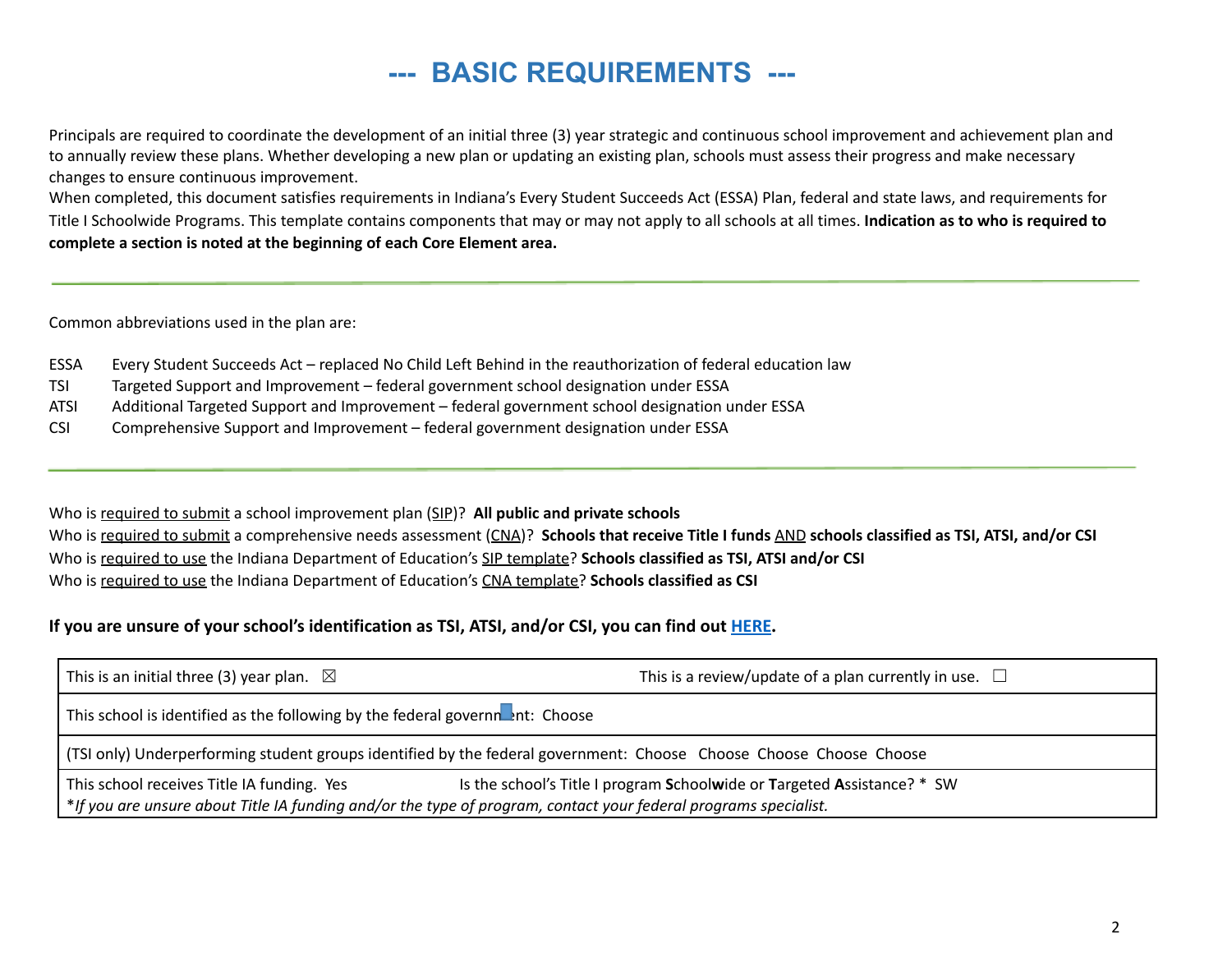# **--- PLANNING COMMITTEE [Required for all] ---**

Schools that are required to conduct a comprehensive needs assessments (CNA) and/or school improvement plan (SIP) must assess the school's needs using a committee comprised of stakeholders, including, but not limited to teachers, administrators, parents, and community and business leaders. Some schools may opt to have separate committees for conducting the needs assessment and developing the school improvement plan, while others may not. Simply indicate if a member serves on either or both in the "Committee(s)" column. Many schools may have sub-committees to focus on prioritized areas such as language arts, math, attendance, etc. Indicate this in the "CNA/SIP Sub-committee(s) column below. To be sure the needs of each underperforming student group are addressed, schools classified as TSI or ATSI must have a sub-committee for each underperforming group.

| <b>Member Name</b>      | <b>Title</b>              | Committee(s) | <b>CNA/SIP Sub-committee(s)</b>               |
|-------------------------|---------------------------|--------------|-----------------------------------------------|
| Sample: Alma Smith      | Teacher                   | Both         | ELA, Black, Spec. Ed.                         |
| Hannah Alexander        | Teacher                   | <b>CNA</b>   |                                               |
| Debbie Berry            | Teacher                   | <b>CNA</b>   |                                               |
| <b>Nancy Samons</b>     | Teacher                   | <b>CNA</b>   |                                               |
| Emi Douglas             | Parent                    | <b>CNA</b>   | Math<br><b>ELA</b>                            |
| Julie Green             | Teacher                   | <b>CNA</b>   | Native HI/Other<br>Pac.Is                     |
| Tammie Findley          | Teacher                   | <b>CNA</b>   |                                               |
| Morgan Likens           | Teacher                   | Both         | <b>ELA</b><br>Free/Red.<br>Math               |
| <b>Taylor Abbott</b>    | Teacher                   | <b>CNA</b>   | Spec.Ed.                                      |
| Kelli Gambrel           | Counselor                 | <b>Both</b>  | Free/Red.                                     |
| Melissa Patterson       | Parent                    | <b>Both</b>  | Math Free/Red.<br><b>ELA</b>                  |
| <b>Shannon McFall</b>   | Teacher                   | <b>Both</b>  | Free/Red.<br><b>ELA</b><br>Math               |
| <b>Shelley Stephens</b> | <b>Assistant Principa</b> | <b>Both</b>  | Spec.Ed.<br><b>ELL</b>                        |
| Nicholas Hill           | Principal                 | Both         | <b>ELA</b><br>Free/Red.<br><b>ELL</b><br>Math |
| Kaycee Downey           | Teacher                   | <b>CNA</b>   | Attend.                                       |
| <b>Rachel Neal</b>      | Teacher                   | <b>CNA</b>   | Native HI/Other<br>Attend.<br>Pac.Is          |
|                         |                           | Choose       | Choose<br>Choose<br>Choose<br>Choose          |
|                         |                           | Choose       | Choose<br>Choose<br>Choose<br>Choose          |
|                         |                           | Choose       | Choose<br>Choose<br>Choose<br>Choose          |
|                         |                           | Choose       | Choose<br>Choose<br>Choose<br>Choose          |
|                         |                           | Choose       | Choose<br>Choose<br>Choose<br>Choose          |

List members of the committee below. If a member serves on more than one subcommittee, list all those on which the member serves.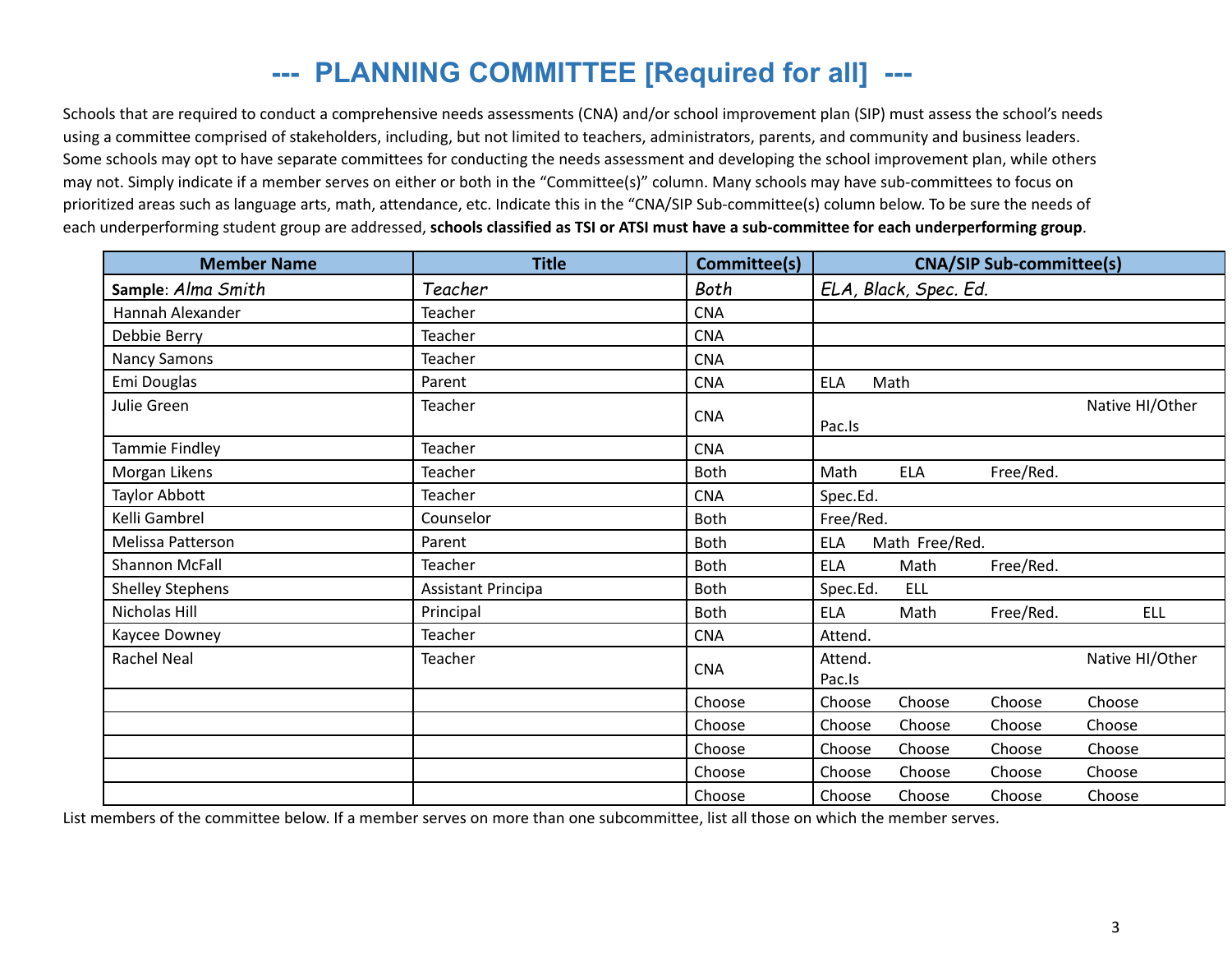# **--- ALIGNMENT [optional] ---**

A systems-based approach to continuous school improvement involves alignment across the district. While still being attentive to their unique needs, schools should align curricular, instructional, and assessment programs with the district's vision, mission, and goals.

Assess the school's alignment with the district using this page. If necessary, work with district personnel to make necessary changes before moving forward with the needs assessment. If there is not enough room to type or cut-and-paste the information below, attach appropriate documents.

| <b>District Vision</b>                                                                                                                  |     | <b>School Vision</b>                                                                                                                                   |
|-----------------------------------------------------------------------------------------------------------------------------------------|-----|--------------------------------------------------------------------------------------------------------------------------------------------------------|
|                                                                                                                                         |     | NVE is recognized within the state as an outstanding school for students to<br>grow and learn as students and as people                                |
| <b>District Mission</b>                                                                                                                 |     | <b>School Mission</b>                                                                                                                                  |
| To inspire and empower our students to reach their full potential as lifelong<br>learners and productive members of a global community. |     | North Vernon Elementary is a community based school that provides a high<br>quality, engaging and safe learning environment for all students to learn. |
| <b>District Goals</b>                                                                                                                   |     |                                                                                                                                                        |
| 1. To keep kids in school                                                                                                               |     |                                                                                                                                                        |
| 2. To improve academic growth                                                                                                           |     |                                                                                                                                                        |
| 3. to take care of the educating the whole student                                                                                      |     |                                                                                                                                                        |
| Does the school's vision support the district's vision?                                                                                 | Yes |                                                                                                                                                        |
| Does the school's mission support the district's mission?                                                                               | Yes |                                                                                                                                                        |

Do the school's mission and vision support district goals? Yes

If the school's mission, vision, and/or goals are not aligned with those of the district, what steps will the school take to do so?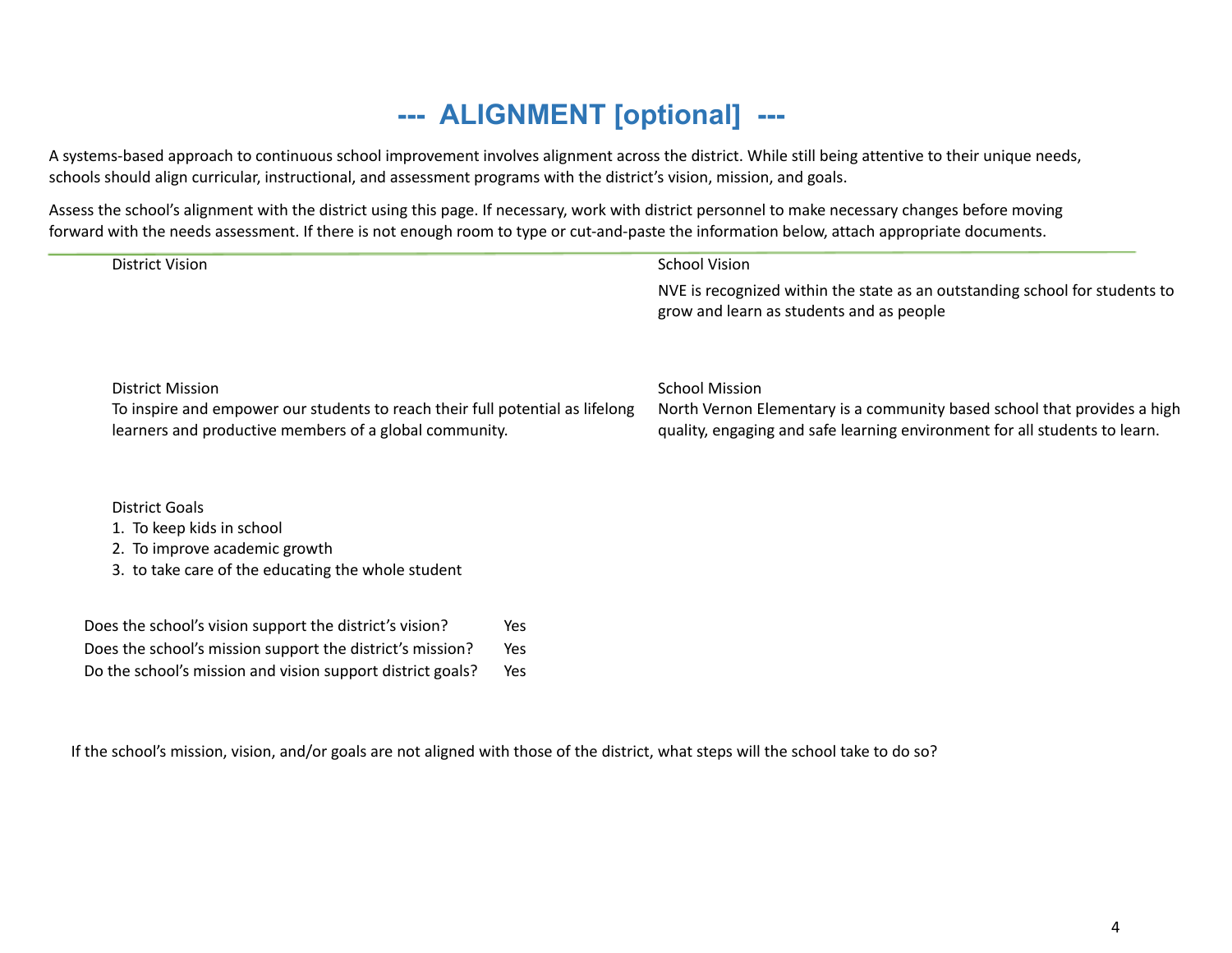## **SECTION A: Review Essential Information**

All schools are required to provide basic information about the following **core elements**: curriculum; assessment; safe and disciplined learning environment; technology; cultural competency; parental involvement; secondary offerings; and, career awareness and development. Information requested in the following sections is intended to promote discussion about how the core element might be aiding or inhibiting continuous school improvement efforts. Responses are NOT to monitor compliance. After discussion, place an 'x' in the last column if the items should be considered by the school's planning team when reviewing data and/or developing school goals. Do this for all tables where the 'x' column exists.

# **Core Element 1: Curriculum [Required for all]**

List primary curriculum resources (i.e. adopted materials) and supplementary materials such as online subscriptions or other such materials used by the majority of teachers. Subject/Courses should include: English/language arts, math, social studies, science, visual arts, music, health, and physical education. Assess the degree to which these resources are aligned with the Indiana Academic Standards. Consider the need to keep, replace, or discontinue use of materials that are not essential for instruction. If room does not allow for all resources to be listed below, continue the list on a separate page and attach it to this document. Secondary schools may attach or link course descriptions.

| Subject/Course  | Grades  | Resource Name                | Aligned<br>to IAS | <b>Tier</b>  | Rationale for Resource Use                                  | Continue<br>Use? |  |
|-----------------|---------|------------------------------|-------------------|--------------|-------------------------------------------------------------|------------------|--|
| Sample: Reading | $1 - 6$ | ABC Reading is Fun           | Yes               | 1,2          | Textbook and readers are core component of reading program. | Yes              |  |
| Reading         | $K-6$   | <b>Wonders Series</b>        | Yes               | 1,2          | Textbook is a core component of reading program             | Yes              |  |
| Science         | K-6     | <b>Science Fusion Series</b> | Yes               | $\mathbf{1}$ | Textbook is a core component of the science program         | Yes              |  |
| Math            | K-6     | Go Math Series               | Yes               | 1,2          | Textbook is a core component of the math program            | Yes              |  |
| Social Studies  | K-6     | Scott Foresman               | Yes               | $\mathbf{1}$ | Textbook is a core component of the Social Studies program  | Yes              |  |
| Reading         | $K-2$   | Waterford                    | Yes               | 2,3          | Program is a core component of our reading interventions    | <b>Yes</b>       |  |
| Reading         | $1 - 6$ | Readable English             | Yes               | 2,3          | Program used by Special Education to supplement reading     | Yes              |  |
| Reading         | K-6     | Reading A-Z                  | Yes               | 1,2          | Reading content aligned to independent reading levels       | Yes              |  |
| <b>ELA</b>      | K-6     | <b>Smekens Writing</b>       | Yes               | $\mathbf{1}$ | Resources and content for common writing expectations       | Yes              |  |
| Math            | $3 - 6$ | Freckle                      | Yes               | 1,2          | Differentiated and guided practice for students             | Yes              |  |
| <b>ELA</b>      | $1 - 4$ | <b>Spelling City</b>         | Yes               | $\mathbf{1}$ | Spelling practice aligned to word families                  | Yes              |  |
| Reading         | $K-2$   | <b>Reading Eggs</b>          | Yes               | 1,2          | Differentiated and guided practice                          | Yes              |  |
| Math            | $K-2$   | Math Seeds                   | Yes               | 1,2          | Differentiated and guided practice                          | Yes              |  |
| Reading         | $2 - 6$ | <b>Accelerated Reader</b>    | Yes               | $\mathbf{1}$ | Promotes positive reading skills and strategies             | Yes              |  |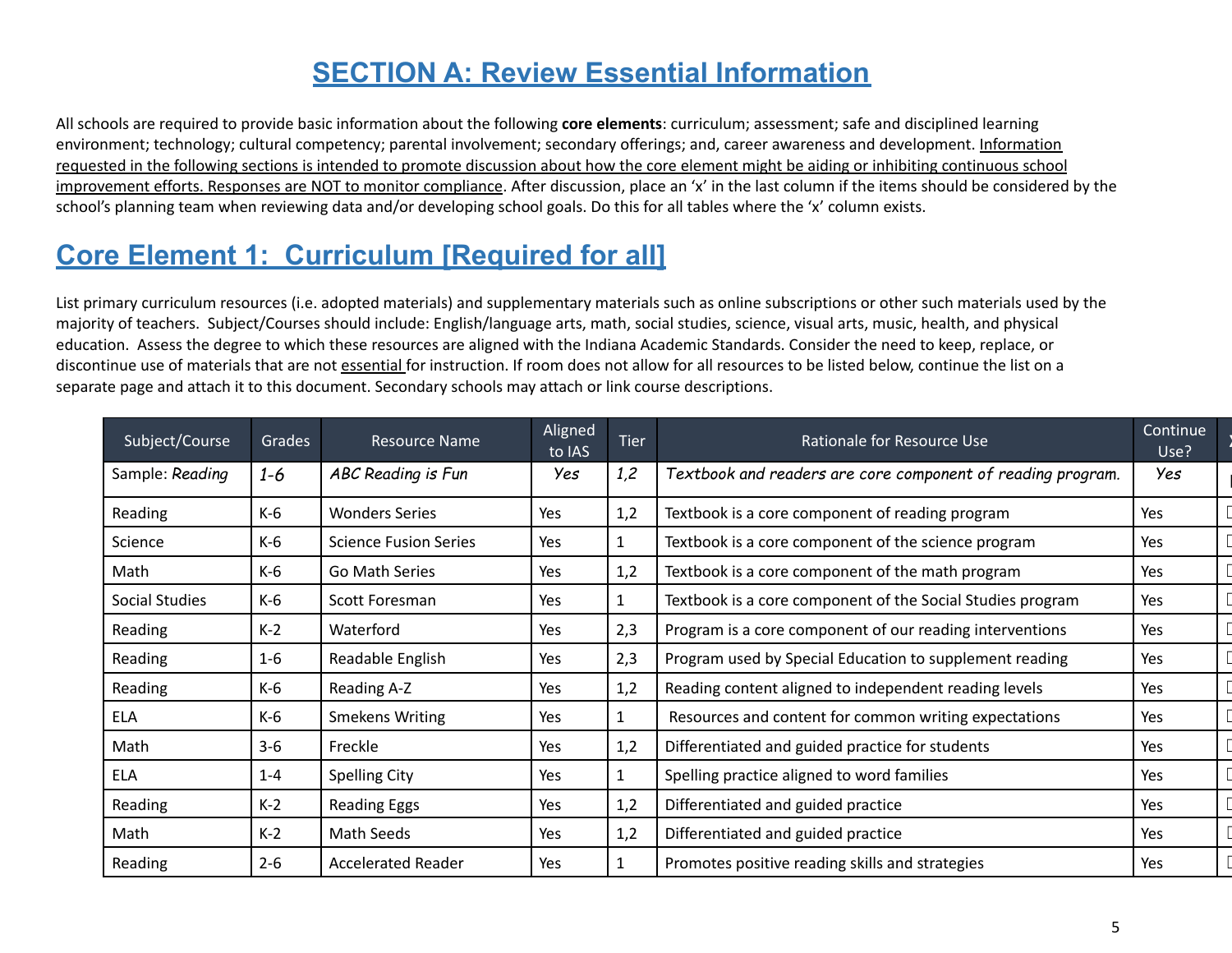# **Core Element 1: Curriculum [Required for all]** *continued*

| Best Practice/Requirements Self-Check                                                                                   | Yes/No | IV. |
|-------------------------------------------------------------------------------------------------------------------------|--------|-----|
| The school uses district-established curriculum that is aligned to the Indiana Academic Standards.                      | Yes    |     |
| Pacing guides and/or curriculum maps are used to plan and teach a standards-based curriculum.                           | Yes    |     |
| Teachers and staff are engaged in cross grade-level articulation of standards.                                          | No     |     |
| A culturally responsive curriculum is used to ensure all students' cultural differences are recognized and appreciated. | No     |     |

The public may view the school's curriculum in the following location(s):

On our corporation's website. They can also request to see curriculum materials through the office of the principal.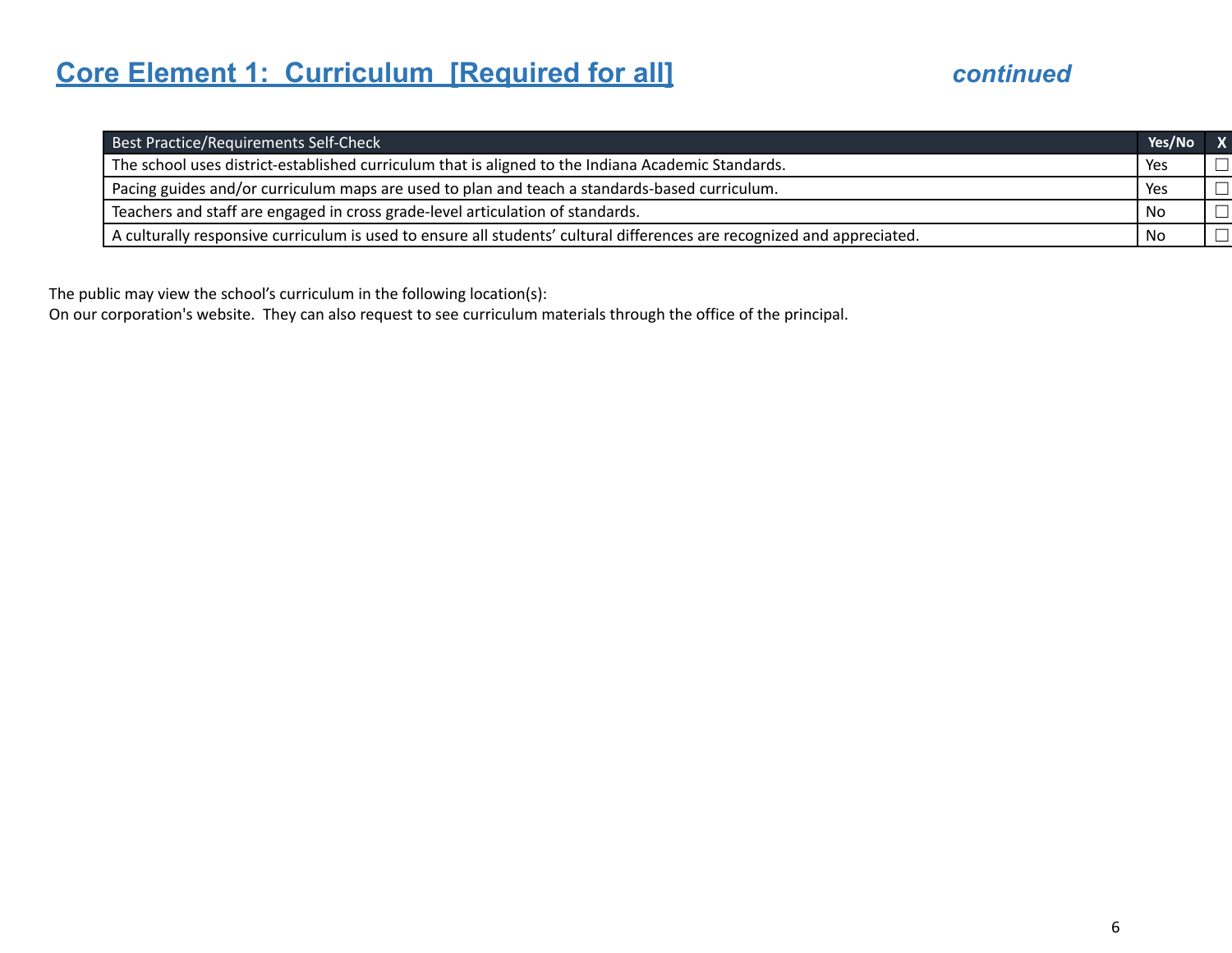## **Core Element 2: Instructional Program [Required for all]**

Schools are required to address the learning needs of all students and develop strategies, programs, and services to address such needs. Sound instructional practices are essential for students to reach the highest levels of academic achievement.

| Best Practice/Requirements Self-Check                                                                                                 | Yes/No |  |
|---------------------------------------------------------------------------------------------------------------------------------------|--------|--|
| The school has a process for identifying the exceptional learning needs of students who are highly proficient and at risk of failure. | Yes    |  |
| A process for coordinating instructional services (e.g. Head Start, adult education, etc.) is in place.                               | Yes    |  |
| A variety of instructional strategies are employed to meet the diverse learning needs of students.                                    | Yes    |  |
| Teachers use strategies that monitor and adjust instruction during lessons (e.g. adjusted based on checks for understanding).         | Yes    |  |
| Teachers ensure students are engaged in cognitively complex tasks (including varying depth of knowledge) during instruction.          | No     |  |
| Teachers use instructional strategies that ensure students have multiple means of accessing instructional content.                    | Yes    |  |
| Instructional strategies provide students with multiple options for illustrating their knowledge.                                     | No     |  |
| Instructional strategies foster active participation by students during the instructional process.                                    | Yes    |  |
| Teachers and staff promote authentic learning and student engagement across all content areas.                                        | No     |  |
| Strategies and instructional methods ensure equity of opportunity for all students during the learning process.                       | Yes    |  |
| Instructional strategies assist with bridging the cultural differences in the learning environment.                                   | Yes    |  |
| Teachers and staff integrate evidence-based strategies during Tier II and Tier III instruction.                                       | Yes    |  |
| Teachers work collaboratively to support and refine instructional effectiveness (e.g. with feedback, coaching, etc).                  | No.    |  |
| High expectations for academic achievement are made clear to students and supported with adequate scaffolding and resources.          | Yes    |  |

#### **For Title I schools with Schoolwide Programs only:**

Describe activities and programs implemented at the school to ensure that students who have difficulty mastering proficient and advanced levels of academic achievement are provided with effective and timely additional assistance

The school uses the following assessments and tools to identify students who have difficulty:

-95% Group Screeners (PASI and the PSI)

-STAR Assessment

-BAS from Fontas and Pinnell

The tools we use to assist those students who are identified using the above assessments are:

-Tier II and Tier III goals and plans created by our interventionist, teachers and parents

-Bartons and other OG based intervention strategies

- Training provided to staff in OG based interventions and other researched based reading intervention strategies.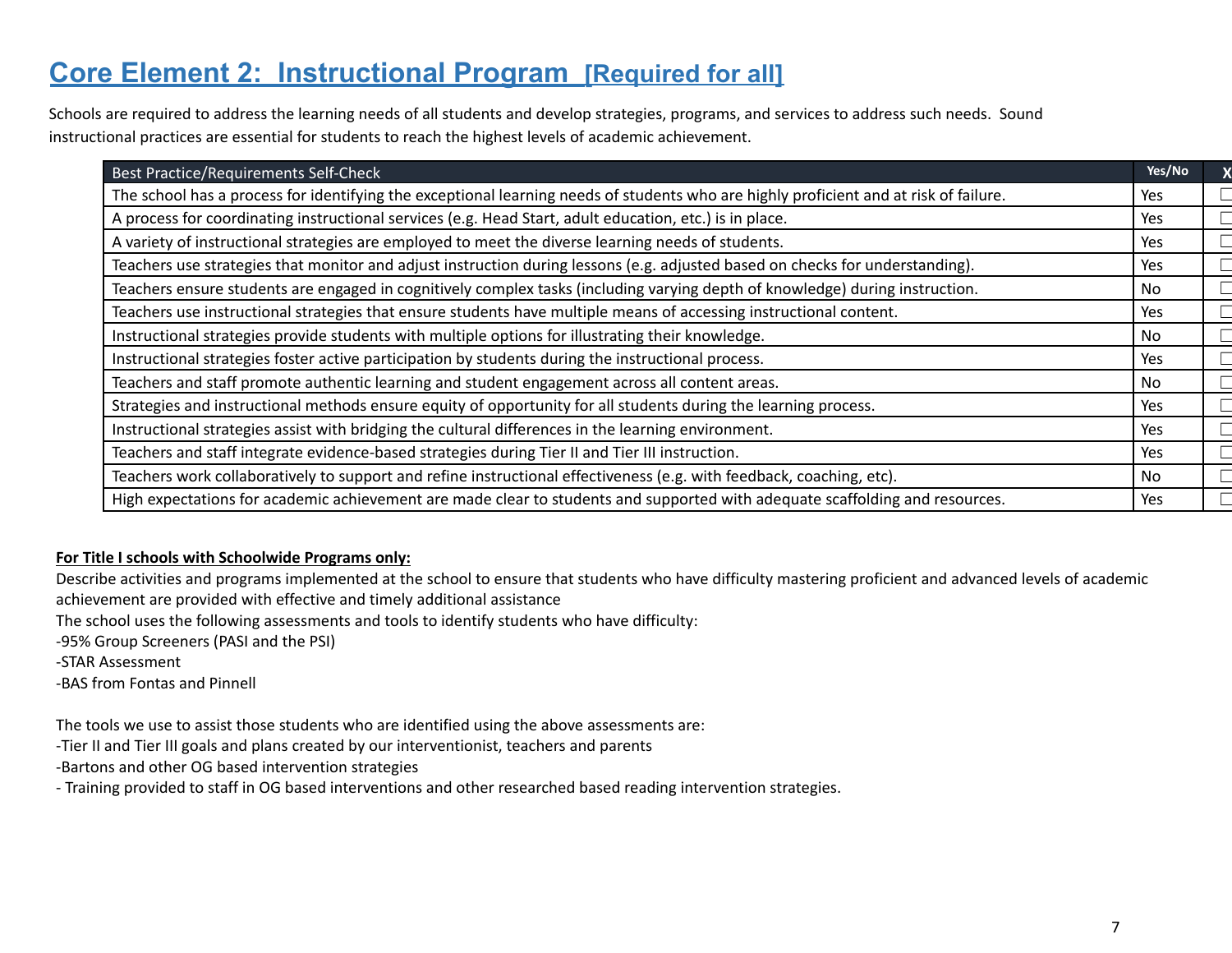## **Core Element 3: Assessment [Required for all]**

List the assessments used **in addition to** the following statewide assessments: ILEARN, IREAD, I AM, ISPROUT, and PSAT. Include type of assessment (benchmark, common formative, or summative), the frequency with which these are administered, and a brief rationale for their use. To find out more about benchmark, common formative, and summative assessments, click **HERE**. Consider the need to keep, replace, or discontinue use of each assessment based on the value and use of the data it provides.

| <b>Assessment Name</b>                     | Grade(s) | Frequenc      | Type and Rationale for Use                                                  | Continue<br><b>Use</b> | $\boldsymbol{X}$ |
|--------------------------------------------|----------|---------------|-----------------------------------------------------------------------------|------------------------|------------------|
| <b>STAR Assessment</b>                     | K-6      | Benchmar<br>к | STAR gives us student growth and proficiency levels throughout the year.    | <b>Yes</b>             | $\Box$           |
| BAS by F&P                                 | $K-3$    | Other         | Gives accurate instructional reading levels for students                    | <b>Yes</b>             | $\Box$           |
| 95% Group Screener                         | K-6      | Other         | These screener gives us data on learning gaps in reading levels.            | Yes                    | $\Box$           |
| <b>PALS</b>                                | K-6      | Other         | This is our dyslexia screener to help identify students with characteristic | <b>Yes</b>             | $\Box$           |
| CoGAT                                      | 2 & 5    | Summativ<br>e | This is used to help in identifying students who are High Ability.          | Yes                    | $\Box$           |
| Arizona Rapid Name                         | $K-2$    | Summativ<br>e | This is our dyslexia screener to help identify students with characteristic | Yes                    | $\Box$           |
| K-6<br>Go Math Assessment<br>Com.<br>Form. |          |               | This is our common formative assessment aligned with our math series        | <b>Yes</b>             | $\Box$           |
| <b>Wonders Assessment</b>                  | K-6      | Com.<br>Form. | This is our common formative assessment aligned with our reading series     | <b>Yes</b>             | $\Box$           |
| <b>Reading Eggs Screener</b>               | $K-2$    | Com.<br>Form. | This is a common formative assessment that identifies letter recognition    | <b>Yes</b>             | $\Box$           |
|                                            |          | Choose        |                                                                             | Choose                 | $\Box$           |

| Best Practice/Requirements Self-Check                                                                                                                                                                                                                  | Yes/No | $\mathbf{x}$ |
|--------------------------------------------------------------------------------------------------------------------------------------------------------------------------------------------------------------------------------------------------------|--------|--------------|
| A system is in place to use assessment data to make decisions about programs, practices, and instruction.                                                                                                                                              | Yes    |              |
| The school uses assessment data to identify students for Tier II and Tier III instruction.                                                                                                                                                             | Yes    |              |
| Locally created assessments are reviewed and revised regularly to ensure priority standards are being measured at the appropriate levels of<br>depth and rigor.                                                                                        | No     |              |
| For Title I schools with Schoolwide Programs only:<br>Describe opportunities and expectations for teachers to be included in decision-making related to the use of academic assessment results,<br>where the intent is to improve student achievement. |        |              |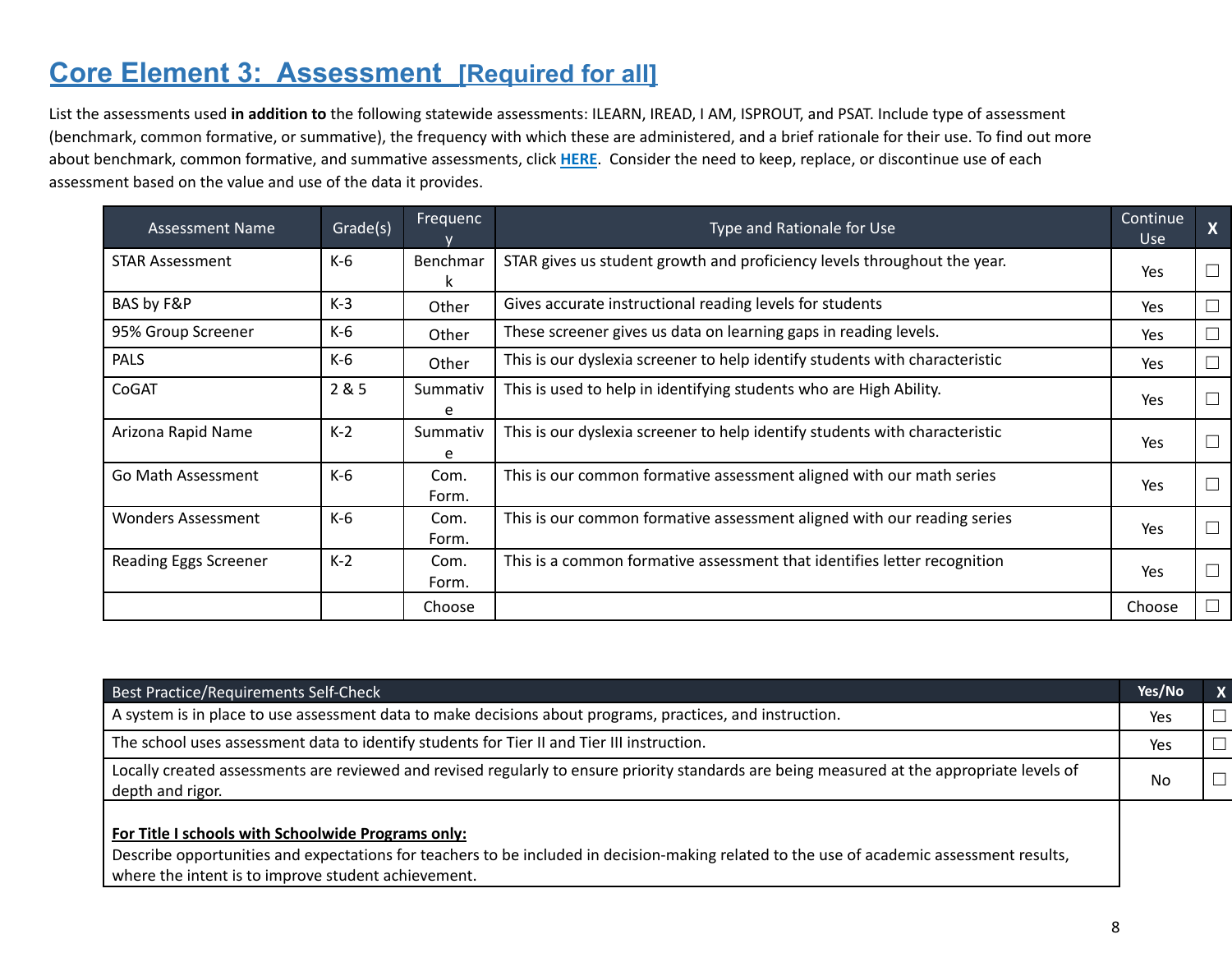NVE uses multiple groups of staff and parents to help make decisions based on academic results. First and foremost, grade levels meet throughout the year to review classroom data and common assessments and then make instructional plans based off of that information. Teachers are also expected to meet monthly to discuss instructional strategies being used, the data that supports those strategies and develop plans for improvements. These discussions are collected and reviewed by the leadership team. Last, the school uses a committee with representatives from every grade level and other areas of the school to evaluate school wide academic data and make decisions on goals and focus of the building.

### **Core Element 4: Coordination of Technology Initiatives [Required for all]**

Briefly describe how technology is used by students to increase learning.

All students are provided with a touch screen Chromebook in grades 3-6 and an iPad in grade K-2. Students use their devices regularly to create, collaborate, communicate and be creative within their classrooms and the prescribed curriculum. Teachers are encouraged and provided PD in different ways to engage students with the use of these devices, specifically centered around the 4 C's and STEM concepts.

| Best Practice/Requirements Self-Check                                                                           | Yes/No | $\mathbf{x}$ |
|-----------------------------------------------------------------------------------------------------------------|--------|--------------|
| The school has a process for integrating technology into the instructional program to promote learning.         | Yes    |              |
| A plan is in place to provide in-service training in the use of technology.                                     | Yes    |              |
| Protocols and criteria are used to review and select technology hardware, software, and instructional programs. | Yes    |              |
| There are established procedures for maintaining technology equipment.                                          | Yes    |              |
| Sufficient infrastructure exists to support instructional, assessment, and operational needs.                   | Yes    |              |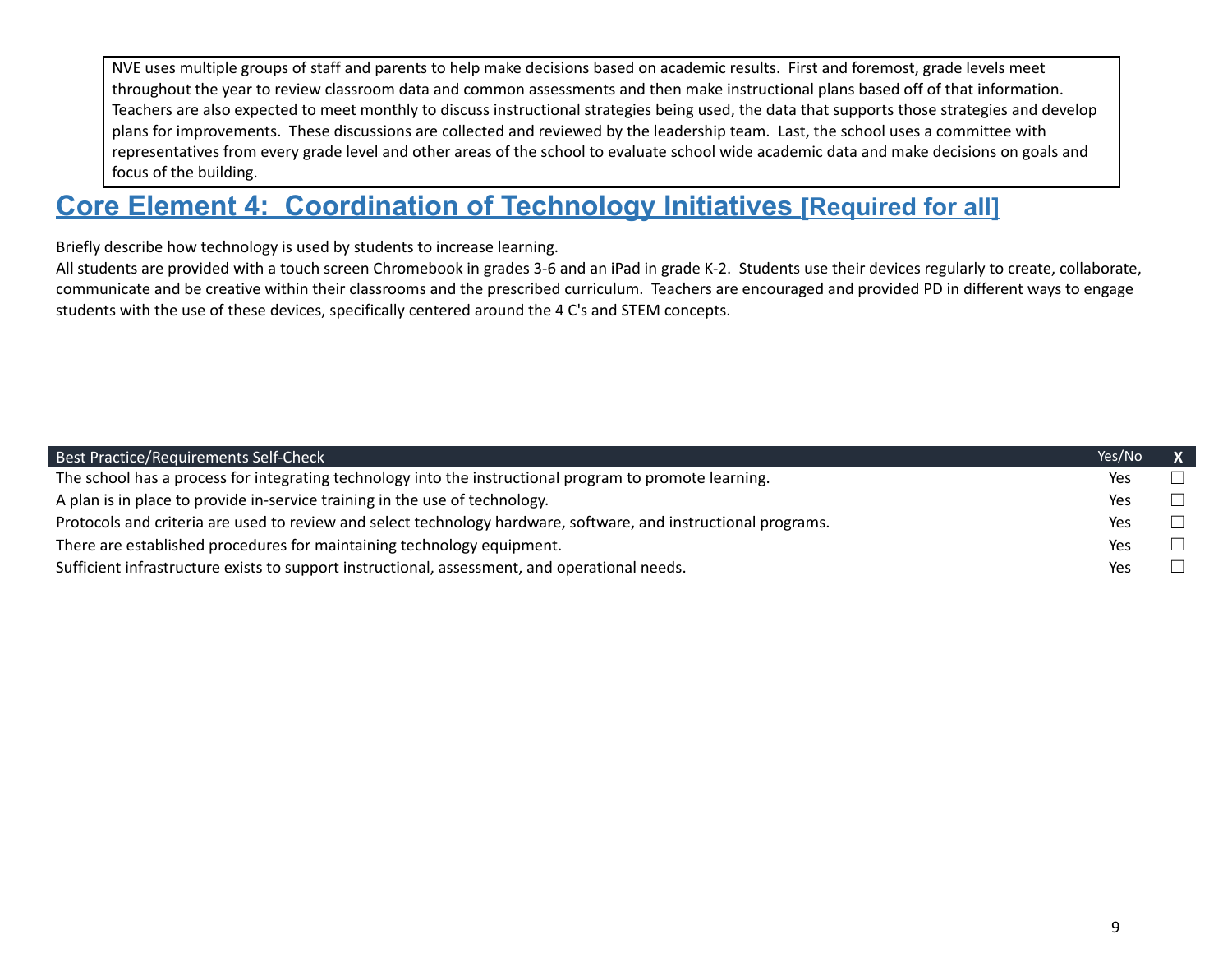# **Core Element 5: Career Awareness and Development [Required for all]**

Answer the questions for the grade levels in your school.

#### **Grades K-5 only**

| Career-focused clubs (Robotics, agricultural garden, STEM, etc.) |
|------------------------------------------------------------------|
|                                                                  |
|                                                                  |
|                                                                  |
|                                                                  |
|                                                                  |
|                                                                  |
|                                                                  |
|                                                                  |
|                                                                  |
|                                                                  |
|                                                                  |
|                                                                  |
|                                                                  |
|                                                                  |
|                                                                  |
|                                                                  |
|                                                                  |
|                                                                  |
|                                                                  |
|                                                                  |
|                                                                  |
|                                                                  |
|                                                                  |
|                                                                  |
|                                                                  |
|                                                                  |
|                                                                  |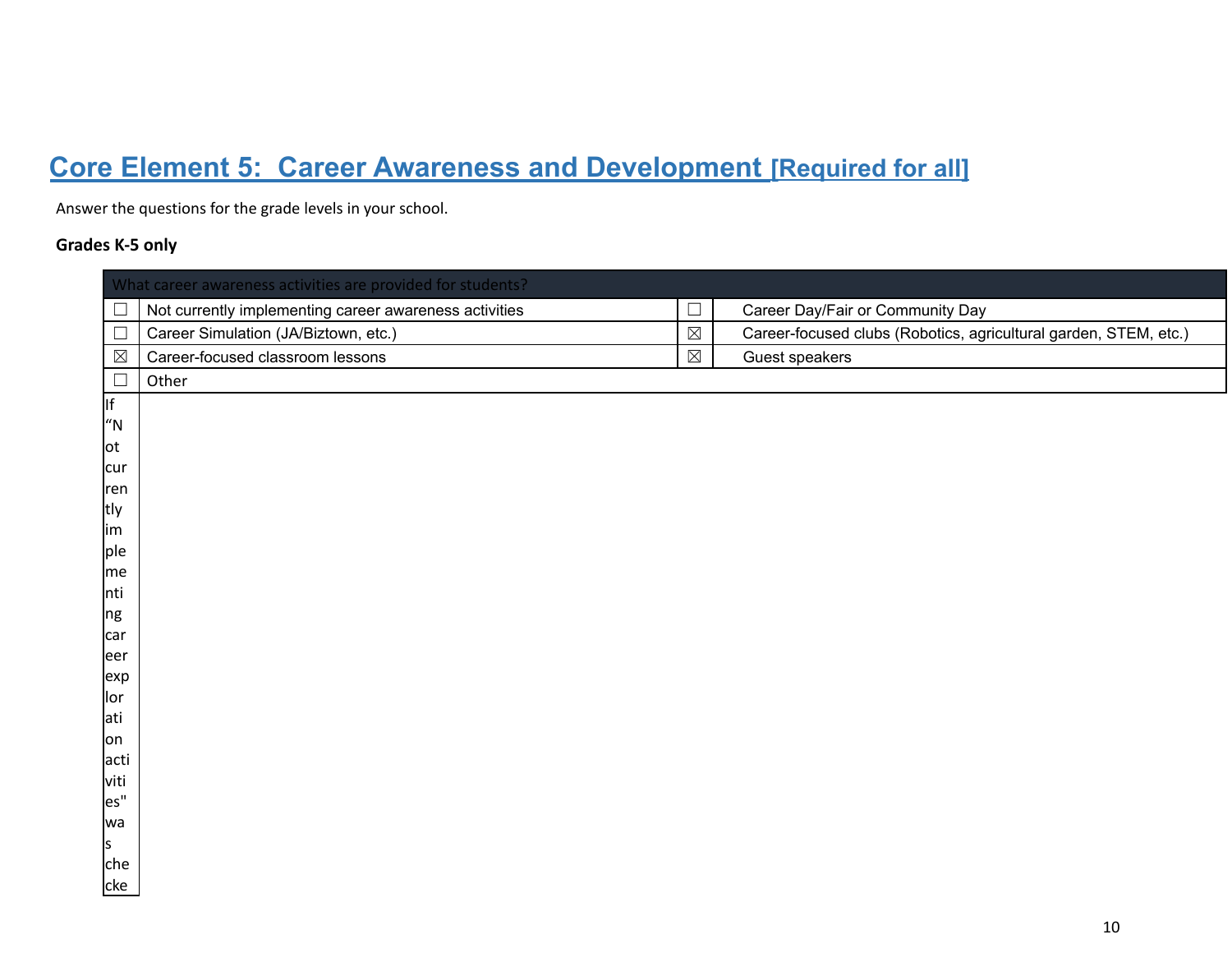d ab ove , exp lain wh y.

#### **Grades 6-8 only**

|             | What career awareness activities are provided for students?           |        |                                  |  |  |  |  |
|-------------|-----------------------------------------------------------------------|--------|----------------------------------|--|--|--|--|
|             | Not currently implementing career information activities.             |        | Career-related courses           |  |  |  |  |
| $\boxtimes$ | Career-focused classroom lessons                                      | Г      | Job-site tours                   |  |  |  |  |
| $\boxtimes$ | Guest speakers                                                        | $\Box$ | Career Day/Fair or Community Day |  |  |  |  |
| $\boxtimes$ | Career-focused clubs (i.e., Robotics, Agriculture Garden, STEM, etc.) | $\Box$ | Online career navigation program |  |  |  |  |
| $\Box$      | Other                                                                 |        |                                  |  |  |  |  |
| lf          |                                                                       |        |                                  |  |  |  |  |
| "N          |                                                                       |        |                                  |  |  |  |  |
| lot         |                                                                       |        |                                  |  |  |  |  |
| cur         |                                                                       |        |                                  |  |  |  |  |
| ren<br>tly  |                                                                       |        |                                  |  |  |  |  |
| lim         |                                                                       |        |                                  |  |  |  |  |
| ple         |                                                                       |        |                                  |  |  |  |  |
| me          |                                                                       |        |                                  |  |  |  |  |
| Inti        |                                                                       |        |                                  |  |  |  |  |
| ng          |                                                                       |        |                                  |  |  |  |  |
| car         |                                                                       |        |                                  |  |  |  |  |
| eer         |                                                                       |        |                                  |  |  |  |  |
| exp         |                                                                       |        |                                  |  |  |  |  |
| llor<br>ati |                                                                       |        |                                  |  |  |  |  |
| on          |                                                                       |        |                                  |  |  |  |  |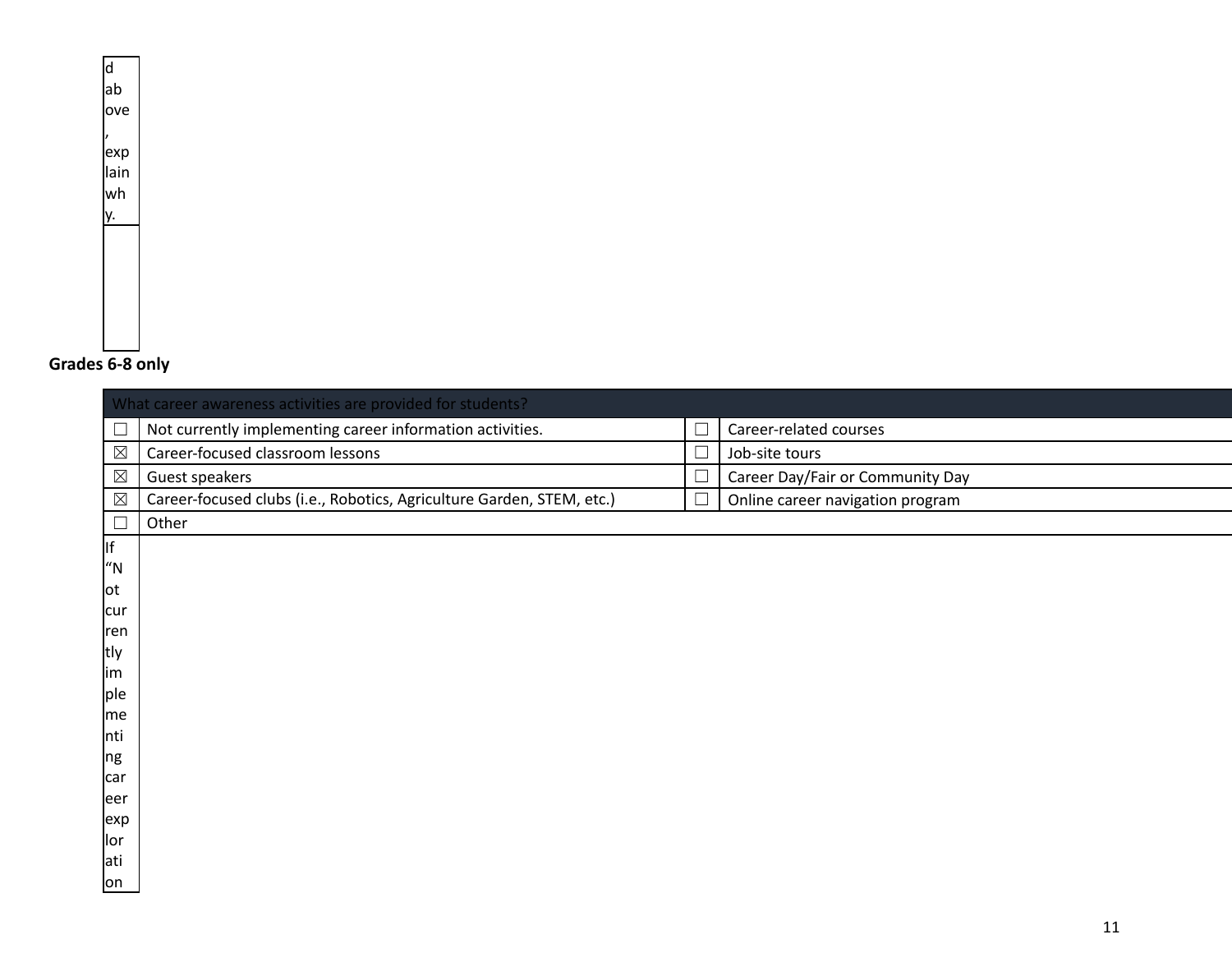#### acti viti es" wa s che cke d ab ove , exp lain wh y.

#### **Grades 9-12 only** (add others in blanks as necessary)

|           | What career awareness activities are provided for students?           |        |                                  |  |  |
|-----------|-----------------------------------------------------------------------|--------|----------------------------------|--|--|
|           | Not currently implementing career information activities.             |        | Career-related courses           |  |  |
|           | Job-site tours                                                        |        | Career Day/Fair or Community Day |  |  |
|           | Guest speakers                                                        | $\Box$ |                                  |  |  |
|           | Career-focused clubs (i.e., Robotics, Agriculture Garden, STEM, etc.) | $\Box$ |                                  |  |  |
|           | Industry-related Project-Based Learning                               | $\Box$ |                                  |  |  |
|           | Online career navigation program                                      | $\Box$ |                                  |  |  |
|           | Job shadowing                                                         | $\Box$ |                                  |  |  |
| If        |                                                                       |        |                                  |  |  |
| ''N       |                                                                       |        |                                  |  |  |
| ot        |                                                                       |        |                                  |  |  |
| cu        |                                                                       |        |                                  |  |  |
| rr        |                                                                       |        |                                  |  |  |
| en<br>tly |                                                                       |        |                                  |  |  |
|           |                                                                       |        |                                  |  |  |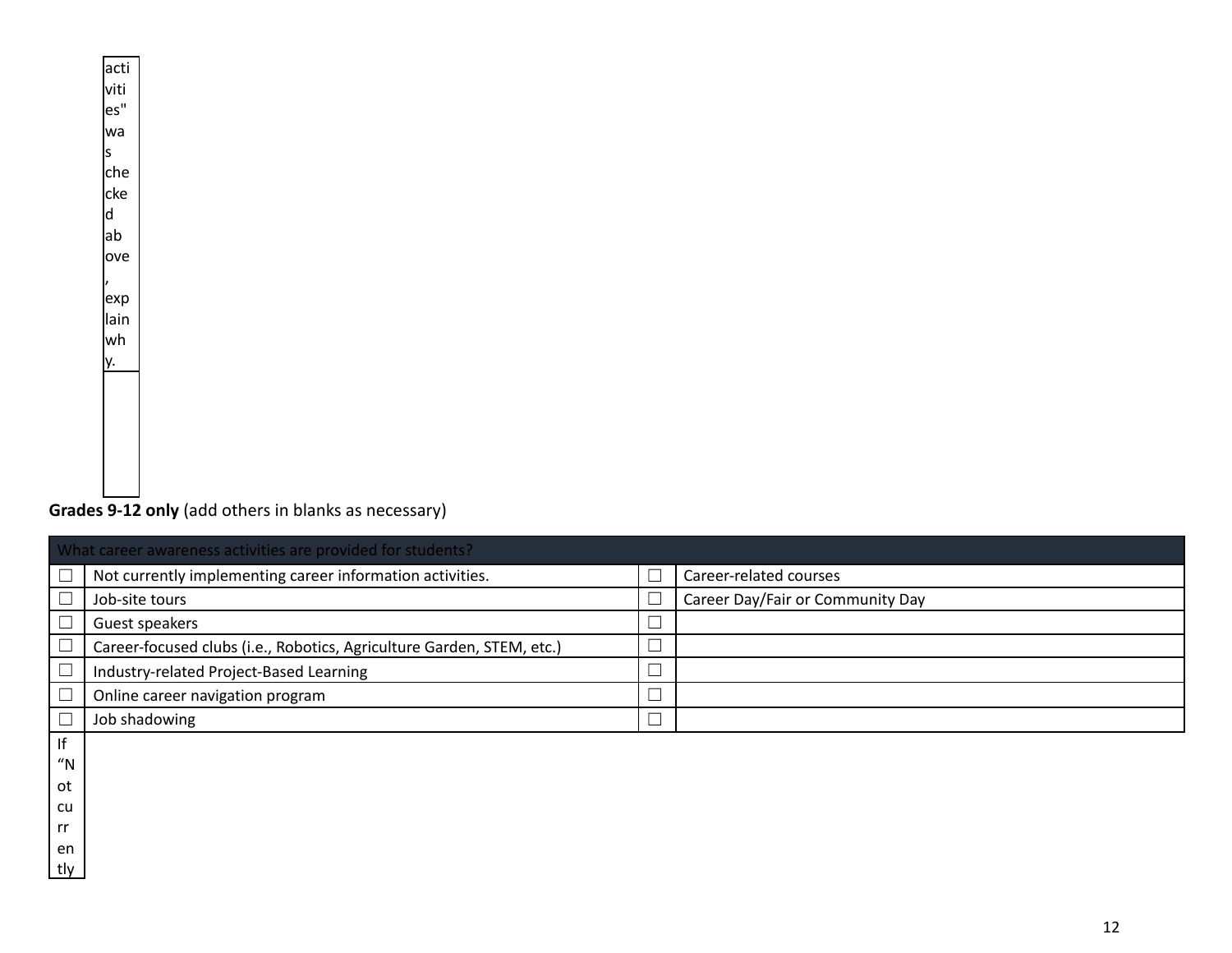$\frac{1}{p}$  $\mathsf{e}% _{0}\left( \mathsf{e}\right)$ ementing<br>tingcare<br>care  $m$ en tin  ${\sf g}$  $ca$ re er ex<br>pl or ati on<br>ac<br>tiv iti es " was checkedabove,  $\mathsf{w}$  $\mathsf{as}$  $ch$  $\rm ec$  $\mathsf{ke}$  $\operatorname{\mathsf{d}}$  $ab$  $\mathsf{ov}% _{T}^{(t)}:=\mathsf{cov}_{T}\left( \mathsf{C}\right)$ e, ex<br>pl ai n<br>w<br>hy.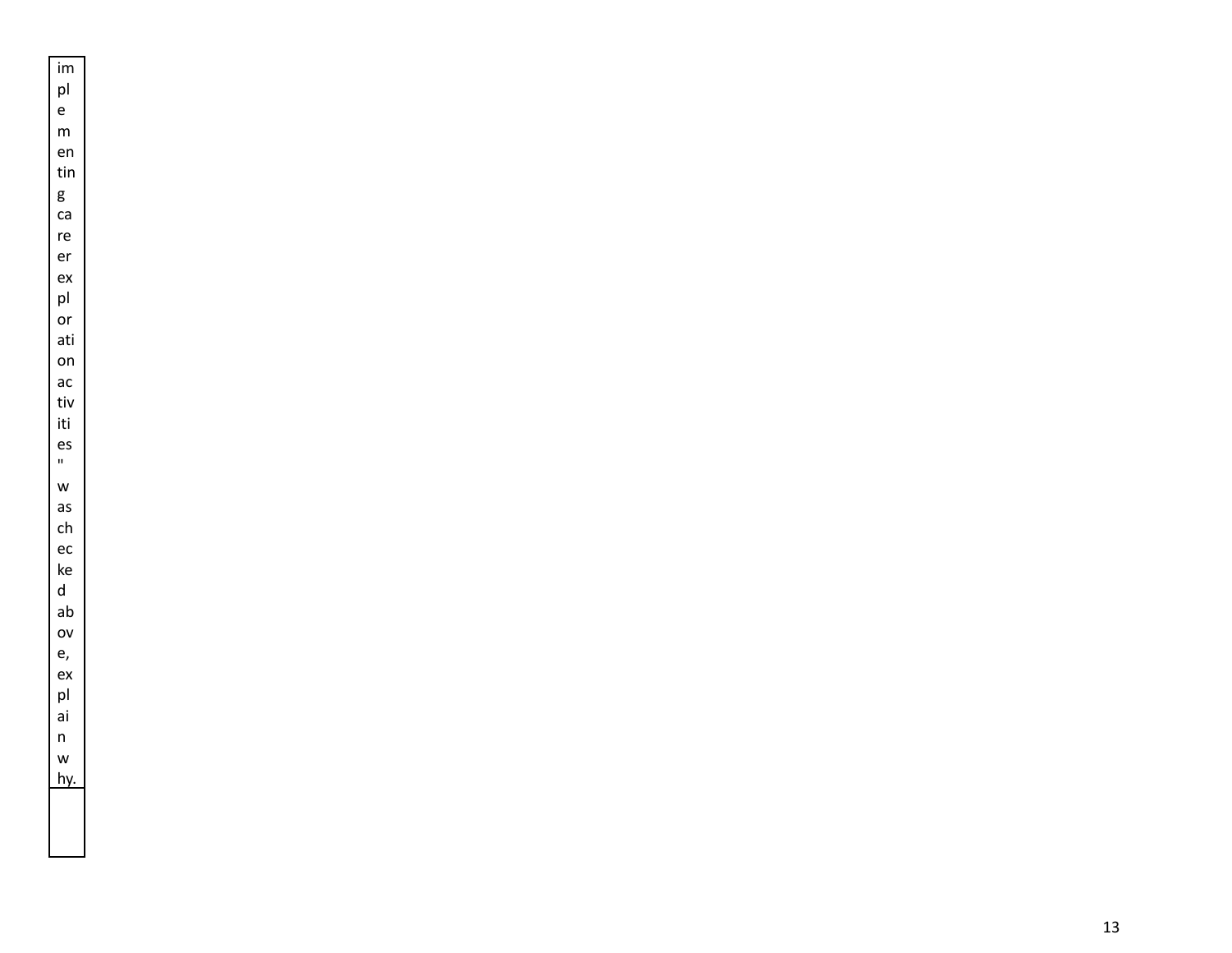## **Core Element 6: Safe and Disciplined Environment [Required for all]**

All schools are required to develop a school safety plan. That plan is not part of this document. Since student safety and social-emotional well-being are crucial factors in learning, the questions below are intended to promote conversation about how the school's environment adds to or takes away from student learning.

| Best Practice/Requirements Self-Check                                                                                                   | Yes/No | $\overline{\mathbf{X}}$ |
|-----------------------------------------------------------------------------------------------------------------------------------------|--------|-------------------------|
| Practices are in place to develop and maintain a positive school climate between staff, students, and families.                         | Yes    |                         |
| A multi-tiered system of supports (MTSS) provides students with academic, behavioral, and social-emotional care and early intervention. | Yes    |                         |
| Discipline rules are established, and copies of the rules are made available to students and their parents/guardians.                   | Yes    |                         |
| Discipline rules to prevent bullying are in place and include education, parental involvement, and intervention.                        | Yes    |                         |
| A suicide awareness and prevention policy is in place and staff have been appropriately trained.                                        | Yes    |                         |
| High expectations for behavior and attendance are communicated to families and consistently reinforced by all staff.                    | Yes    |                         |
| All staff express belief that all children can learn and consistently encourage students to succeed.                                    | Yes    |                         |
| The school develops staff capacity to create positive classroom and school climates that are culturally responsive.                     | Yes    |                         |

#### **Core Element 7: Cultural Competency [Required for all]**

List the racial, ethnic, language-minority, and socio-economic groups in your school's population. Provide strategies and indicate whether or not professional development is needed to successfully implement these strategies. Any such professional development should be detailed in the professional development plan portion of this document. Cultural competency considerations are embedded throughout this document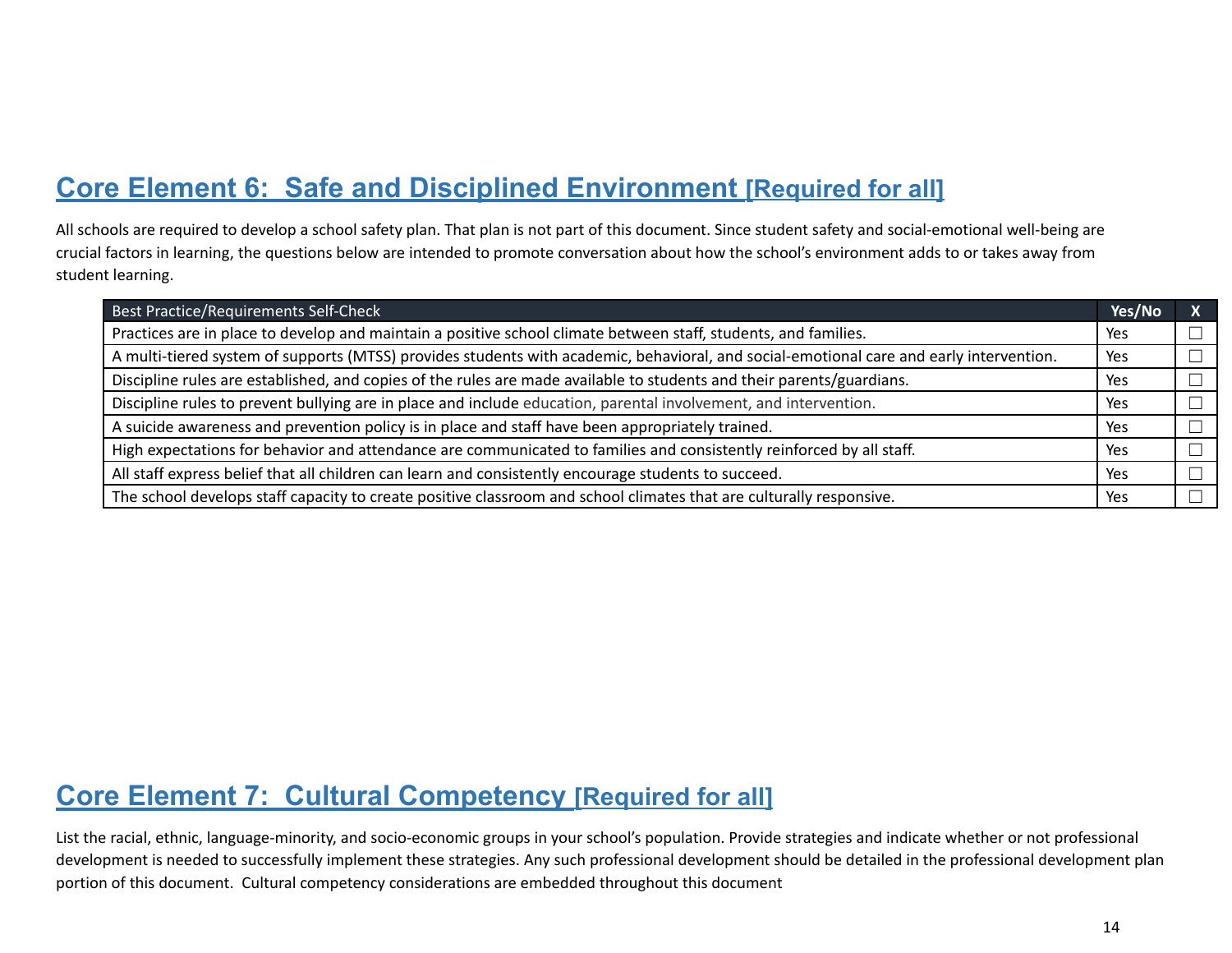Identify the racial, ethnic, language-minority, and socio-economic groups in your school using the check boxes below.

| American Indiana/Alaskan Native | $\boxtimes$ | English Language Learner  |                                     | Multiracial                               |
|---------------------------------|-------------|---------------------------|-------------------------------------|-------------------------------------------|
| Asian                           | $\boxtimes$ | Free/Reduced Lunch        |                                     | Native Hawaiian or Other Pacific Islander |
| <b>Black</b>                    | $\times$    | <b>Hispanic Ethnicity</b> | J<br>IX<br>$\overline{\phantom{0}}$ | White                                     |

Describe how racial, ethnic, language-minority, and socio-economic groups are identified.

We ask families to complete the Home Language Survey as they enroll in our school. We also use forms at registration each year to identify racial and ethnic groups. Students who apply for free/reduced lunches are also marked in our student management system. Once that information is collected on each of the subgroups from registration, it is compiled and kept in lists and in our student management system.

Describe strategies for increasing educational opportunities and performance for students in groups identified for the school.

Opportunities -

-EL Students: Daily MTSS time and additional small group time with the EL teacher and paraprofessional

-Free/Reduced: Our Title services identify these students and work with during daily MTSS time in small groups with an interventionist. We also take a comprehensive approach to MTSS that involves the teacher, administrators, counselors, Family Liaison, and parent. We work with Community Partners and connect our families with that resource as well as similar resources in the community. Lastly, we provide school supplies, holiday gifts and other support to these families in need.

Perform

What professional development might be necessary for staff to work effectively in cross-cultural situations?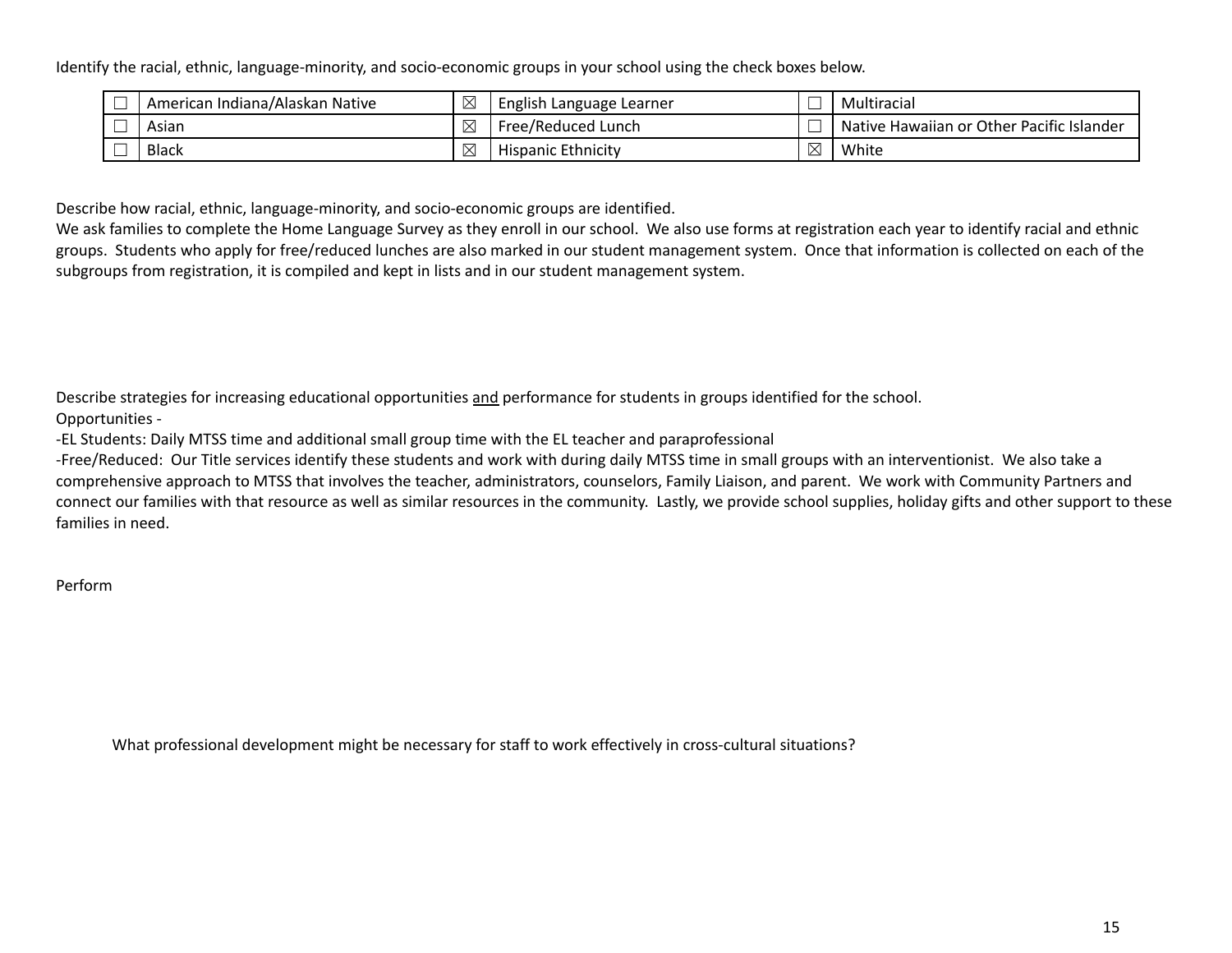-Continued "Trust Based Relational Interventions" (TBRI) for free/reduced subgroup.

-Vocabulary Acquisition PD for our EL subgroup.

-UDL Training for both free/reduced and EL subgroups.

-Additional Differentiation Strategies for EL subgroups.

What curriculum materials are used to ensure all students' cultural differences are recognized and appreciated?

- The Wonders Reading Series. The series incorporates different cultural stories and has secondary lessons about acceptance, tolerance, etc.

-The Go Math Series. This series also incorporates different socio-economic and cultural lessons, worked into story problems and real world problems.

-Counselor Created Lessons. Our counselors work monthly to bring content to students that is relevant and addresses cultural differences that we have.

**Core Element 8: Review Attendance [Required for all]**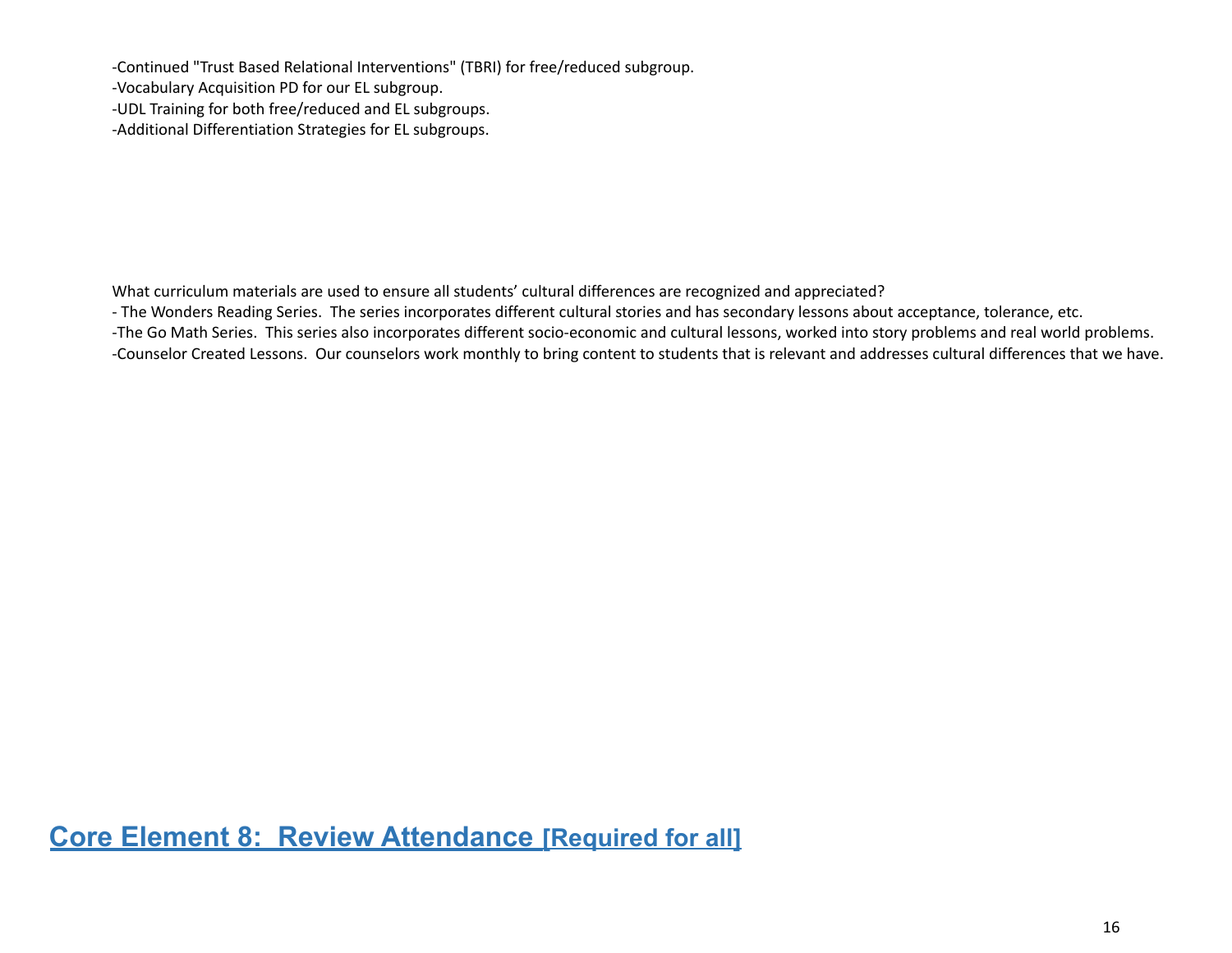Reduction of absenteeism is a top priority for Indiana schools. Students are considered chronically absent when they are not in attendance for ten percent of the school year. This equates to approximately 18 days of school.

What may be contributing to the attendance trend?

-Lack of engagement in class

-Lack of sense of belonging to a community

-Community health

-Generational poverty and family culture

What procedures and practices are being implemented to address chronic absenteeism?

-Positive rewards and recognition for attendance

-Regular communication with families - using Dojo as a tool for parent centered communication

-Educating parents on importance of attendance and effects of missed days

-Comprehensive attendance committee at district level

-MTSS wrap around services for students with large amount of days missed

-Home visits with SRO

-Transportation alternatives for students with transportation as a barrier

If procedures or practices to reduce chronic absenteeism are in place, how are the results monitored?

-School attendance is looked at monthly by leadership team

-School Liaison monitors students with high absence rates and reports to leadership team and communicates with families

-Tier II and Tier III plans are created for students qualifying for Title 1 services and who have high absence rates.

Number of students absent 10% or more of the school year. Last year: 7% Two years ago: 6% Three years ago: 6%

Best Practice/Requirements Self-Check **Yes/No X** The school has and follows a chronic absence reduction plan.  $\Box$ A multi-tiered system of supports (MTSS) is in place to identify and help the academic, behavioral, and/or social emotional needs of chronically absent students. Yes  $\Box$ 

### **Core Element 9: Parent and Family Engagement [Required for all]**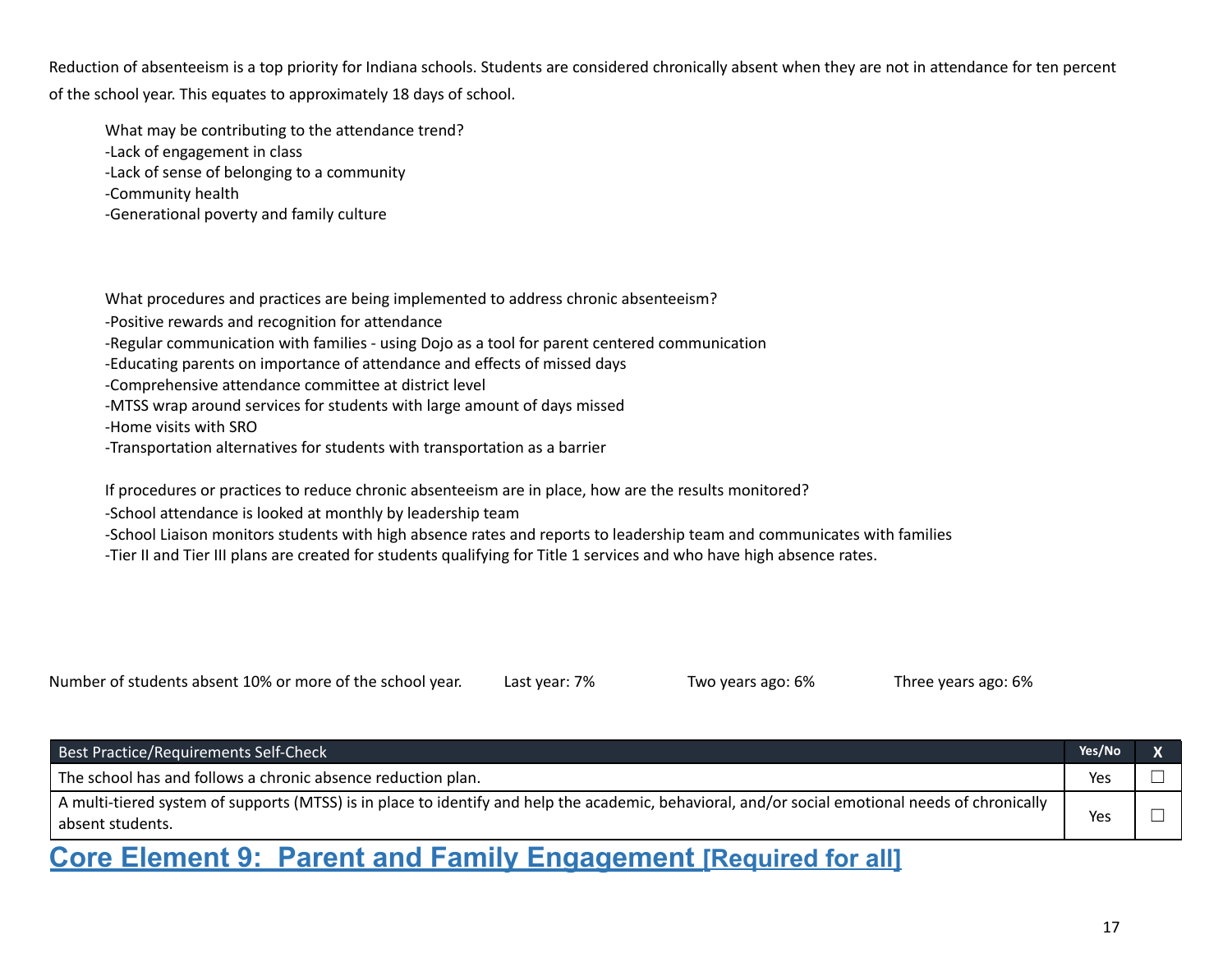How does the school maximize family engagement to improve academic achievement?

-Regular conference with the classroom teachers.

- -Use of Class Dojo as a system for efficient, and convenient 2 way communication
- -Weekly newsletters and publications to keep parents informed on what is happening within the school.
- -Quarterly PTO meetings at convenient times and locations to encourage participation.
- -Regular family nights, student and club nights, fine arts nights and other events where parents are invited to come share in their child's educational experience.

In what ways are parents/families able to express ideas, concerns, and/or suggestions?

-A parent survey given twice a year,

- -Class Dojo directly to the teacher, principal or counselor
- PTO Meetings
- -Tier and Special Education Conference Meetings
- -Parent involvement through school committees

-Open and welcome communication culture set by principal through all communication sent out

In what ways does the school involve parents/families to maintain or increase high levels of student attendance?

- -Parent conferences with attendance concerns
- -Consistency in processes that are put in place so that our routines are predictable and easily understood
- Regular communication through Class Dojo
- -Participation in Clubs and after school activities
- -Education on and promotion of positive attendance habits to students and families

How do teachers and staff bridge cultural differences through effective communication?

Many of our parents respond to text messages more so than phone calls so we use Google Voice and Class Dojo as a school to message parents

-Extended and flexible hours for conferences including the option for virtual conferences as it fits the parents schedule and needs.

-A translator is available and makes phone calls to families that speak spanish as well as translating all documents that are sent home with students -We assist in providing transportation to families that are unable to come to school due to a transportation barrier.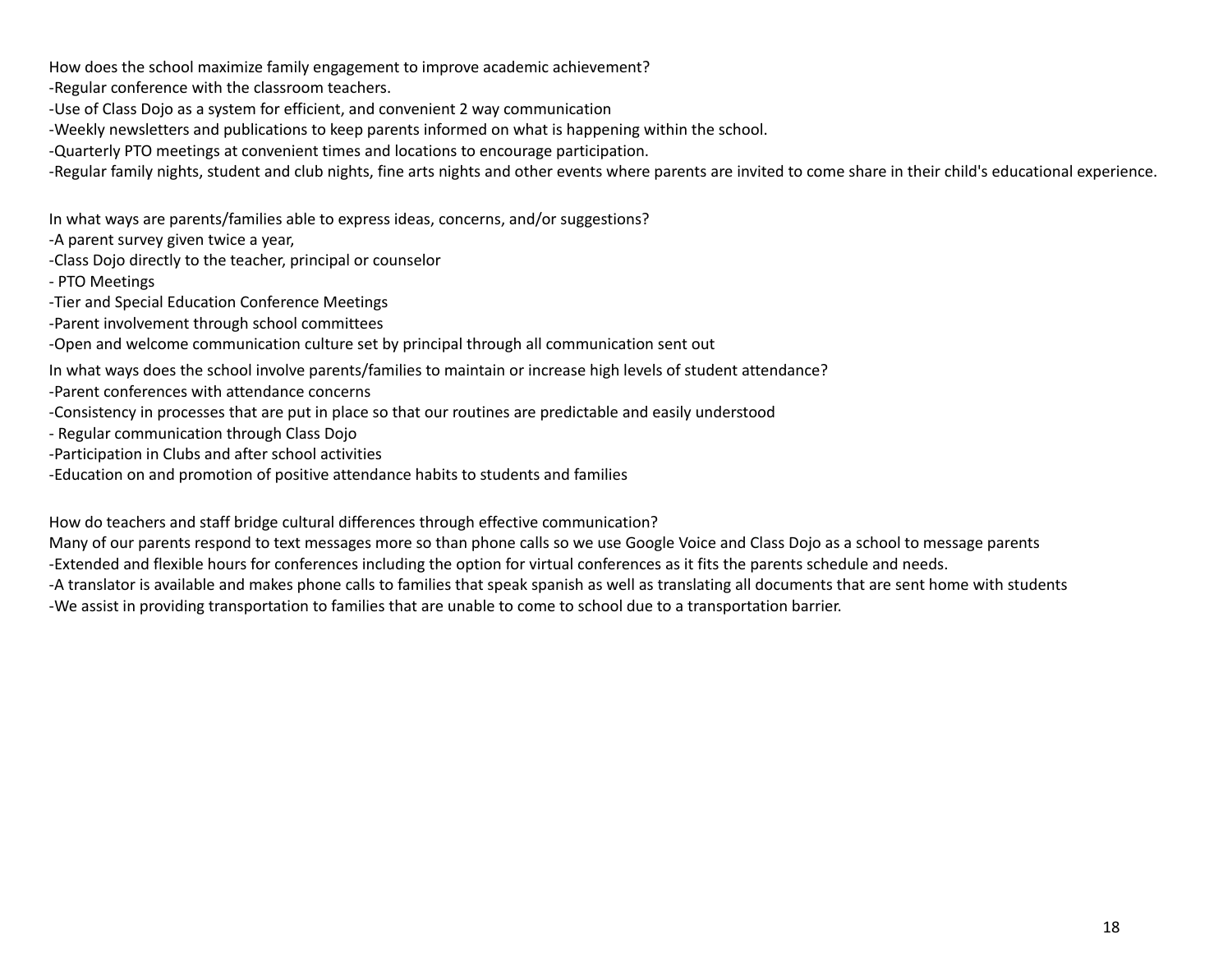### **Core Element 9: Parent and Family Engagement [Title I Schoolwide only]**

#### **The following is specific to Title I Schoolwide Programs**.

Describe strategies used to increase parental involvement.

-Regular and welcoming outgoing communication that constantly messages our openness to return communication, feedback and input.

-Literacy based family nights, Science based family nights and festival like events held throughout the year to encourage parents to be involved. -Community building events hosted by NVE and at NVE's site.

-Title 1 staff present at PTO meetings on goals, student and school data and upcoming events.

-Invite families in for and flexible with general conferences, Tier conferences and special ed. conferences.

-We use a wide range of communication forms that fit the needs and communication style of our community and families.

How does the school provide individual academic assessment results to parents/guardians?

-Report Cards

-Tier Conferences

-STAR Reports sent home at the middle of the year and end of year

-Semester Conferences with all parents and families

-Special ed. and Tier progress monitoring reports sent home regularly

How does the school involve parents in the planning, review, and improvement of the schoolwide plan?

-Parents are surveyed twice a year

-Parents are invited to participate in all committees within the school, including our School Wide Planning committee that works on our planning and improvement process.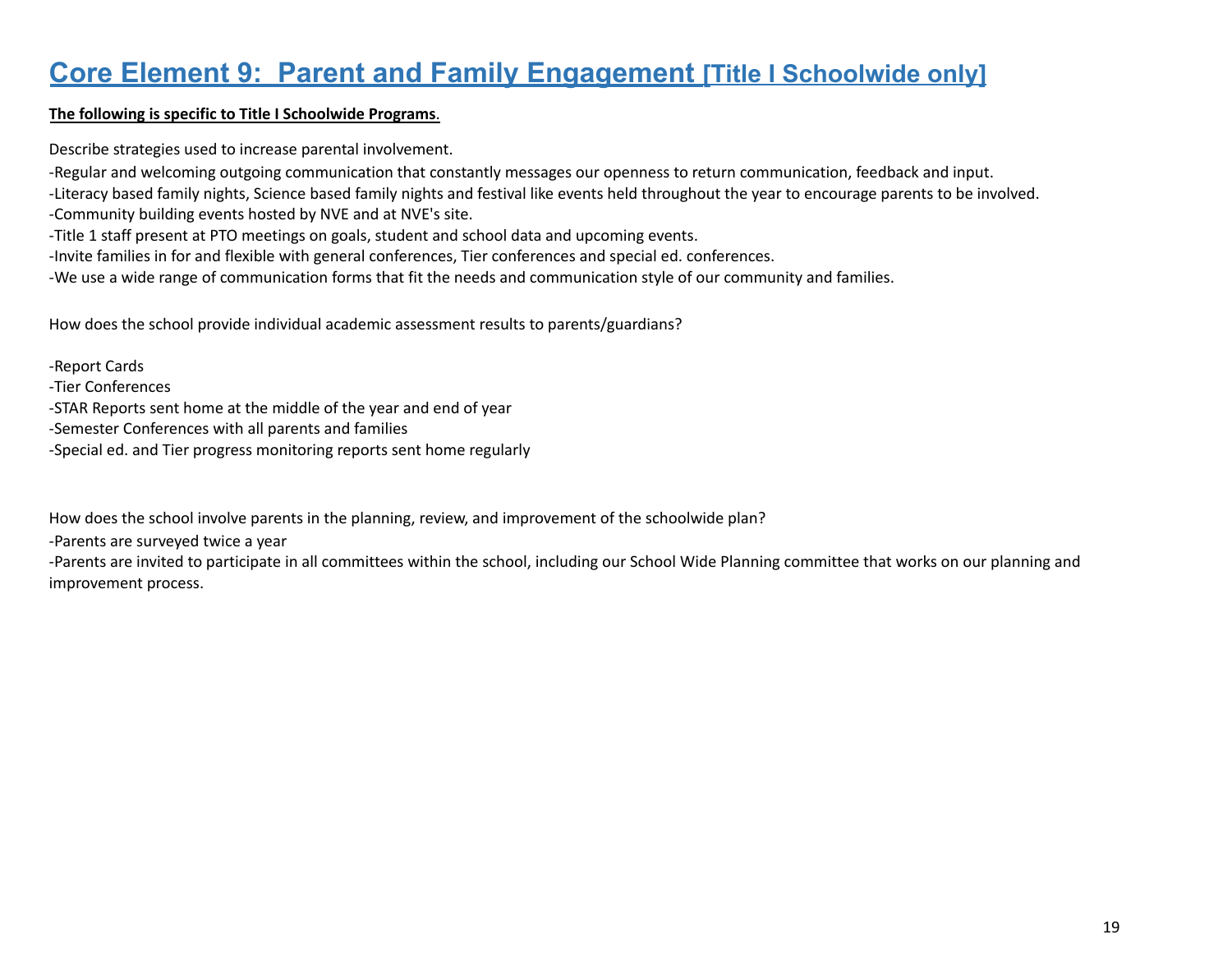### **Core Element 10: Provision for Secondary Schools [Secondary schools only]**

How do course offerings allow all students to become eligible to receive an academic honors diploma?

How are all students encouraged to earn an Academic Honors Diploma or complete the Core 40 curriculum?

How are advanced placement, dual credit, international baccalaureate, and CTE opportunities promoted?

Graduation rate last year: Percent of students on track to graduate in each cohort: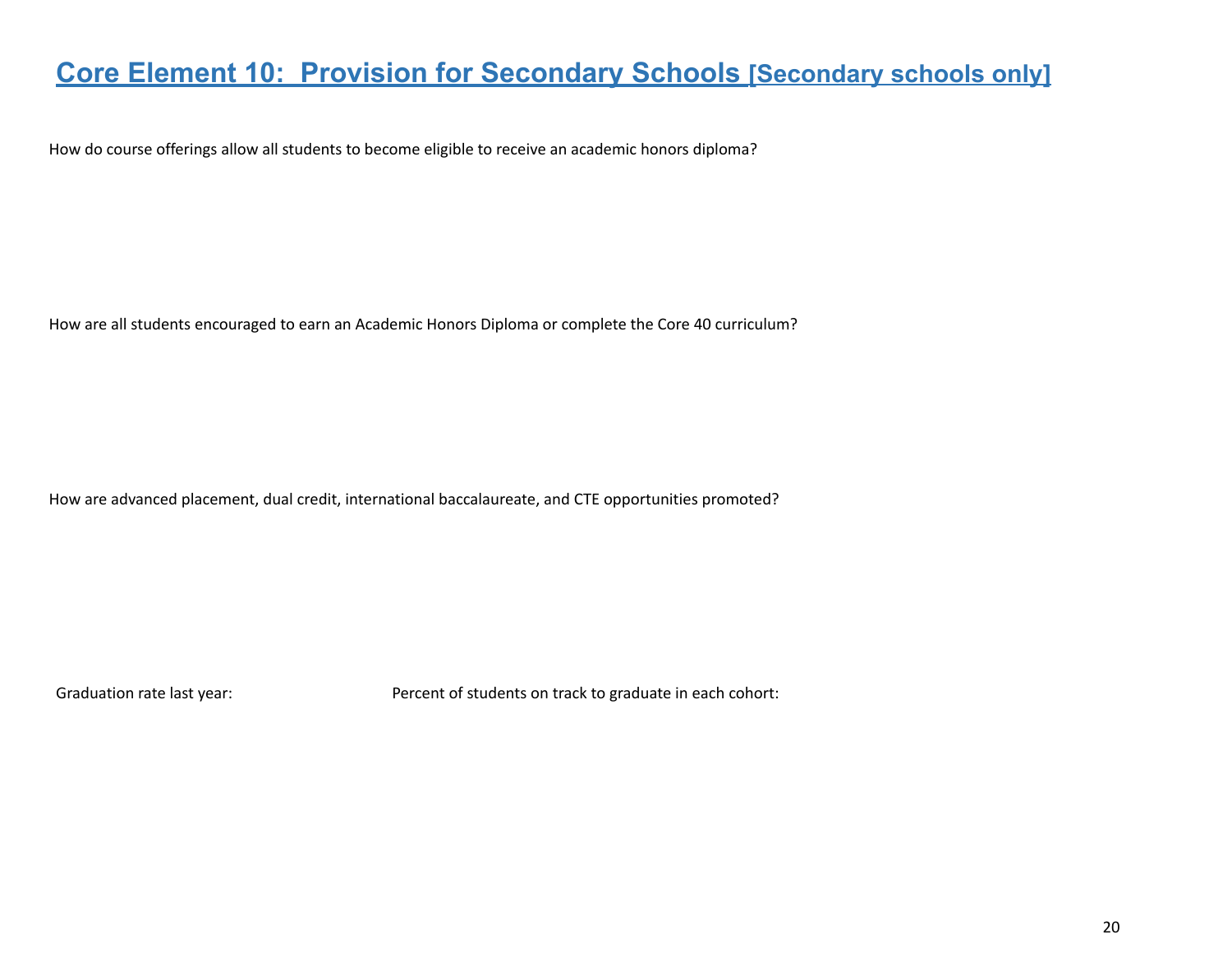## **Core Element 11: Provision for Title I Schools Operating a Schoolwide Program**

#### **This section applies only to schools that receive Title I funding and operate a Schoolwide Program**

Describe how your school coordinates and integrates Federal, State, and local funds and resources, such as in-kind services and program components.

North Vernon Elementary chooses not to consolidate any funds at this time. Many budget items are within district budget control. NVE will work to coordinate all funds so that they may most effectively support our goals of raising achievement and supporting our students. These funds are used to support classroom materials, remediation activities, parent involvement, high ability students, ELL students, and students with special education needs. Listed below are the funds currently used at NVE to support instruction that will remain unconsolidated:

- Title 1 Grant
- School Funds
- Jennings County Community Foundation
- High Ability Grant
- North Vernon Elementary P.T.O.
- Special Education
- ELL

Provide a list of programs that will be consolidated under the schoolwide plan (if applicable).

Describe the school's plan for assisting preschool children in the transition from early childhood programs, such as Head Start, Even Start, Early Reading First, or a state-run preschool program.

-NVE provides a monthly "Panther Cub" transition program for pre-k families where we prepare and educate students and families on life at NVE.

-NVE hold transition conferences with many pre-k families.

-NVE provides a kindergarten Roundup time that is flexible for families and gives a readiness screening along with feedback to parents on what skills should be focused on before kindergarten enrollment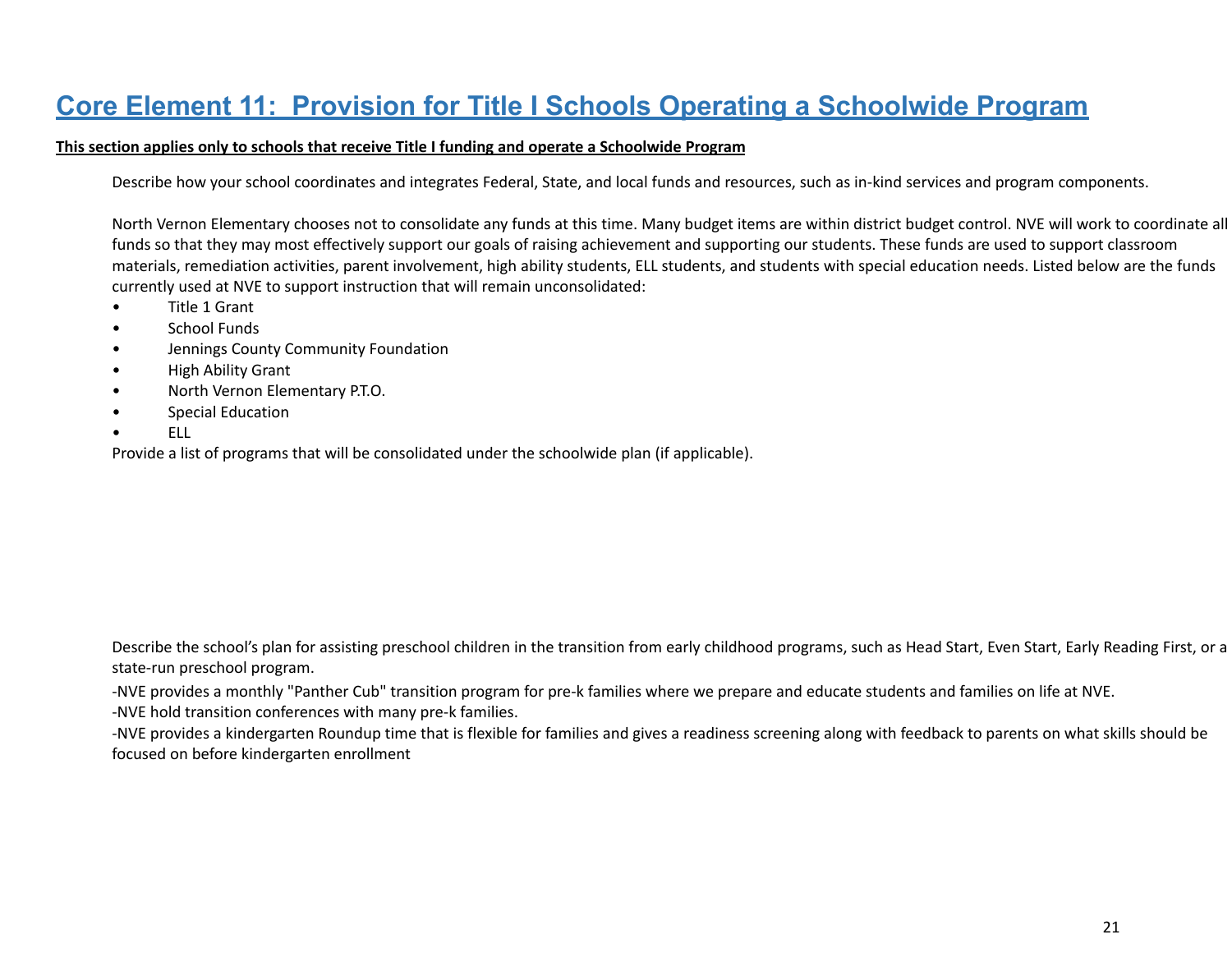Describe strategies used to attract high-quality teachers to your school and/or district. Examples could include: Mentoring and induction programs; recruitment incentives; high-quality professional development; partnerships with teacher preparation programs; and, career pathways for teachers leaders.

-Practical and live mentoring/coaching with a veteran staff member

-Partnership with IUPUC (local college with a teacher preparation program)

-Increased salary scales on the district level

-Representation at job fairs

-Substantial onboarding and induction systems for new staff

-Building and maintaining a positive culture within the building and promoting that culture to those interested in employment

Provide a list of all instructional staff. Include licensure/certification and current class/subject areas being taught. To provide this information, you may include a link, attach the information to this document, or list the information in the table below

| <b>Staff Name</b>              | Licensure/Certification | <b>Assigned Class/Subject</b> |
|--------------------------------|-------------------------|-------------------------------|
| See Attached List - Appendix A |                         |                               |
|                                |                         |                               |
|                                |                         |                               |
|                                |                         |                               |
|                                |                         |                               |
|                                |                         |                               |
|                                |                         |                               |
|                                |                         |                               |
|                                |                         |                               |
|                                |                         |                               |
|                                |                         |                               |
|                                |                         |                               |
|                                |                         |                               |
|                                |                         |                               |
|                                |                         |                               |
|                                |                         |                               |
|                                |                         |                               |
|                                |                         |                               |
|                                |                         |                               |
|                                |                         |                               |
|                                |                         |                               |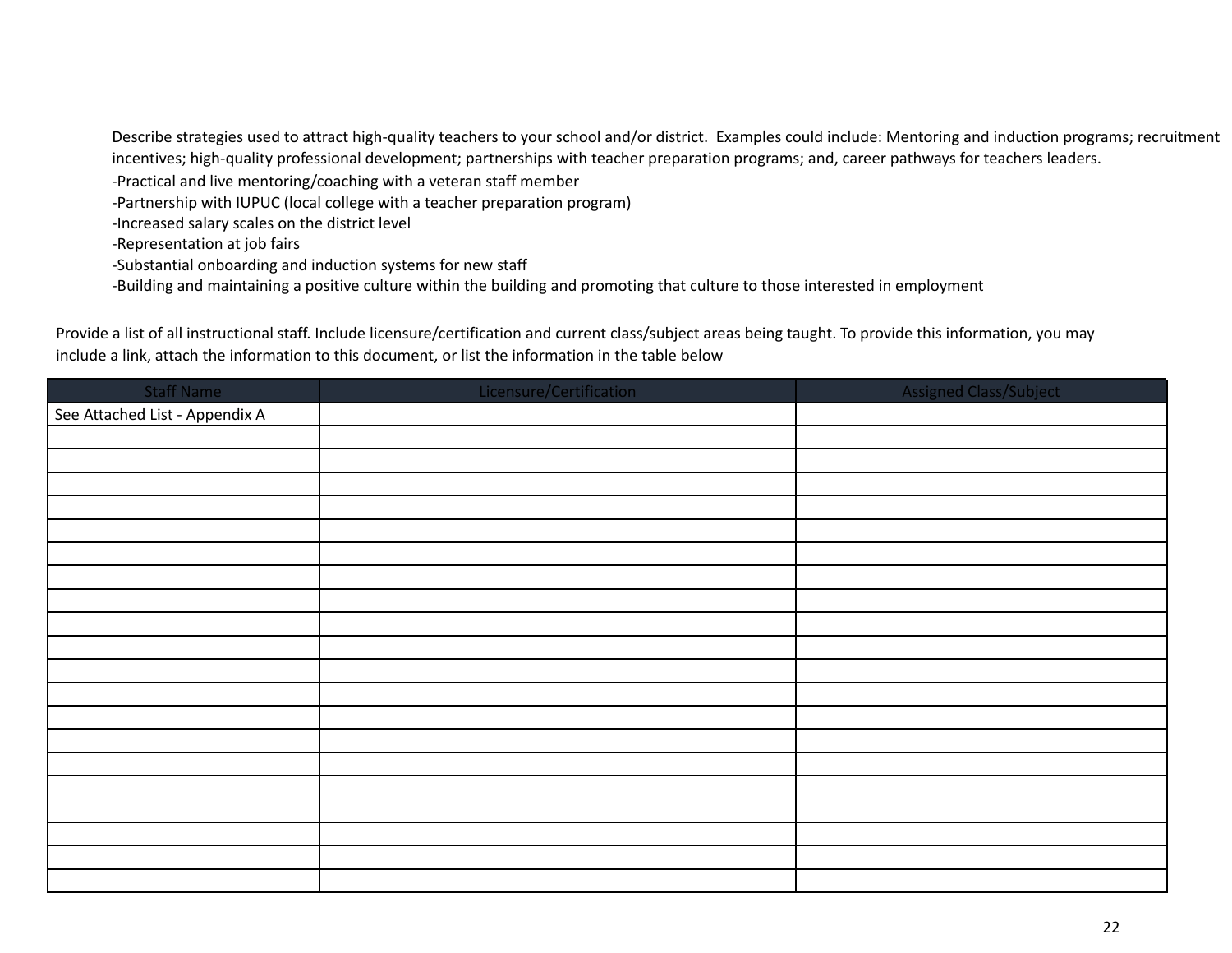## **SECTION B: Needs Assessment**

**Every** school is required to address the learning needs of all students, including programs and services for exceptional learners (special education and high ability). Below is a list of possible sources of data to help evaluate your school's current performance in the steps below. Schools are not required to use each of these, but data must be used in determining where improvement is needed immediately. This information is necessary when performing the Gap Analysis and Root Cause Analysis. Check the box next to each source of data used in the following steps and attach or link the data reviewed for this plan.

|             | <b>General Academic and Schoolwide</b>                  |             | <b>WIDA</b>                                                             |             | <b>Special Education</b>                   |             | <b>High Ability</b>               |
|-------------|---------------------------------------------------------|-------------|-------------------------------------------------------------------------|-------------|--------------------------------------------|-------------|-----------------------------------|
| $\boxtimes$ | <b>Statewide Assessments</b>                            |             | Individual Learning Plans (ILPs)                                        |             | <b>IAM Assessment</b>                      |             | Aptitude Assessment (e.g. CogAT)  |
| $\boxtimes$ | Districtwide Assessments                                | X           | Performance Gap Data                                                    | $\boxtimes$ | Individual Education Plans (IEPs)          |             | <b>Current High Ability Grant</b> |
| $\boxtimes$ | Assessment by Student Group                             |             | <b>ESL Staff Training</b>                                               | $\boxtimes$ | Performance Gap Data                       |             | Performance Gap Data              |
|             | <b>Common Formative Assessments</b>                     |             | Service Delivery Model                                                  |             | Special Education Training for Staff       | $\boxtimes$ | High Ability Training for Staff   |
|             | PSAT/SAT/ACT Assessments                                | ⊠           | Federal (ESSA) Grade for Group                                          |             | <b>Approved Testing Accommodations</b>     |             | Service Delivery Model            |
| $\boxtimes$ | Dyslexia Screening Data                                 |             | <b>Current Title III Grant</b>                                          | $\boxtimes$ | Federal (ESSA) Grade for Group             |             |                                   |
|             | <b>Common Formative Assessments</b>                     | ⊠           | Parental Involvement                                                    |             | IEP Compliance Report                      |             |                                   |
| $\boxtimes$ | Attendance Reports – general and by<br>student groups   | $\boxtimes$ | <b>WIDA</b>                                                             | $\boxtimes$ | <b>Special Education Staff Assignments</b> |             |                                   |
|             | Survey of Students, Staff, Parents,<br>and/or Community |             | Be sure there is no personally<br>identifiable information for students |             |                                            |             |                                   |
| $\boxtimes$ | <b>Staff Attendance</b>                                 |             | in any/all linked/uploaded data.                                        | $\Box$      |                                            |             |                                   |

#### **Step 1: Review Potential Issues from the Core Elements**

In this section, the committee should begin reviewing the information from the core elements in Section A. Look back at the information in Section A. If there were items checked (X) for further discussion, note them below and discuss them considering the following two questions:

#### **Do these issues significantly impact our current school goals as strengths or problems?**

Do these issues present significant strengths or problems not already addressed by goals in our current school improvement plan?

If there is an issue that fits one of the above, note the issue and consider it when determining whether to conduct a Gap Analysis.

#### **Step 2: Evaluate Progress on Current School Goals**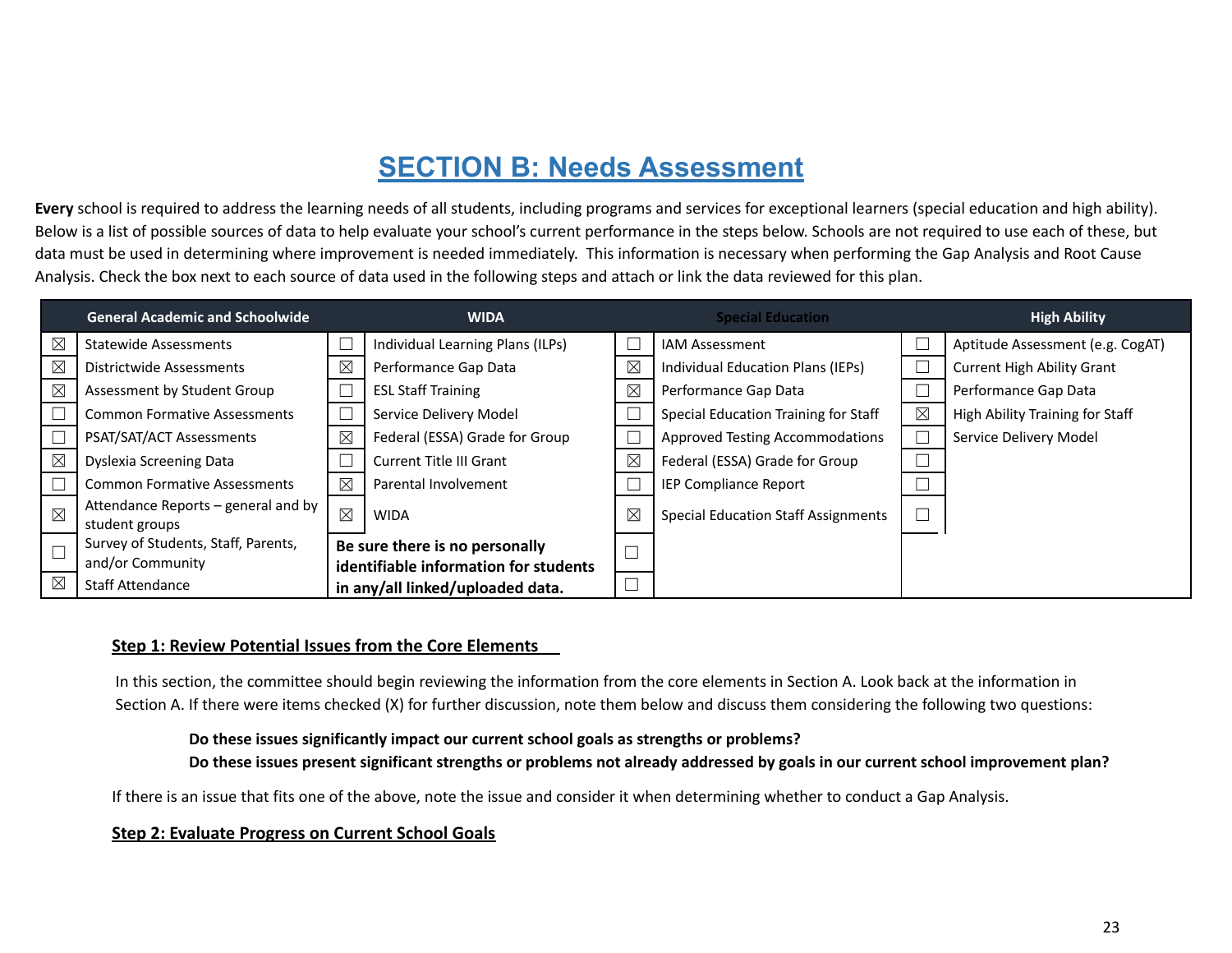If there is evidence that current school goals are priorities where improvement is needed immediately, schools should continue working toward meeting these goals. The section below is a brief review of current goals. This is intended to help you decide if these goals should continue to be the focus of improvement efforts. To analyze the progress of current goals and look for any gaps in performance, the committee should use a variety of data. Schools with identified underperforming student groups must analyze data about these groups, including but not limited to: **assessment, attendance, and behavior**. **All** schools are required to consider the needs of exceptional learners (special education and high ability) using data to assess their progress.

Review current goals using data referenced above. Current goals may need to be modified based on your findings. This is done in the Goals section.

90% of students are reading on grade level by the end of the 2021-22 School year

If goal was met, how will the school further improve or sustain this level of performance?

If the goal was not met, explain why.

We are still aligning resources, curriculum and interventions.

If the goal was not met, should the school continue to work toward this goal? Yes

72% of students are on grade level with Math standards

**Goal 2** Measurable outcome met? No

**Goal 1** Measurable outcome met? No

If goal was met, how will the school further improve or sustain this level of performance?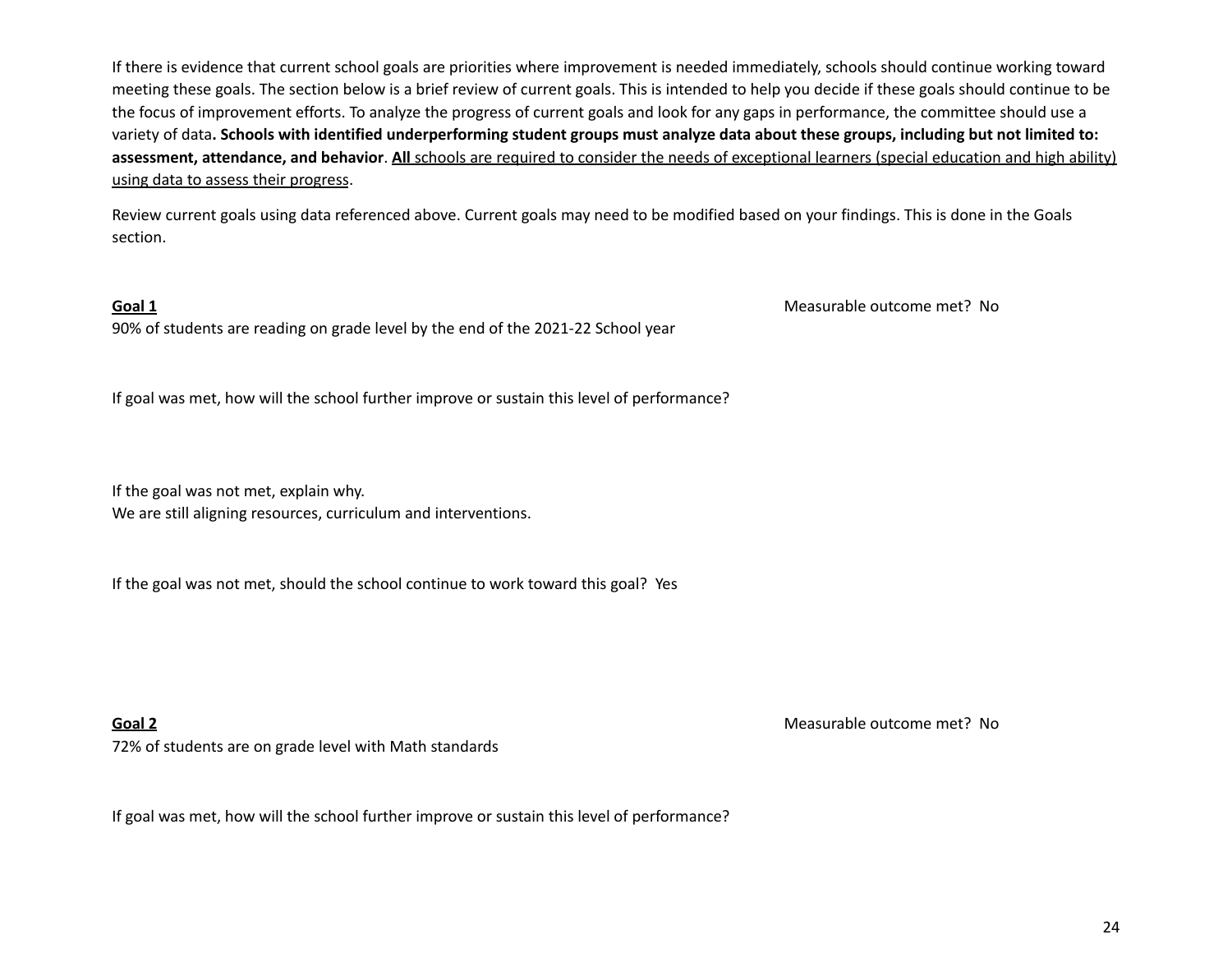If the goal was not met, explain why.

We are still aligning resources and interventions. We need PD on Number Sense.

If the goal was not met, should the school continue to work toward this goal? Yes

NVE will have a 97.5 attendance rate each quarter.

**Goal 3** Measurable outcome met? No

If goal was met, how will the school further improve or sustain this level of performance?

If the goal was not met, explain why.

A number of students with chronic absenteeism. Need to focus on getting those kids engaged in NVE.

If the goal was not met, should the school continue to work toward this goal? Yes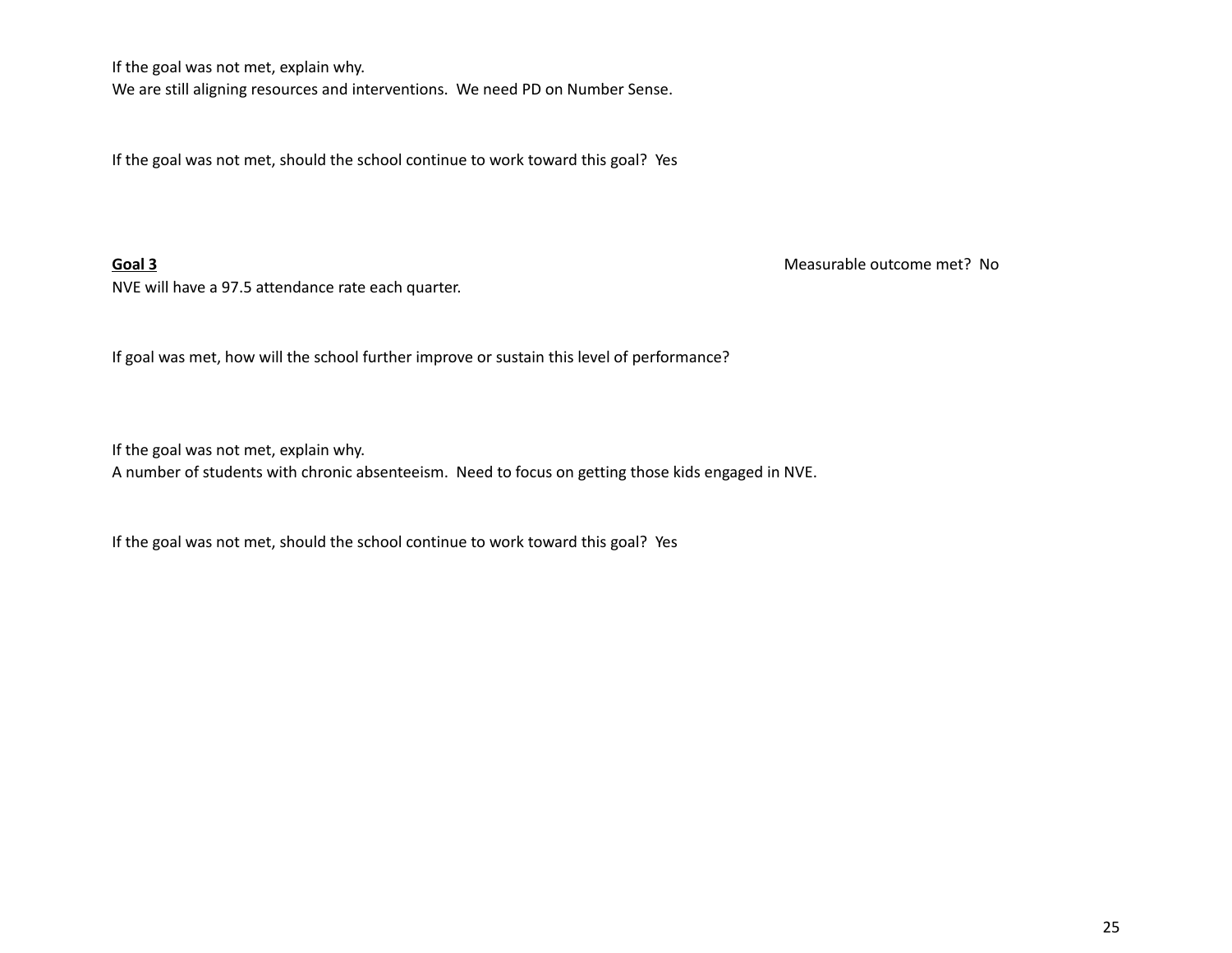# **SECTION C: Analysis**

#### **Step 1: Conduct a Gap Analysis**

A Gap Analysis is a procedure for determining needs by highlighting differences between a school's desired performance and its actual performance. Data about the school's current performance should drive discussions about these differences.

In Sections A and B, the committee analyzed the school's performance in a number of areas. This included core elements of the school and current school goals. For the first column the committee should consider two questions:

1) Are our current goals still areas where improvement is needed immediately?

2) What concerns did we find when studying the core elements that might be serious enough to need improvement immediately?

Now the committee will conduct a Gap Analysis to identify the most significant barriers to the school's success. Here's an **example** of how a committee member might explain the gap analysis process:

During our discussion about the core elements we felt student misbehavior has gotten worse. If that's the case, it is counter to what we believe. We are committed to providing all students with a safe and disciplined learning environment. We want to find out if discipline is a real problem based on data. We'll state our commitment about a safe environment in the 1st column. It is not a current goal, so we we'll put "No" in the 2nd column. We'll collect discipline data and summarize our findings in the 3<sup>rd</sup> column. We'll compare what we're committed to regarding student safety with what the data shows. We'll state our finding in the 4 $^{\rm th}$  column. If there is a significant difference between what we are committed to and what is actually happening, we'll consider this a gap and put a check in the 5 $^{th}$  column. Lastly, we'll compare this with other gaps we found *on this chart. We'll prioritize these in the final column.*

| <b>Desired Performance Indicators</b><br><b>Based on Prioritized</b><br>Goals/Characteristics | <b>Current</b><br>Goal | <b>Actual Performance</b><br><b>Based on School Data</b> | <b>Brief Description Comparing Current Performance to</b><br><b>Desired Performance</b> | <b>Gap Priority</b> |
|-----------------------------------------------------------------------------------------------|------------------------|----------------------------------------------------------|-----------------------------------------------------------------------------------------|---------------------|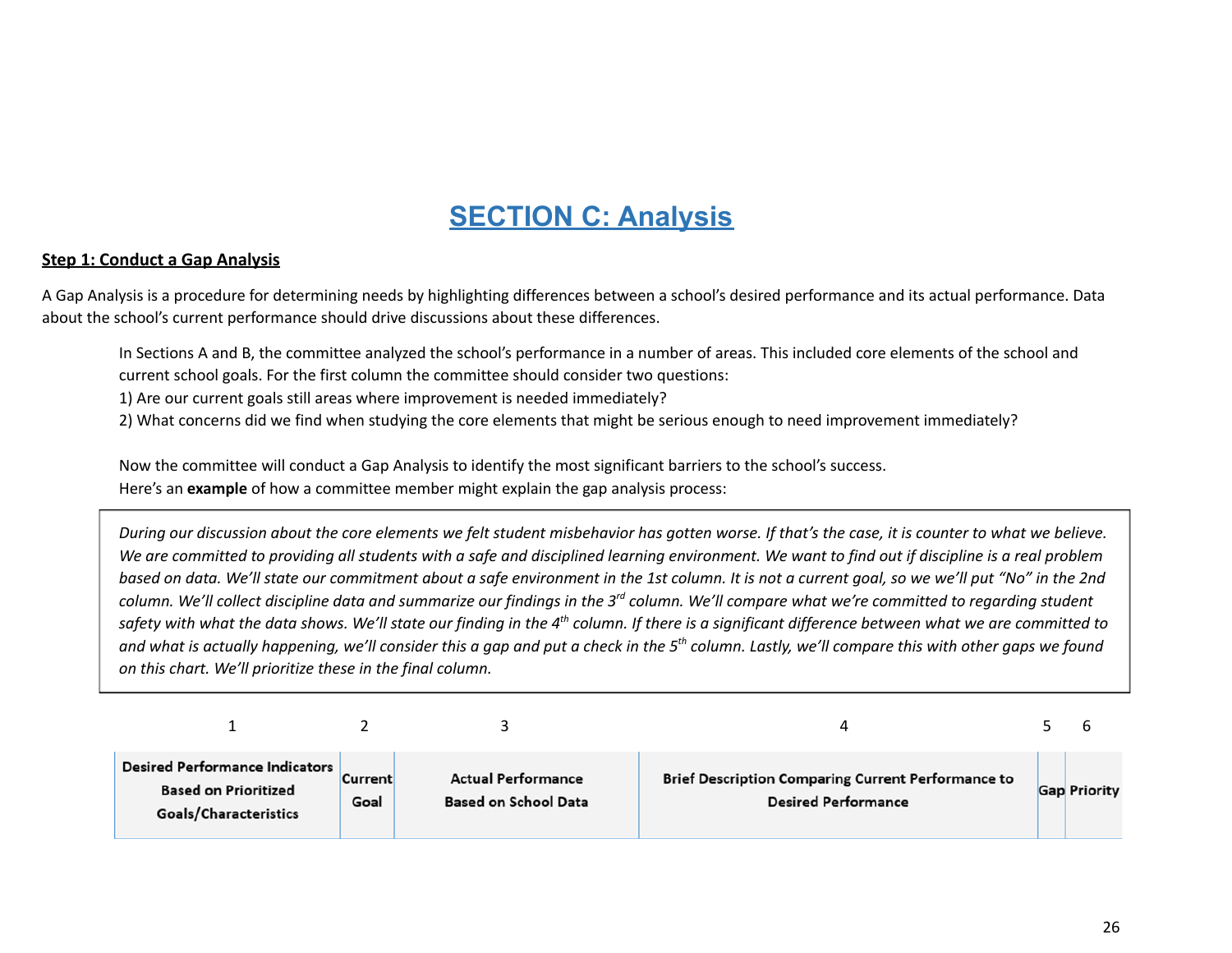*do not feel safe at school.*

A safe and disciplined school Mo In-school suspensions increased 15% We are committed to a learning environment that ensures X 1 environment provides an education-<br>
over the last 2 years. Suspensions & safety and well-being for all. Data indicates that students al atmosphere conducive to expulsions increased 8% & 4% re- do not feel safe and that misbehavior resulting in *learning and personal well-being. respectively. Survey: 45% of students suspensions and expulsions has increased.*

There is no requirement for the number of performance indicators you investigate. **Schools with identified underperforming student groups must include a desired performance indicator relevant to each of these groups.**

## **GAP ANALYSIS TEMPLATE**

| <b>Desired Performance Indicators</b><br><b>Based on Prioritized</b><br>Goals/Characteristics                                                                  | Part of<br><b>Current</b><br>Goal? | <b>Actual Performance</b><br><b>Based on School Data</b>                                                                                                       | <b>Brief Description Comparing Current Performance to</b><br><b>Desired Performance</b>                                                                                  | Gap | P <sub>1</sub> |
|----------------------------------------------------------------------------------------------------------------------------------------------------------------|------------------------------------|----------------------------------------------------------------------------------------------------------------------------------------------------------------|--------------------------------------------------------------------------------------------------------------------------------------------------------------------------|-----|----------------|
| Skill in reading is fundamental to all<br>aspects of learning. Students need<br>to be able to first decode to be able<br>to comprehend.                        | <b>Yes</b>                         | Per the STAR Assessment, 61% of K-2<br>students and 51% of 3-6 students are<br>reading on grade level                                                          | The data indicates that we have far fewer students reading<br>on grade level than what is our goal. There is a difference of<br>29% in grades K-2 and 39% in grades 3-6. |     |                |
| Special Education students should be<br>closing the gap and showing<br>increased growth in reading through<br>core instruction as well as support<br>services. | <b>Yes</b>                         | 25% of Sped. in grades K-2 are on grade<br>level and 22% show significant growth.<br>20% of Sped. in grades 3-6 are on grade<br>level and 22% show significant | Students in special education are performing below<br>expectations and not showing the significant growth needed<br>to close the gap.                                    |     |                |
| Students with English as a second<br>language should be closing the gap<br>and showing significant progress in<br>reading.                                     | <b>Yes</b>                         | 57% of EL population in grades K-2 are<br>on grade level and 29% show growth.<br>33% of EL in 3-6 are on grade level and<br>22% show growth.                   | Students who are labeled as EL are still below goal but<br>equitable to peers in achievement but fewer are showing<br>significant growth to close the gap.               |     |                |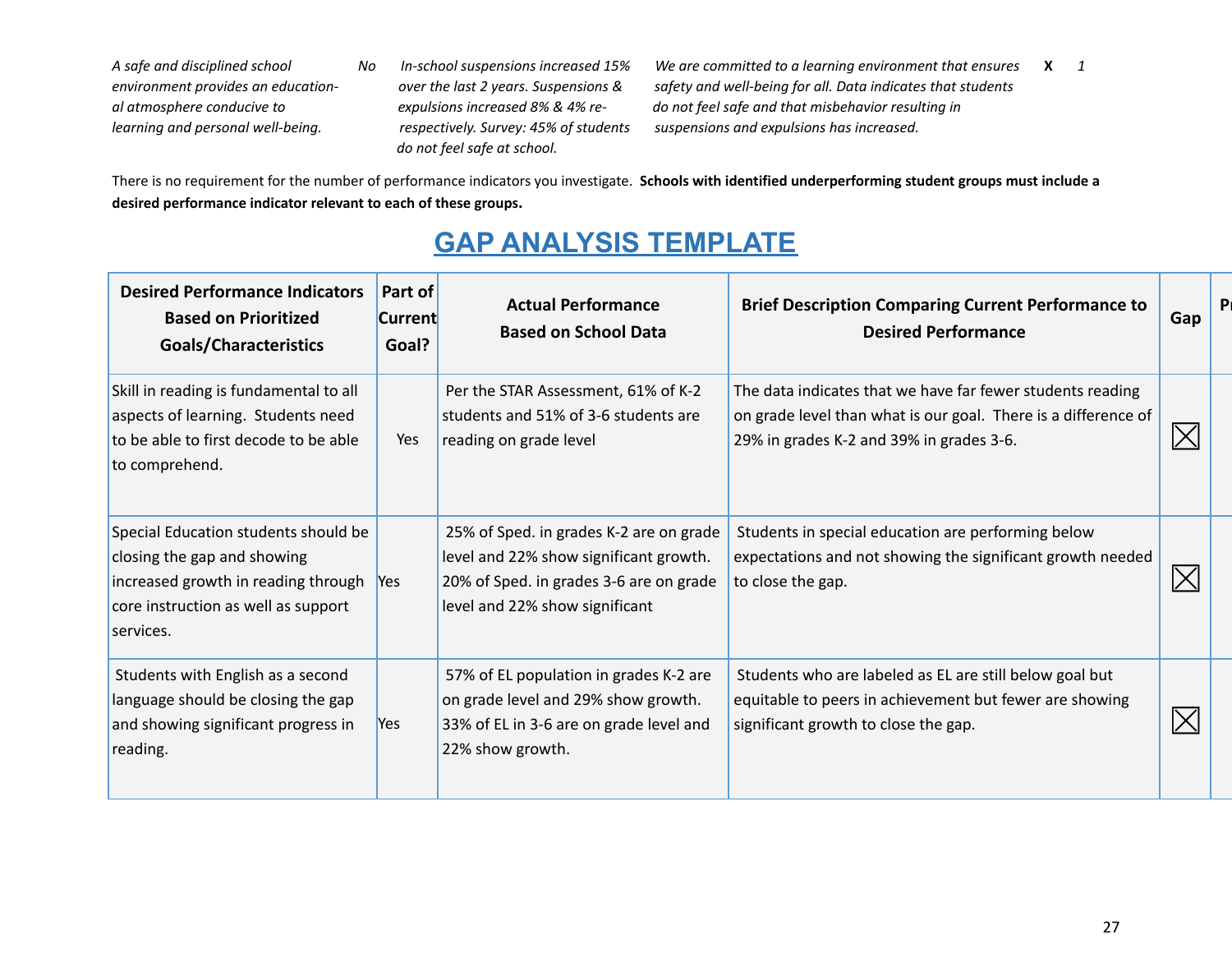| A significant number of students in<br>all grades, K-6, should be performing<br>better in math, specifically in the<br>number sense area. | Yes           | 72% of students are not on grade level<br>with number sense skills per STAR Math.<br>only 46% of students show that they<br>meet the Grade Level Equivalency. | Students are underperforming on math achievement overall<br>but specifically in basic number sense skills. |    |
|-------------------------------------------------------------------------------------------------------------------------------------------|---------------|---------------------------------------------------------------------------------------------------------------------------------------------------------------|------------------------------------------------------------------------------------------------------------|----|
|                                                                                                                                           | <b>Choose</b> |                                                                                                                                                               |                                                                                                            | an |
|                                                                                                                                           | <b>Choose</b> |                                                                                                                                                               |                                                                                                            | an |

List the top 3 or 4 on the next page in the column*, Identified Priorities from Previous Chart*.

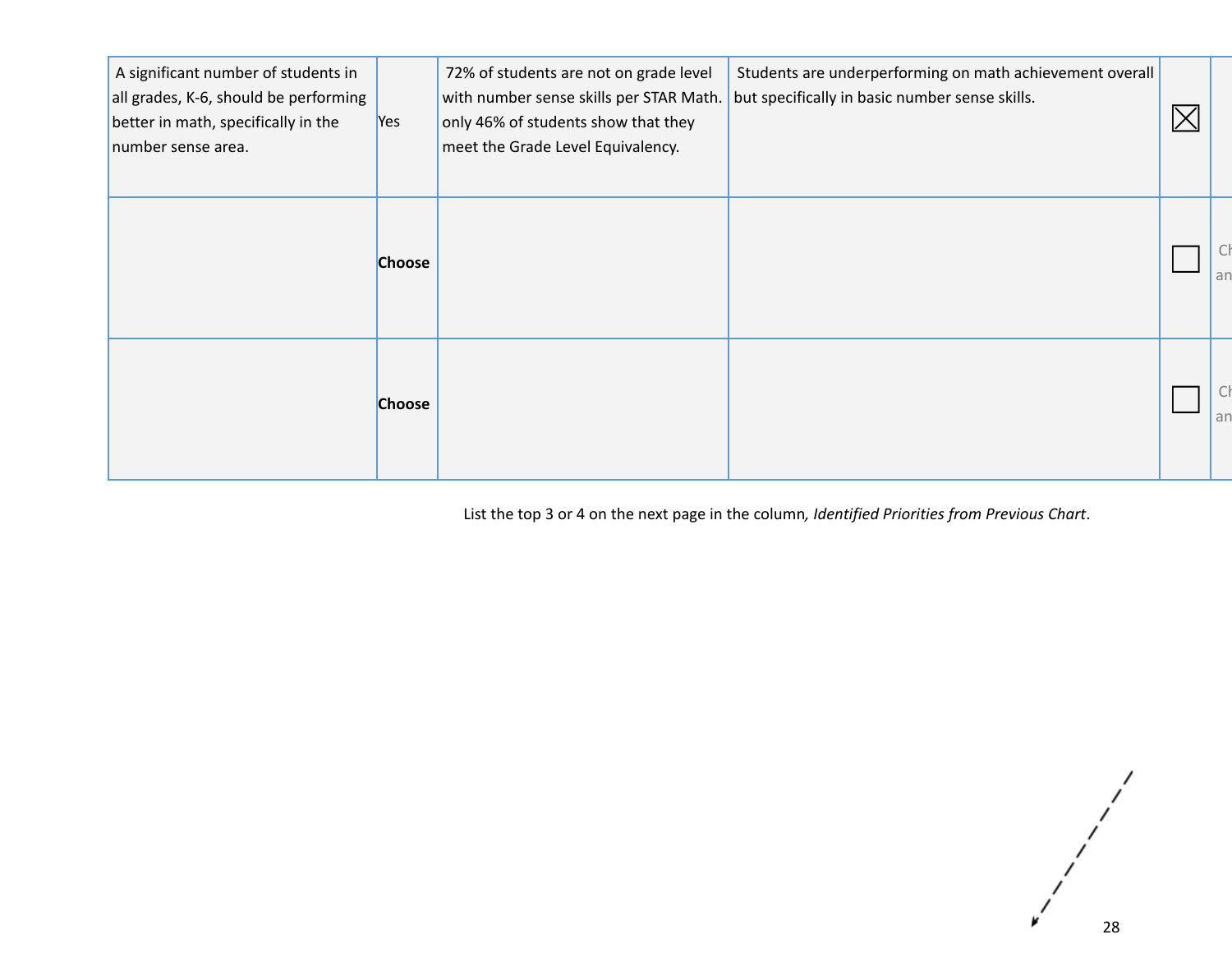#### **Step 2: Conduct Root Cause Analyses**

Based on review of data from the Gap Analysis, list at least 3 priorities where improvement is needed immediately in the chart below. Schools classified at TSI/ATSI should consider priorities pertaining to the underperforming groups for which they have been identified.

Determine the root cause(s), or underlying cause(s), for the gaps in the prioritized areas.

A Root Cause Analysis is a process for determining underlying causes for problems. The recommended tool for this is 5-Whys. An illustration of this process is found **HERE**. Although conducting a root cause analysis is required, schools may use any recognized method/tool of their choice. CSI and TSI/ATSI schools must attach documentation of their root cause analysis (e.g. Word/Google document, pdf, photo of wall chart, etc.).

| <b>Identified Priorities from Previous Chart</b>                      | <b>List Root Cause(s)</b>                                                      |
|-----------------------------------------------------------------------|--------------------------------------------------------------------------------|
| The number of students who are reading below grade level across all   | Core reading instruction needs to be strengthened, the intervention process    |
| grades.                                                               | needs to be strengthened,                                                      |
| Students in most subject areas show a weakness in foundational number | Number sense instruction is weak in grades k-3, where we jump to concrete      |
| sense skills.                                                         | strategies too quickly without building understanding of numerical relations.  |
| Many students are not regulated throughout the school day, leading to | Many students are living trauma and in crisis so are not regulated and able to |
| discipline concerns and time away from instruction.                   | concentrate on their own learning and growth.                                  |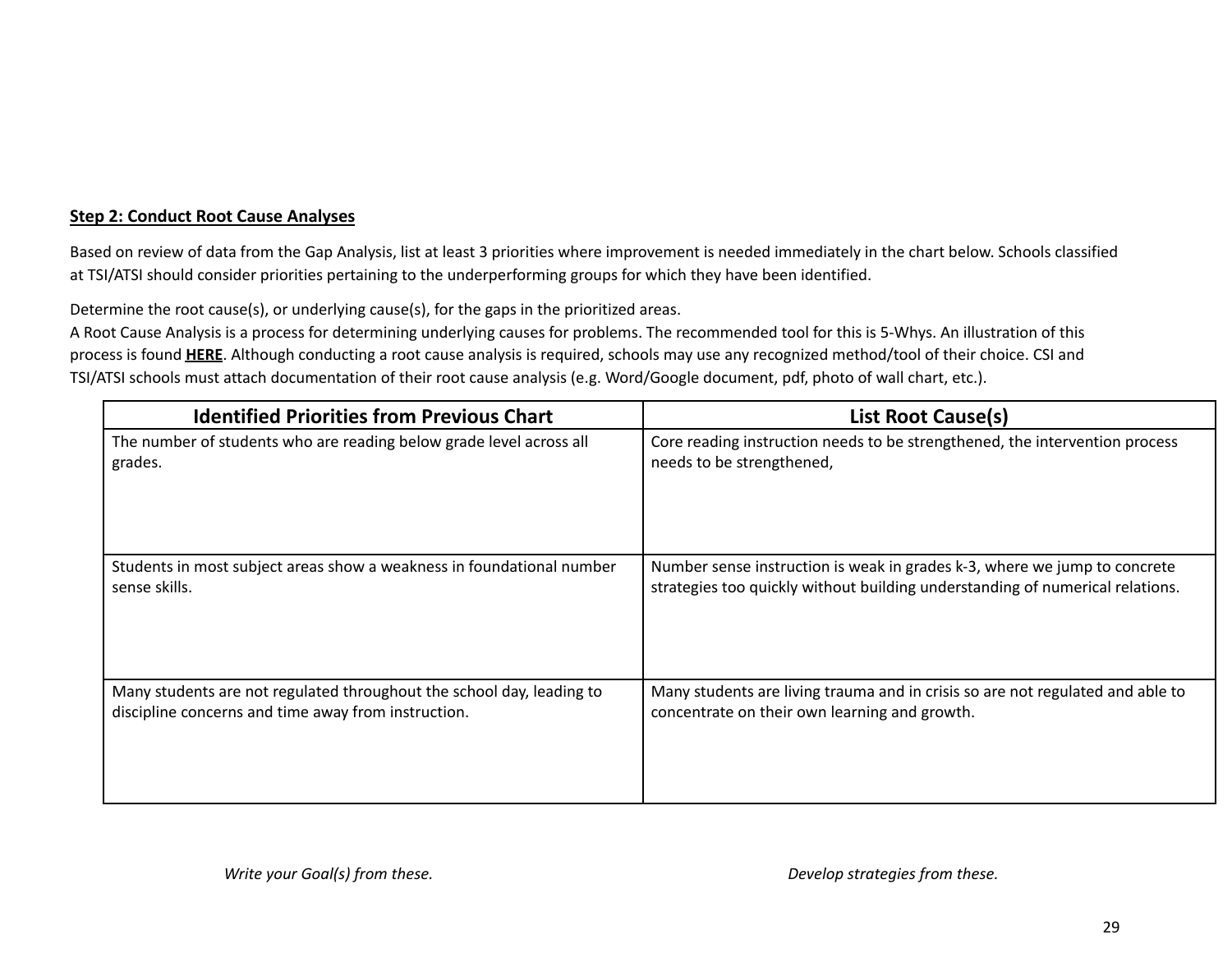# **SECTION D: School Improvement Plan and Professional Development Plan**

The school improvement and professional development plans are developed once immediate needs are identified. The plans are developed from these needs and are the filter through which most decisions are made. The school improvement plan and professional development plan drive all aspects of continuous improvement efforts for the school.

- 1. Develop school improvement plan goals from the identified priorities. Based on your review of data, goals may be:
	- a. A continuation of existing goals and/or
	- b. New goals, based on areas where improvement is needed immediately.
- 2. Develop a professional development plan, basing professional development goals on:
	- a. Strategies in the school improvement plan;
	- b. Other areas, apart from the improvement plan, where professional development is a priority.
- 3. Identity and note possible funding sources from local, state, and federal resources that may support the plan(s).

| <b>Possible Funding Sources</b> |                                                  |                   |  |  |  |  |
|---------------------------------|--------------------------------------------------|-------------------|--|--|--|--|
| Title IA                        | McKinney-Vento                                   | General funds     |  |  |  |  |
| Title II                        | <b>High Ability</b>                              | <b>Head Start</b> |  |  |  |  |
| Title III                       | <b>Early Literacy</b>                            |                   |  |  |  |  |
| Title IV                        | <b>Twenty-first Century After School Program</b> |                   |  |  |  |  |
| School Improvement (SIG)        | <b>Rural and Low Income Schools</b>              |                   |  |  |  |  |
|                                 |                                                  |                   |  |  |  |  |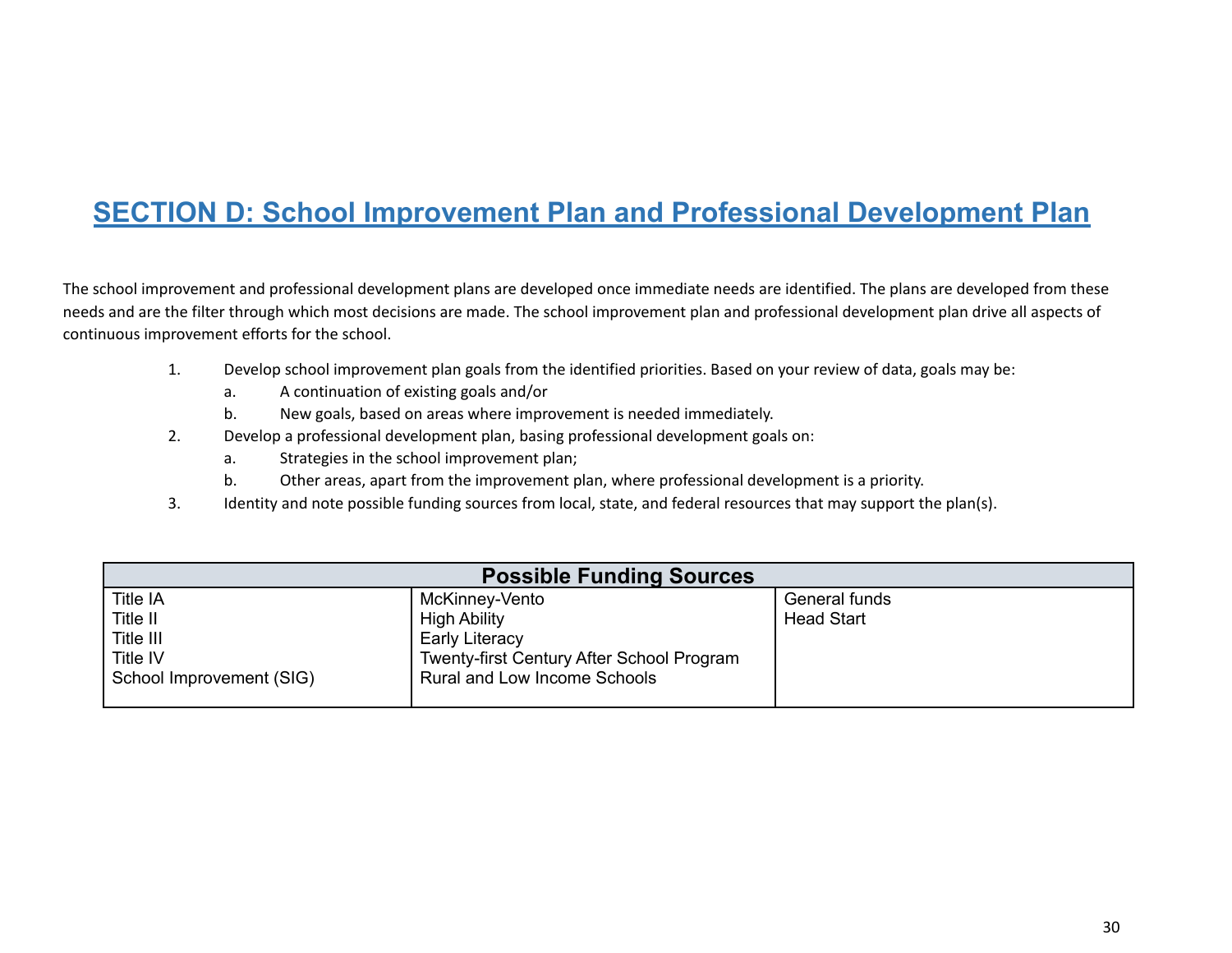## **School Improvement Plan**

#### **Using the Goal Template**

#### **Goals**

Are a result of identified priorities (where improvement is needed immediately) Are based on a 3-year plan, starting with the current year (Goal 1) and followed by succeeding years ("Yr 2" and "Yr 3").

#### **Evidence-Based Strategy**

A strategy is a specific plan of action to accomplish a goal. Strategies must be supported by evidence considered to be strong or moderate. Find out about evidence-based interventions HERE. In the school improvement plan, check if professional development is needed to successfully implement the strategy. These activities may be replicated and expanded on in the professional development plan.

#### **Strategy Action Steps**

Action steps are specific actions necessary to implement a strategy. In the template, schools may have more or less than four (4) action steps. Space is provided for four. Add additional steps if needed.

| <b>GOAL1</b>                     | By Spring 2022, 70% of students in grades 6-8 who are identified as in need of special education services in mathematics, will<br>demonstrate mathematical proficiency as measured by the ILEARN assessment.                                                                           |                                                              |                                                   |                                                                                                                                                         |  |  |  |  |  |
|----------------------------------|----------------------------------------------------------------------------------------------------------------------------------------------------------------------------------------------------------------------------------------------------------------------------------------|--------------------------------------------------------------|---------------------------------------------------|---------------------------------------------------------------------------------------------------------------------------------------------------------|--|--|--|--|--|
| Data Checkpoints (dates)         | February 15<br><b>May 25</b><br>November 1                                                                                                                                                                                                                                             |                                                              |                                                   |                                                                                                                                                         |  |  |  |  |  |
| <b>Evidence at Checkpoints</b>   | Math scores on interim test.                                                                                                                                                                                                                                                           | Math scores on interim test.<br>Math scores on interim test. |                                                   |                                                                                                                                                         |  |  |  |  |  |
| <b>Evidence-Based Strategy 1</b> | Implemented blended instructional models in mathematics classes in grades 5-8.<br>Bottge, Brian A., et al. "Effects of Blended Instructional Models on Math Performance." Exceptional Children,<br>PD needed<br>vol. 80, no. 4, June 2014, pp. 423-437., doi:10.1177/0014402914527240. |                                                              |                                                   |                                                                                                                                                         |  |  |  |  |  |
| <b>Strategy Action Steps</b>     | <b>Required Activity</b>                                                                                                                                                                                                                                                               | Start/End<br><b>Dates</b>                                    | <b>Person(s) Responsible</b>                      | <b>Evidence of Success</b>                                                                                                                              |  |  |  |  |  |
| <b>Action Step 1</b>             | Conduct on-going, job-embedded<br>training for teachers and<br>instructional support staff.                                                                                                                                                                                            | August,<br>2021-May,<br>2022                                 | Leadership Team, Math<br><b>Department Chairs</b> | 85% of teachers implement blended<br>instructional model lessons as determined by<br>information from observations by coaches and<br>the administrator. |  |  |  |  |  |
| <b>Yr 2 Measurable Objective</b> | By Spring 2022, 74% of students<br>in grades 6-8 who are identified as<br>in need of special education<br>services in mathematics, will                                                                                                                                                |                                                              |                                                   |                                                                                                                                                         |  |  |  |  |  |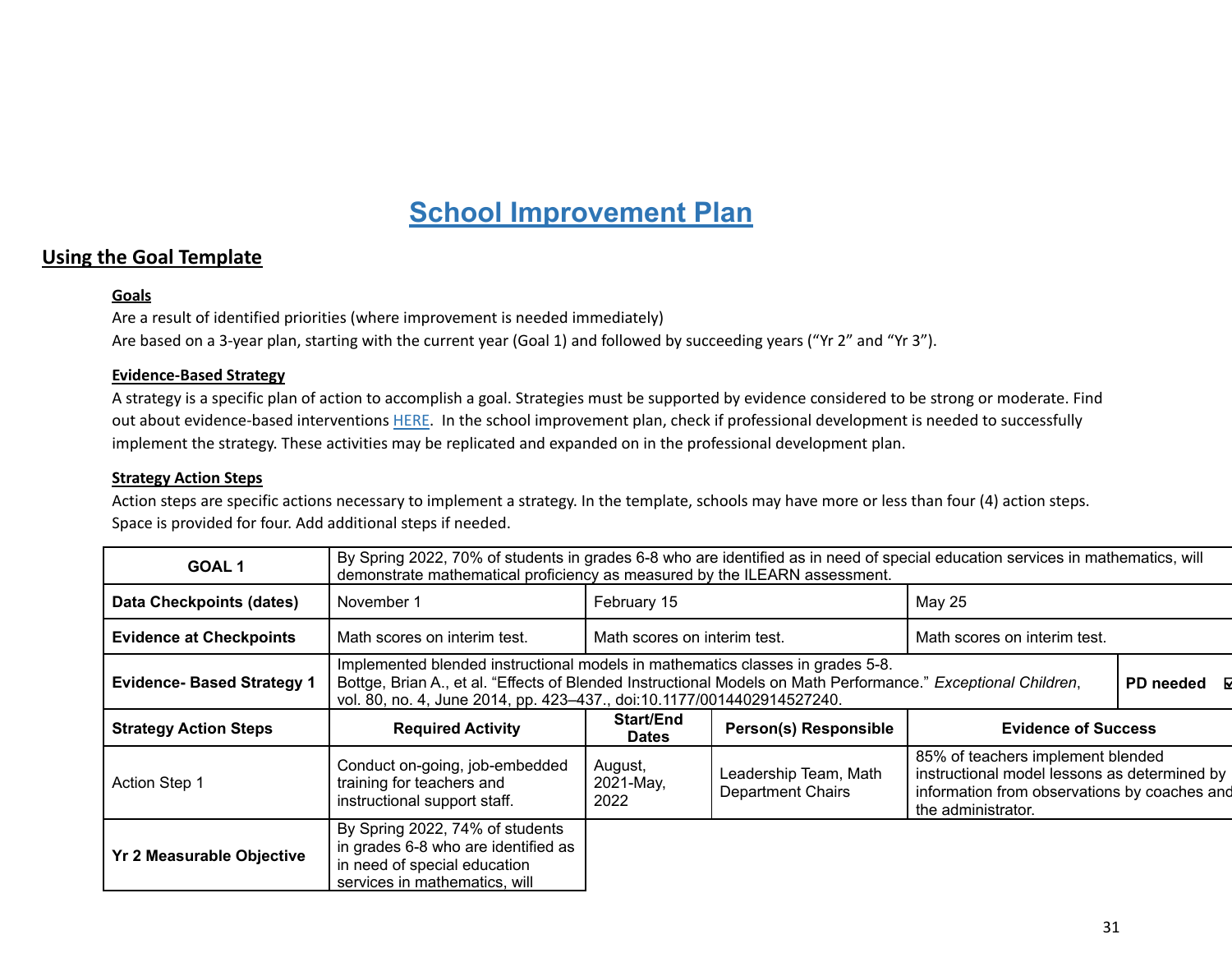|                                  | demonstrate mathematical<br>proficiency as measured by the<br>ILEARN assessment.                                                                                                                                                   |
|----------------------------------|------------------------------------------------------------------------------------------------------------------------------------------------------------------------------------------------------------------------------------|
| <b>Yr 3 Measurable Objective</b> | By Spring 2023, 79% of students<br>in grades 6-8 who are identified as<br>in need of special education<br>services in mathematics, will<br>demonstrate mathematical<br>proficiency as measured by the<br><b>ILEARN</b> assessment. |

| <b>GOAL1</b>                      | By Spring 2024, 90% of all students in grades K-6, will be reading on grade level as measured by STAR and BAS                                                |                                     |                                                                 |                                                                                                                                                            |  |  |  |
|-----------------------------------|--------------------------------------------------------------------------------------------------------------------------------------------------------------|-------------------------------------|-----------------------------------------------------------------|------------------------------------------------------------------------------------------------------------------------------------------------------------|--|--|--|
| <b>Data Checkpoints (dates)</b>   | May 2022                                                                                                                                                     |                                     |                                                                 |                                                                                                                                                            |  |  |  |
| <b>Evidence at Checkpoints</b>    | <b>BAS Levels and STAR GE score</b>                                                                                                                          | <b>BAS Levels and STAR GE score</b> |                                                                 |                                                                                                                                                            |  |  |  |
| <b>Evidence- Based Strategy 1</b> | Pinnell, G. S., & Fountas, I. C. (2010). Research base for guided reading as an instructional approach.<br>PD needed<br>Scholastic: Guided reading research. |                                     |                                                                 |                                                                                                                                                            |  |  |  |
| <b>Strategy Action Steps</b>      | <b>Required Activity</b>                                                                                                                                     | <b>Start/End</b><br><b>Dates</b>    | <b>Person(s) Responsible</b>                                    | <b>Evidence of Success</b>                                                                                                                                 |  |  |  |
| Action Step 1                     | Provide Guided Reading materials<br>and supplies to all teachers for<br>their given grade level                                                              | August<br>$2022 -$<br>May 2022      | Principal and<br><b>Instructional Coach</b>                     | 100% of teachers receive materials to expand their<br>library and use them weekly.                                                                         |  |  |  |
| <b>Action Step 2</b>              | Provide on-going, researched<br>based training for teachers.                                                                                                 | August<br>2022-May<br>2024          | Principal, SWP<br>Committee                                     | 100% of teachers are using reading strategies that<br>were taught during training (Guided Reading<br>Groups, fluency improvement, OG based designs,<br>etc |  |  |  |
| Action Step 3                     | Provide individualized coaching and<br>feedback on instruction to all core<br>classroom teachers.                                                            | August<br>2022-May<br>2024          | Administration,<br>Instructional Coach,<br>Reading Intervention | 100% of classroom teachers are using effective<br>guided reading strategies every day.                                                                     |  |  |  |
| Action Step 4                     | Schedule and conduct WIN blocks<br>throughout each day focused on<br>reading skills and decoding gaps                                                        | Septembe<br>2022-May<br>2024        | Leadership Team, Grade<br>Level Teams                           | WIN blocks are implemented in all K-6 classrooms<br>daily and teachers are using reading data to<br>determine grouping needs.                              |  |  |  |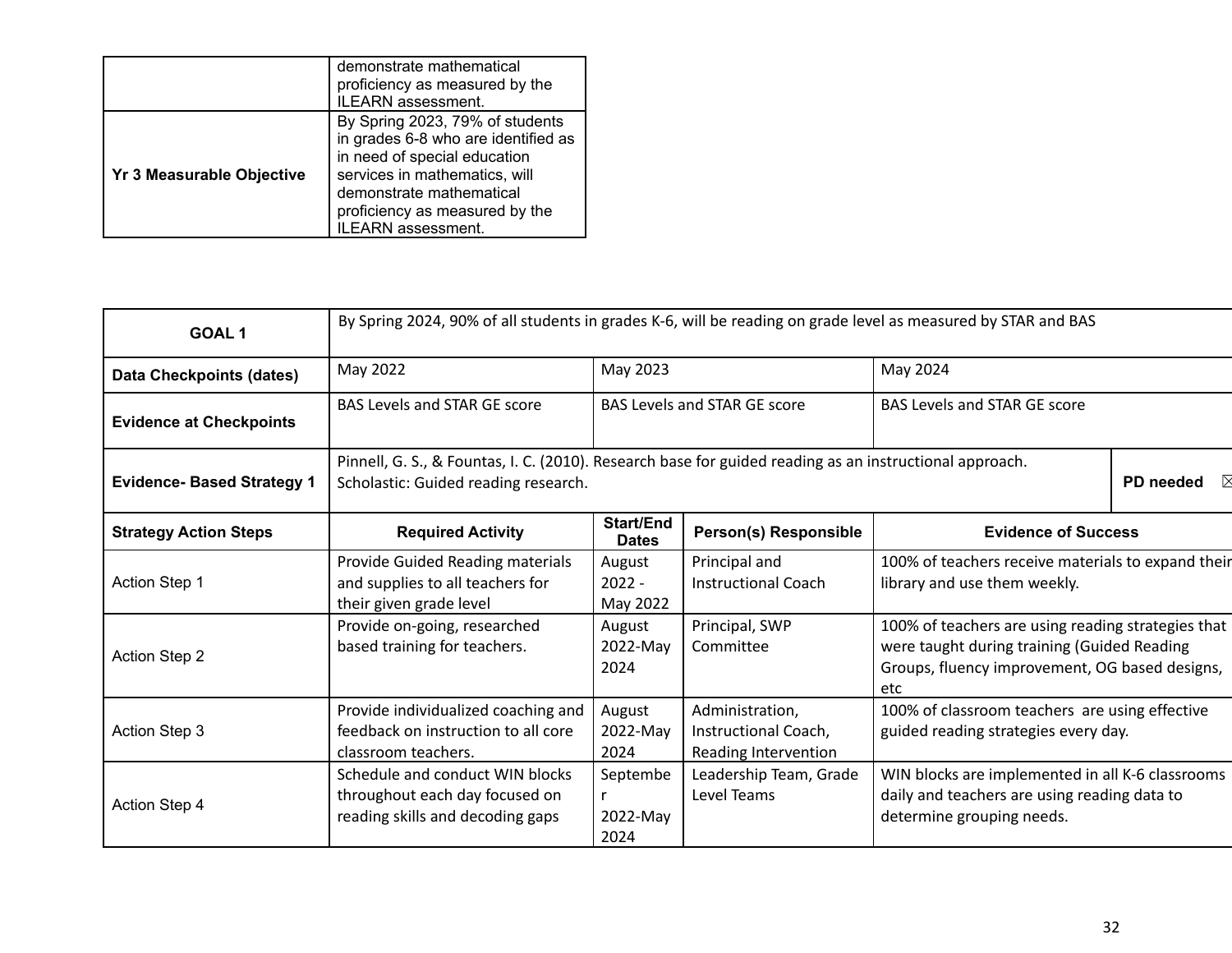| <b>Evidence-Based Strategy 2</b> | Marzano, R. J. (2012). A comprehensive approach to vocabulary instruction. Voices from the Middle, 20(1),<br>31.    |                              |                                     |                                                                                                                                |  |
|----------------------------------|---------------------------------------------------------------------------------------------------------------------|------------------------------|-------------------------------------|--------------------------------------------------------------------------------------------------------------------------------|--|
| <b>Strategy Action Steps</b>     | Start/End<br><b>Person(s) Responsible</b><br><b>Required Activity</b><br><b>Evidence of Success</b><br><b>Dates</b> |                              |                                     |                                                                                                                                |  |
| <b>Action Step 1</b>             | Provide on-going training in<br>effective sight word and vocabulary<br>instruction                                  | October<br>2022-May<br>2024  | <b>Instructional Coach</b>          | 100% of teachers are using effective strategies in<br>teaching sight words and increasing students'<br>vocabulary.             |  |
| <b>Action Step 2</b>             | Standardize sight word and<br>vocabulary expectations among<br>grade levels and vertically within<br>K-6            | December<br>2022-May<br>2022 | SWP Committee, Grade<br>Level Teams | Each grade has a list of expected sight words and<br>vocabulary words that are mastered by EOY.                                |  |
| <b>Action Step 3</b>             | Provide on-going training in writing<br>to connect vocabulary acquisition<br>with effective communication           | August<br>2023-May<br>2024   | <b>SWP Committee</b>                | Students are effectively connecting vocabulary<br>acquisition to writings as measured by our<br>formative writing assessments. |  |
| <b>Action Step 4</b>             |                                                                                                                     |                              |                                     |                                                                                                                                |  |

| <b>GOAL 2</b>                     | By the Spring of 2024, 80% of students in grades K-6 will be mathematically proficient in number sense skills as measured by the<br><b>ILEARN assessment</b>                                                |                                                |                                   |                                                                                                      |  |                                             |  |
|-----------------------------------|-------------------------------------------------------------------------------------------------------------------------------------------------------------------------------------------------------------|------------------------------------------------|-----------------------------------|------------------------------------------------------------------------------------------------------|--|---------------------------------------------|--|
| <b>Data Checkpoints (dates)</b>   | May 2023<br>May 2024<br>May 2022                                                                                                                                                                            |                                                |                                   |                                                                                                      |  |                                             |  |
| <b>Evidence at Checkpoints</b>    | Number Sense Scores on<br>formative assessment                                                                                                                                                              | Number Sense Scores on formative<br>assessment |                                   |                                                                                                      |  | Number Sense Scores on formative assessment |  |
| <b>Evidence- Based Strategy 1</b> | Jordan, N. C., Glutting, J., & Ramineni, C. (2010). The importance of number sense to mathematics<br>achievement in first and third grades. Learning and individual differences, 20(2), 82-88.<br>PD needed |                                                |                                   |                                                                                                      |  |                                             |  |
| <b>Strategy Action Steps</b>      | <b>Required Activity</b>                                                                                                                                                                                    | <b>Start/End</b><br><b>Dates</b>               | <b>Person(s) Responsible</b>      | <b>Evidence of Success</b>                                                                           |  |                                             |  |
| <b>Action Step 1</b>              | Provide staff with on-going<br>professional development in<br>building number sense.                                                                                                                        | $9/1/2021 -$<br>5/30/2024                      | SWP Committee,<br>Leadership Team | All K-3 teachers are implementing strong number<br>sense instruction strategies provided through PD. |  |                                             |  |
| <b>Action Step 2</b>              | Purchase and provide grade level<br>appropriate math manipulatives<br>for all core content teachers.                                                                                                        | $10/1/2021$ -<br>5/30/2021                     | Principal                         | All classroom teachers, K-3 have the necessary tool<br>to provide strong number sense instruction.   |  |                                             |  |
| Action Step 3                     | Number sense achievement data<br>is analyzed to provide feedback<br>and adjust PD as needed.                                                                                                                | $1/1/2021 -$<br>5/1/2024                       | <b>SWP Committee</b>              | Using formative assessment data to become<br>targeted to individual grade levels' specific needs.    |  |                                             |  |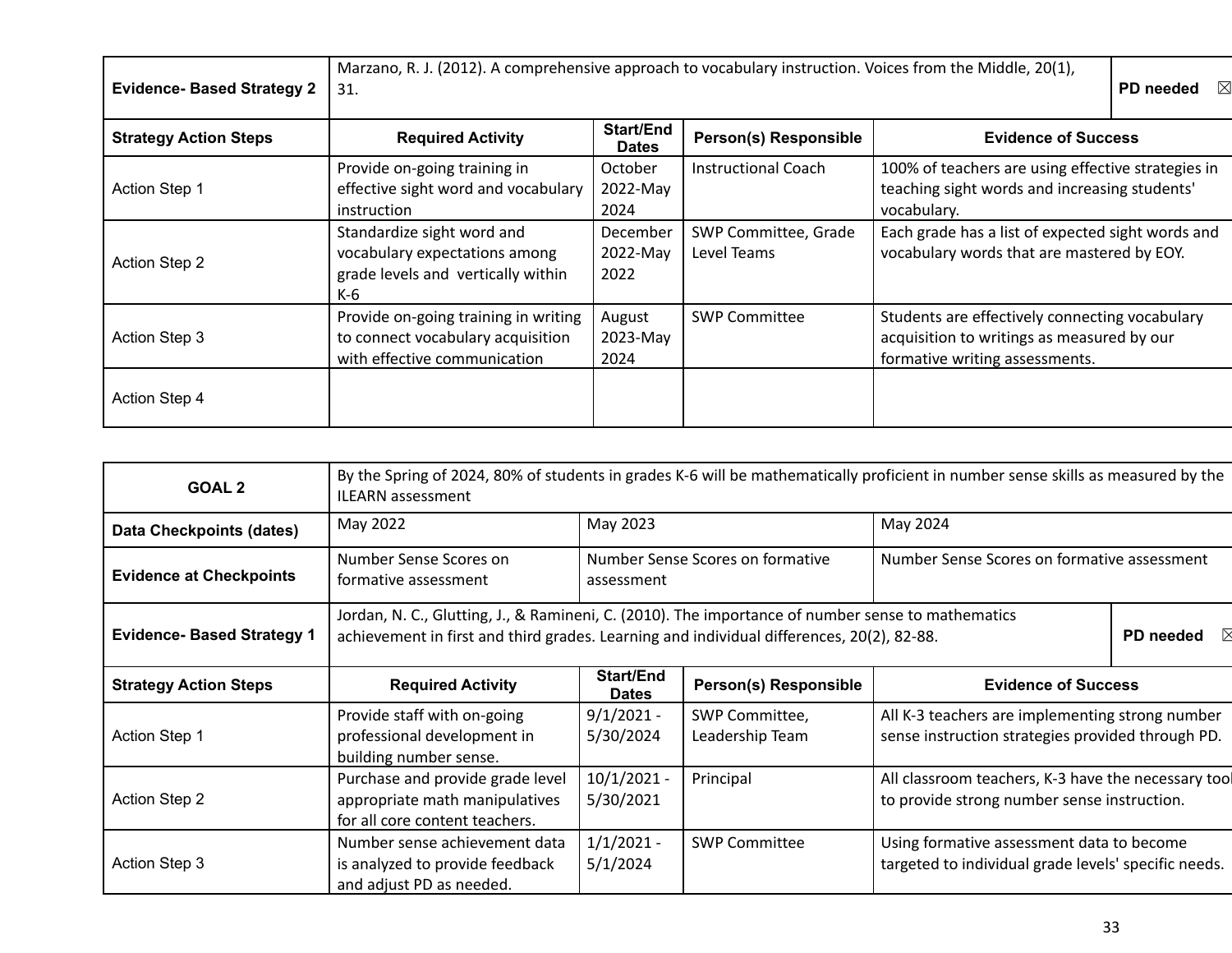| Action Step 4                     |                                                                                                                                                                                                                                                                                                                                                                                                                                                                        |                                  |                                               |                                                                                                                                   |           |
|-----------------------------------|------------------------------------------------------------------------------------------------------------------------------------------------------------------------------------------------------------------------------------------------------------------------------------------------------------------------------------------------------------------------------------------------------------------------------------------------------------------------|----------------------------------|-----------------------------------------------|-----------------------------------------------------------------------------------------------------------------------------------|-----------|
| <b>Evidence- Based Strategy 2</b> | Woodward, J., Beckmann, S., Driscoll, M., Franke, M., Herzig, P., Jitendra, A., Koedinger, K. R., & Ogbuehi, P.<br>(2012). Improving mathematical problem solving in grades 4 through 8: A practice guide (NCEE 2012-4055).<br>Washington, DC: National Center for Education Evaluation and Regional Assistance, Institute of Education<br>Sciences, U.S. Department of Education. Retrieved from http://<br>ies.ed.gov/ncee/wwc/publications_reviews.aspx#pubsearch/. |                                  |                                               |                                                                                                                                   | PD needed |
| <b>Strategy Action Steps</b>      | <b>Required Activity</b>                                                                                                                                                                                                                                                                                                                                                                                                                                               | <b>Start/End</b><br><b>Dates</b> | Person(s) Responsible                         | <b>Evidence of Success</b>                                                                                                        |           |
| Action Step 1                     | Provide staff with on-going<br>professional development in<br>building problem solving skills                                                                                                                                                                                                                                                                                                                                                                          | $9/1/2021 -$<br>5/30/2024        | SWP Committee,<br>Leadership Team             | All K-3 teachers are implementing strong number<br>sense instruction strategies provided through PD.                              |           |
| <b>Action Step 2</b>              | Purchase and provide grade level<br>appropriate math manipulatives<br>for all core content teachers.                                                                                                                                                                                                                                                                                                                                                                   | $10/1/2021 -$<br>5/30/2021       | Principal                                     | All classroom teachers, 4-6 have the necessary tool<br>to provide strong number sense instruction.                                |           |
| Action Step 3                     | Students set goals for themselves<br>and monitor progress on the use<br>of problem solving strategies                                                                                                                                                                                                                                                                                                                                                                  | $9/1/2021-5/$<br>30/2024         | Leadership Team,<br><b>Classroom Teachers</b> | All students in grades 4-6 have realistic and<br>measurable goals in this area for themselves and<br>monitor that goal quarterly. |           |
| Action Step 4                     | Problem solving achievement<br>data is analyzed to provide<br>feedback and adjust PD as<br>needed.                                                                                                                                                                                                                                                                                                                                                                     | $1/1/2021 -$<br>5/1/2024         | <b>SWP Committee</b>                          | Using formative assessment data to become<br>targeted to individual grade levels' specific needs.                                 |           |

| GOAL <sub>3</sub>                 | 100% of students are able to identify their regulation status daily and pose 3 strategies to help themselves regulate as needed as<br>measured by student survey data.                                     |  |  |  |  |
|-----------------------------------|------------------------------------------------------------------------------------------------------------------------------------------------------------------------------------------------------------|--|--|--|--|
| <b>Data Checkpoints (dates)</b>   | 1/15/2021<br>5/15/2021<br>10/1/2021                                                                                                                                                                        |  |  |  |  |
| <b>Evidence at Checkpoints</b>    | <b>Student Survey</b><br><b>Student Survey</b><br><b>Student Survey</b>                                                                                                                                    |  |  |  |  |
| <b>Evidence- Based Strategy 1</b> | McClelland, M. M., & Cameron, C. E. (2011). Self-regulation and academic achievement in elementary school<br>children. New directions for child and adolescent development, 2011(133), 29-44.<br>PD needed |  |  |  |  |
| <b>Strategy Action Steps</b>      | Start/End<br><b>Person(s) Responsible</b><br><b>Required Activity</b><br><b>Evidence of Success</b><br><b>Dates</b>                                                                                        |  |  |  |  |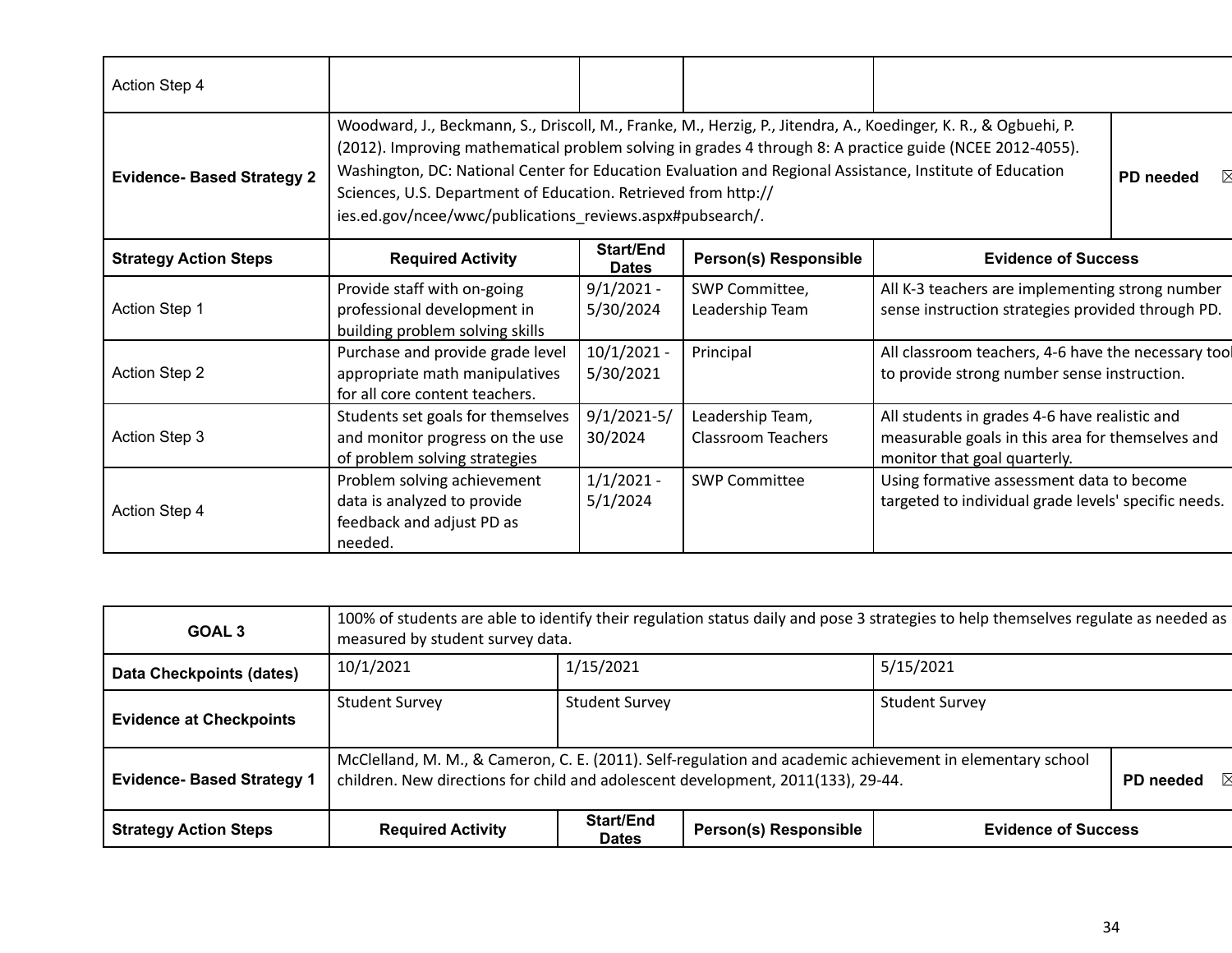| Action Step 1                     | Refresh TBRI training for staff<br>and review building practices                                                                                                                                                                              | 8/5/2021-12/1/<br>2021           | Leadership Team                        | 100% of staff have been trained and had refresher<br>training on how the brain works and common term<br>for identifying regulation status.             |  |
|-----------------------------------|-----------------------------------------------------------------------------------------------------------------------------------------------------------------------------------------------------------------------------------------------|----------------------------------|----------------------------------------|--------------------------------------------------------------------------------------------------------------------------------------------------------|--|
| <b>Action Step 2</b>              | Classroom teachers teach how<br>the brain works and common<br>language to students.                                                                                                                                                           | 8/9/2021-9/1/2<br>021            | <b>Classroom Teachers</b>              | All Classrooms have reviewed the "Engine Chart",<br>and students use regularly to communicate their<br>regulation status.                              |  |
| <b>Action Step 3</b>              | Targeted intervention for<br>students who are frequently<br>dysregulated.                                                                                                                                                                     | 10/1/2021-5/1/<br>2021           | Classroom Teachers,<br>Leadership Team | Overall writeups decrease compared to previous<br>year because we are working on students<br>communicating and meeting regulation needs.               |  |
| Action Step 4                     |                                                                                                                                                                                                                                               |                                  |                                        |                                                                                                                                                        |  |
| <b>Evidence- Based Strategy 2</b> | Kitsantas, A., Steen, S., & Huie, F. (2009). The role of self-regulated strategies and goal orientation in<br>predicting achievement of elementary school children. International Electronic Journal of Elementary<br>Education, 2(1), 65-81. |                                  |                                        | PD needed                                                                                                                                              |  |
|                                   |                                                                                                                                                                                                                                               |                                  |                                        |                                                                                                                                                        |  |
| <b>Strategy Action Steps</b>      | <b>Required Activity</b>                                                                                                                                                                                                                      | <b>Start/End</b><br><b>Dates</b> | Person(s) Responsible                  | <b>Evidence of Success</b>                                                                                                                             |  |
| Action Step 1                     | Refresh TBRI training for staff<br>and review building practices                                                                                                                                                                              | 8/5/2021-12/1/<br>2021           | Leadership Team                        | 100% of staff have been trained and had refresher<br>training on how the brain works and common term<br>for identifying regulation status and strategi |  |
| <b>Action Step 2</b>              | Teachers work with students<br>in classroom to identify 3<br>regulation strategies that<br>work with individu                                                                                                                                 | $9/1/2021 -$<br>5/1/2021         | Classroom Teachers,<br>Leadership Team | Students are able to identify individual strategies<br>that help to regulate themselves.                                                               |  |
| Action Step 3                     | Targeted intervention for<br>students who are frequently<br>dysregulated.                                                                                                                                                                     | 10/1/2021-5/1/<br>2021           | Classroom Teachers,<br>Leadership Team | Overall writeups decrease compared to previous<br>year because we are working on students<br>communicating and meeting regulation needs.               |  |

## **Professional Development Plan**

Professional development and training are not the same. Training involves a short-term goal that is has an immediate impact of some aspect of a job, such as learning to use an on-line gradebook or attendance program. Professional development is career focused, and impacts a worker's effectiveness in performance. Development occurs over time and requires job-embedded coaching and collaboration.

Write professional development goals below. These should connect with and support the school improvement plan.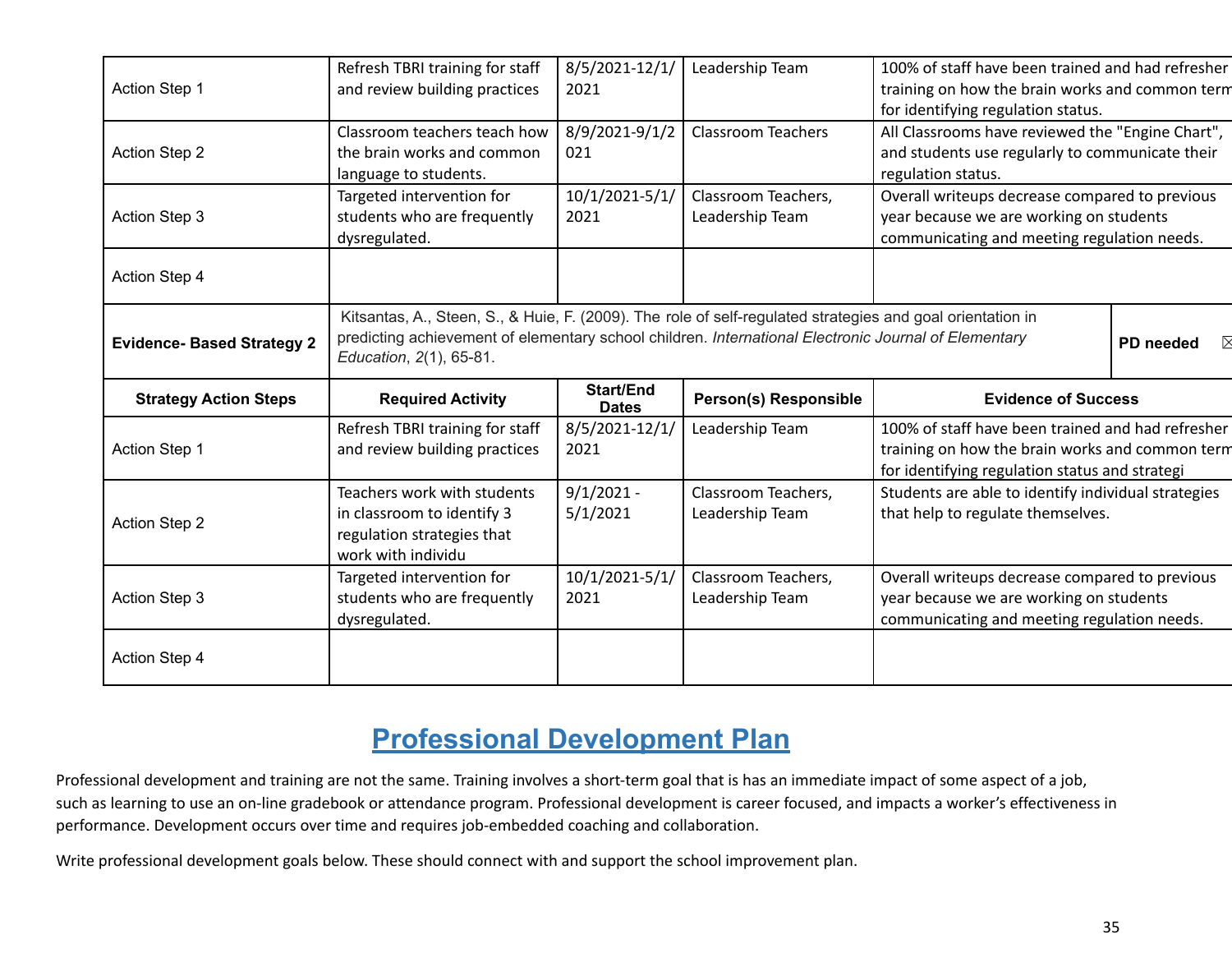| <b>Professional Development Goal 1</b>                                                                                                                                                                                                                                                                                                                                                                                                                                                                                                                                                                        | Student engagement within the classroom increases so that 80% of students rate<br>themselves as being engaged with their learning on a regular basis. | Linked SIP Goals $\boxtimes$ |  |  |  |
|---------------------------------------------------------------------------------------------------------------------------------------------------------------------------------------------------------------------------------------------------------------------------------------------------------------------------------------------------------------------------------------------------------------------------------------------------------------------------------------------------------------------------------------------------------------------------------------------------------------|-------------------------------------------------------------------------------------------------------------------------------------------------------|------------------------------|--|--|--|
| <b>Possible Funding Source(s)</b>                                                                                                                                                                                                                                                                                                                                                                                                                                                                                                                                                                             | Building Budget - Instructional Supply and Teacher Travel                                                                                             |                              |  |  |  |
| 80% of students rate themselves as engaged with their own learning on a regular basis.<br><b>Evidence of Impact</b>                                                                                                                                                                                                                                                                                                                                                                                                                                                                                           |                                                                                                                                                       |                              |  |  |  |
| Plan for coaching and support during the learning process: The school will be doing a book study on "Engaging Students with Poverty In Mind" by<br>Eric Jensen. Teachers will set goals for their own classroom and monitor those goals throughout the year. Teachers will have opportunities to share<br>strategies and ideas of how they are engaging their students differently as well. Lastly, the school will develop a shared instructional vision for what<br>students engagement looks like, based on anecdotal evidence and research and coaching will be conducted regularly, aligned to that visi |                                                                                                                                                       |                              |  |  |  |
| How will effectiveness be sustained over time? The school will create a shared vision and goals for how we engage students and those will be<br>monitored throughout the year by administration. We will have focused and targeted coaching conversations on this topic and work to target our weak<br>areas as identified by student surveys and academic data.                                                                                                                                                                                                                                              |                                                                                                                                                       |                              |  |  |  |

| <b>Professional Development Goal 2</b> | 100% of teachers are implementing high impact reading strategies on a daily basis. | Linked SIP Goals $\boxtimes$ |
|----------------------------------------|------------------------------------------------------------------------------------|------------------------------|
| <b>Possible Funding Source(s)</b>      | Building Budget - Instructional Supply and Teacher Travel                          |                              |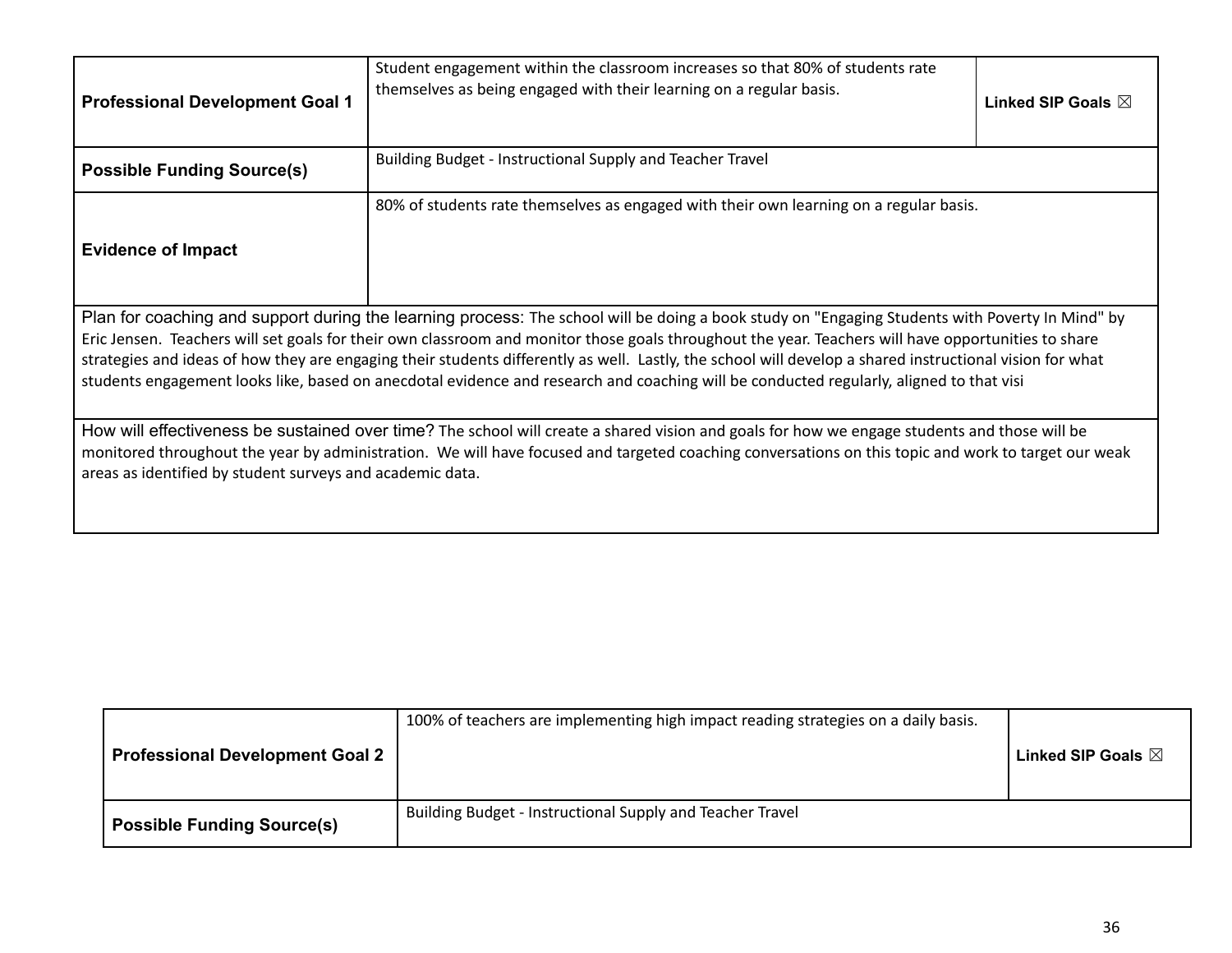| <b>Evidence of Impact</b>                                                                                                                                                                                                                                                                                                                                                                                                                                                                                                                                                                                   | An increased number of students are reading on grade level and our Tier 2 and 3 Intervention groups decrease<br>in size throughout the year.          |  |  |  |  |
|-------------------------------------------------------------------------------------------------------------------------------------------------------------------------------------------------------------------------------------------------------------------------------------------------------------------------------------------------------------------------------------------------------------------------------------------------------------------------------------------------------------------------------------------------------------------------------------------------------------|-------------------------------------------------------------------------------------------------------------------------------------------------------|--|--|--|--|
| Plan for coaching and support during the learning process: The instructional coach and our interventionist will provide concrete examples and<br>modeling of high impact reading strategies regularly to all grade levels and then will provide coaching and feedback on the implementation of those<br>strategies. Regular classroom walkthroughs will be conducted by the coaches and administrators, targeting reading instruction. We will meet with each<br>grade, quarterly, to review progress on our own reading instruction, share successful strategies and provide encouragement for each other. |                                                                                                                                                       |  |  |  |  |
|                                                                                                                                                                                                                                                                                                                                                                                                                                                                                                                                                                                                             | How will effectiveness be sustained over time? Quarterly grade level meetings will be used to help build shared accountability on this targeted area. |  |  |  |  |

| <b>Professional Development Goal 3</b> | 100% of teachers have a firm understanding of, and use, TBRI core principles, in their<br>classrooms on a daily basis. | Linked SIP Goals $\boxtimes$ |
|----------------------------------------|------------------------------------------------------------------------------------------------------------------------|------------------------------|
| <b>Possible Funding Source(s)</b>      | Corporation funding and community support (for snacks and other regulation needs)                                      |                              |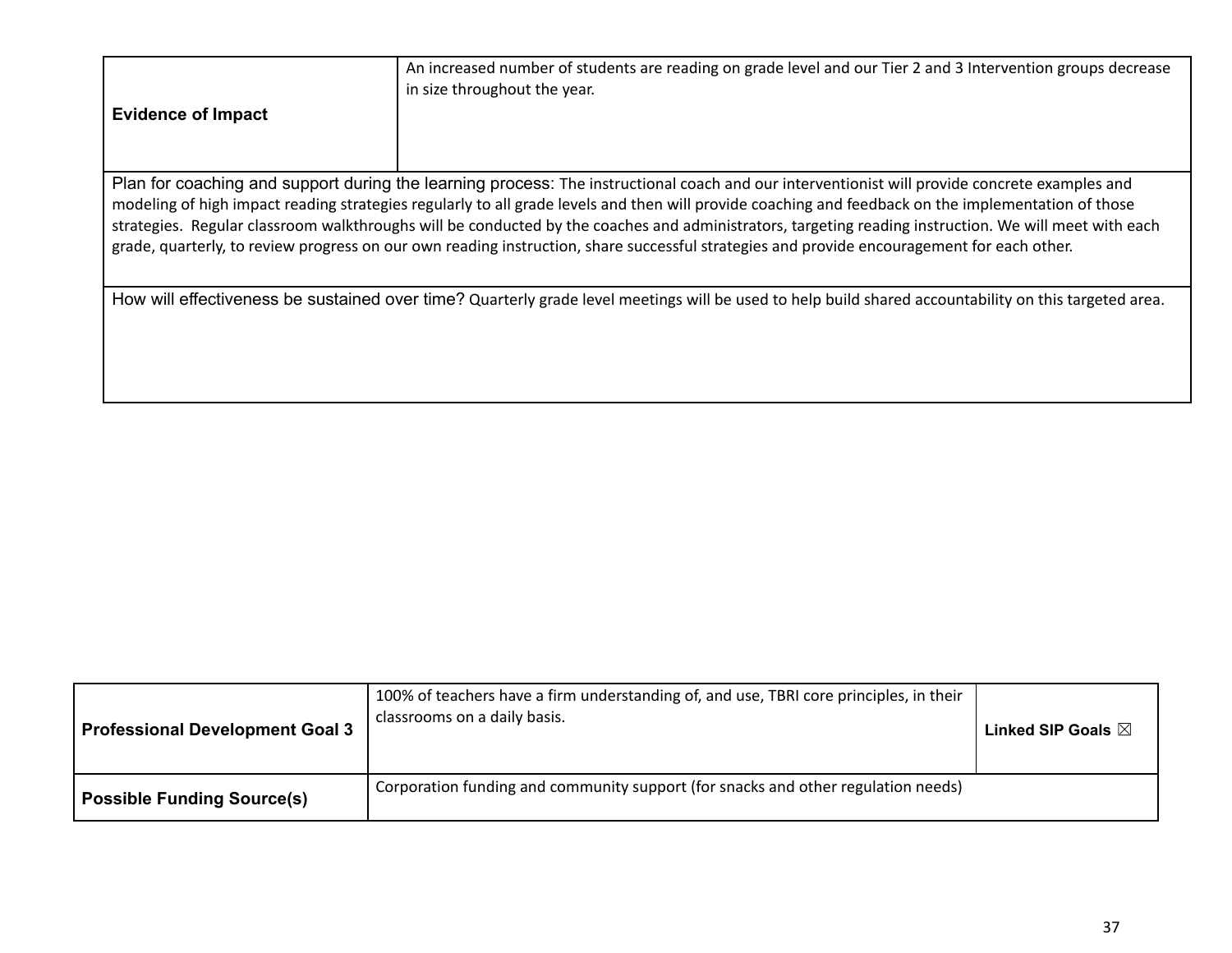| <b>Evidence of Impact</b>                                                                                                                                                                                                                                                                                                                                                                                                                                                                                                  | All classrooms at NVE have positive climates and are student centered with emotional needs addressed.<br>Student discipline decreases and student satisfaction increases in K-6. |  |  |  |  |
|----------------------------------------------------------------------------------------------------------------------------------------------------------------------------------------------------------------------------------------------------------------------------------------------------------------------------------------------------------------------------------------------------------------------------------------------------------------------------------------------------------------------------|----------------------------------------------------------------------------------------------------------------------------------------------------------------------------------|--|--|--|--|
| Plan for coaching and support during the learning process: The corporation has 2 trainers for TBRI, on staff, that will be used to conduct regular<br>refresher courses. They will also conduct classroom walkthrough and provide coaching and feedback to classroom teachers throughout the year. Our<br>school has also hired a new position, titled the Behavior Specialist. This person will work with students to help find regulation strategies as well as<br>providing support and coaching to classroom teachers. |                                                                                                                                                                                  |  |  |  |  |

How will effectiveness be sustained over time? Trainings will be varied and tailored to meet the needs of the building and staff. We will celebrate our successes by being transparent with school data and celebrating staff who have made growth and are finding success.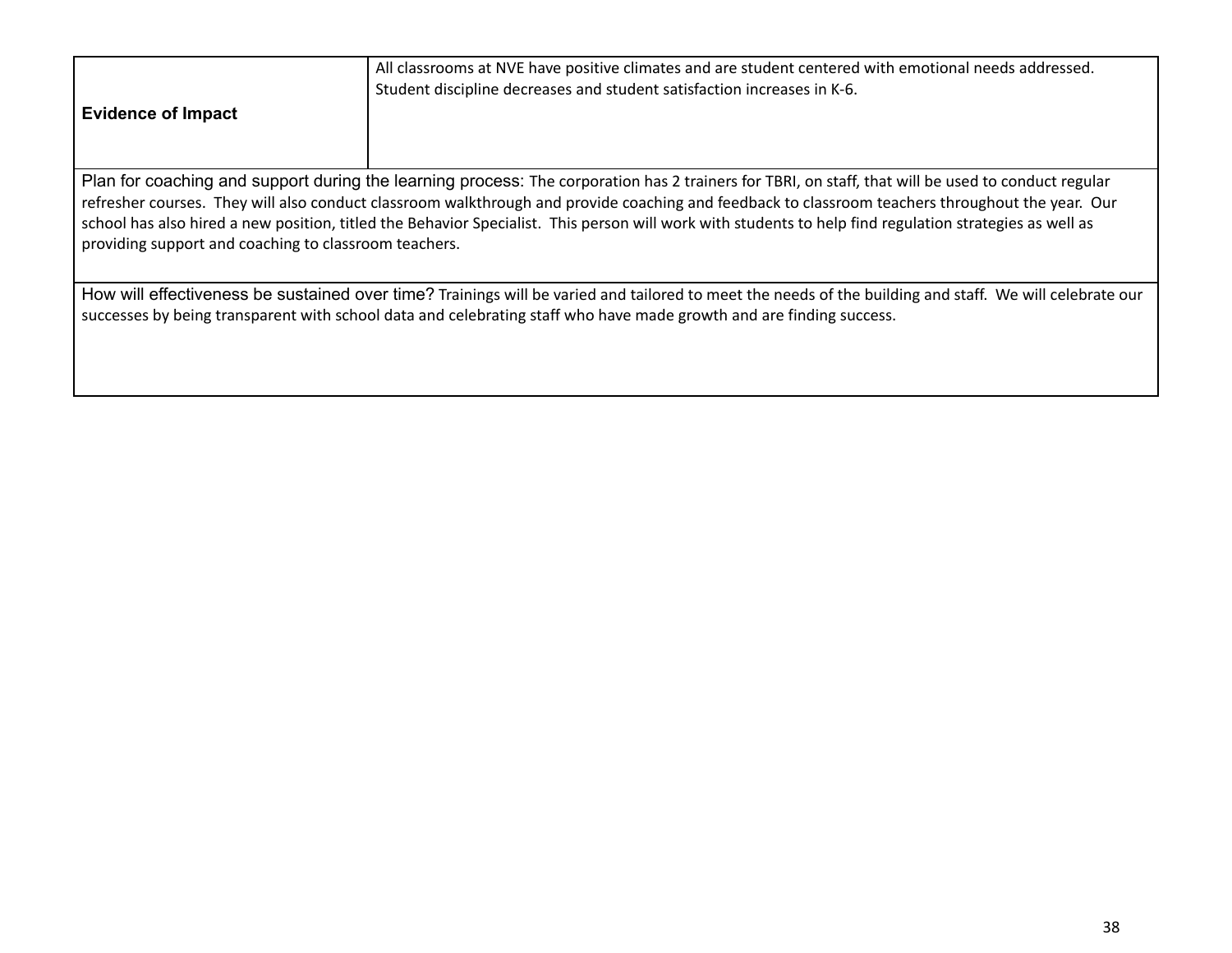### **Appendix A**

#### **Staff Licensure**

| <b>Staff</b><br><b>Name</b> | <b>Subject/Level of Certification</b>                                                       | <b>Degree</b>    | License             |
|-----------------------------|---------------------------------------------------------------------------------------------|------------------|---------------------|
| Allman,<br>Abbigail         | <b>Elementary/Primary Generalist</b>                                                        | Bachelor         | <b>REPA</b>         |
| Ashmore,<br>Sharon          | Mild Intervention                                                                           | <b>Bachelor</b>  | <b>REPA</b>         |
|                             | Berry, Debra Elem 1-6 7/8 Non-Dept                                                          | <b>Bachelor</b>  | 46/47               |
| Bingham,<br>Valerie         | Elem Inter/Primary Generalist                                                               | <b>Bachelor</b>  | 2002                |
| Bowling,<br>Taylor          | Mild Intervention, ED                                                                       | <b>Bachelors</b> | Emergency<br>Permit |
| Clarkson,<br>lan            | Mild Interventionist                                                                        | <b>Bachelors</b> | Emergency<br>Permit |
| Darringer,<br>Robert        | Elem K-6                                                                                    | Masters          | Emergency<br>Permit |
| Douglas,<br>Emi             | Elem Primary/Intermediate; Mild Intervention                                                | <b>Bachelor</b>  | 2002                |
| Downey,<br>Kaycee           | Elem 1-6 y/8 Non-                                                                           | <b>Bachelor</b>  | 46/47               |
| Driver, Mary                | Math 1-9; Lang/Arts 1-9; Elem. 1-6 7/8 Non-Dept.; Social<br>Studies 1-9; Counselor          | <b>Masters</b>   | 46/47               |
| Gambrel,<br>Kelli           | Business Education-High & Middle; Counsleor; Mental Health<br>Counseling; Educational Admin | Master           | 2002                |
| Gerkin,<br>Sidney           | Elem K-6                                                                                    | <b>Bachelors</b> | REPA-3              |
| Gerth,<br>Shelby            | Elem K-6                                                                                    | <b>Bachelors</b> | <b>REPA</b>         |
| Giddens,<br>Melissa         | Elem 1-6 7/8 Non-Dept; Kindergarten                                                         | Master           | 46/47               |
| Green, Julie                | Elem 1-6 7/8 Non-Dept                                                                       | <b>Bachelor</b>  | 46/47               |
| Grills,<br>Angela           | Elem 1-6 7/8 Non-Dept                                                                       | <b>Bachelor</b>  | 46/47               |
|                             | Hamrick, Abi Elem Primary/Intermed; Mild Intervention Primary/Intermed                      | <b>Bachelor</b>  | 2002                |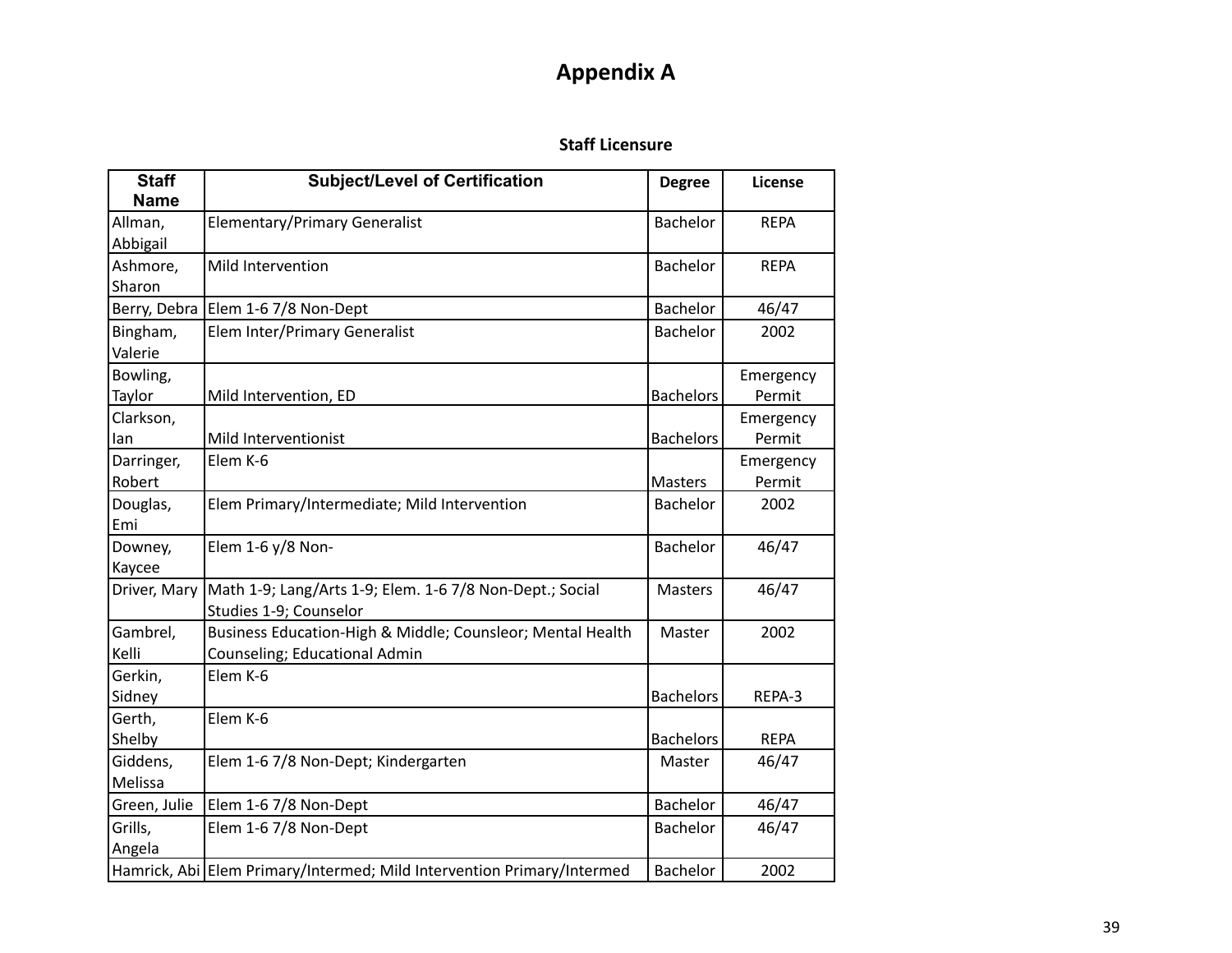| Hartman,     | Elem K-6                                                  |                  |             |
|--------------|-----------------------------------------------------------|------------------|-------------|
| Kristina     |                                                           | <b>Bachelors</b> | 46/47       |
| Hill, Leslie | Elem 1-6 7/8 Non-Dept; Kindergarten                       | Bachelor         | 46/47       |
| Hill,        |                                                           |                  |             |
| Nicholas     | Social Studies 7-12, Admin.                               | Masters          | 2002        |
|              | Elem K-6                                                  |                  | Emergency   |
| Joyce, Emily |                                                           | <b>Bachelors</b> | Permit      |
| Kelley, Pam  | Elem K-6                                                  | <b>Bachelor</b>  | <b>REPA</b> |
| Kent,        | Elem Primary/Intermed; Mild Intervention Primary/Intermed | Bachelor         | 2002        |
| Andrea       |                                                           |                  |             |
| Laman,       | Elem 1-6 7/8 Non-Dept                                     | Master           | 46/47       |
| Gregg        |                                                           |                  |             |
| Lucas,       | Elem Primary/Intermediate                                 | Bachelor         | 2002        |
| Amanda       |                                                           |                  |             |
| Lustig,      | Elem K-6                                                  |                  |             |
| Megan        |                                                           | <b>Bachelors</b> | 2002        |
| Marshall,    | Kind./Elem 1-6 7/8 Non-Dept; Admin                        | Master           | 46/47-Elem; |
| Shelley      |                                                           |                  | Admin 2002  |
| Marshall,    | Kind./Elem 1-6 7/8 Non-Dept; Admin                        | Master           | 46/47-Elem; |
| Shelley      |                                                           |                  | Admin 2002  |
|              |                                                           |                  |             |
| McFall,      | Elem 1-6 7/8 Non-Dept                                     | Bachelor         | 46/47       |
| Shannon      |                                                           |                  |             |
|              | Neal, Rachel Elem 1-6 7/8 Non-Dept                        | Master           | 46/47       |
|              |                                                           |                  |             |
| Pate, Laura  | Elem Primary/Intermediate                                 | Bachelor         | 2002        |
| Patterson,   | Elem 1-6 7/8 Non-Dept                                     | Master           | 46/47       |
| Melissa      |                                                           |                  |             |
| Pearson,     | Elem K-6                                                  |                  |             |
| Hannah       |                                                           | Bachelor         | REPA-3      |
| Ray,         | Elem Primary/Intermediate                                 | Bachelor         | 2002        |
| Amanda       |                                                           |                  |             |
| Samons,      | Elem 1-6 7/8 Non-Dept                                     | Bachelor         | 46/47       |
| Nancy        |                                                           |                  |             |
| Sanders,     | Elem 1-6 7/8 Non-Dept; Endorsement: Science 1-9           | Master           | 46/47       |
| Jennifer     |                                                           |                  |             |